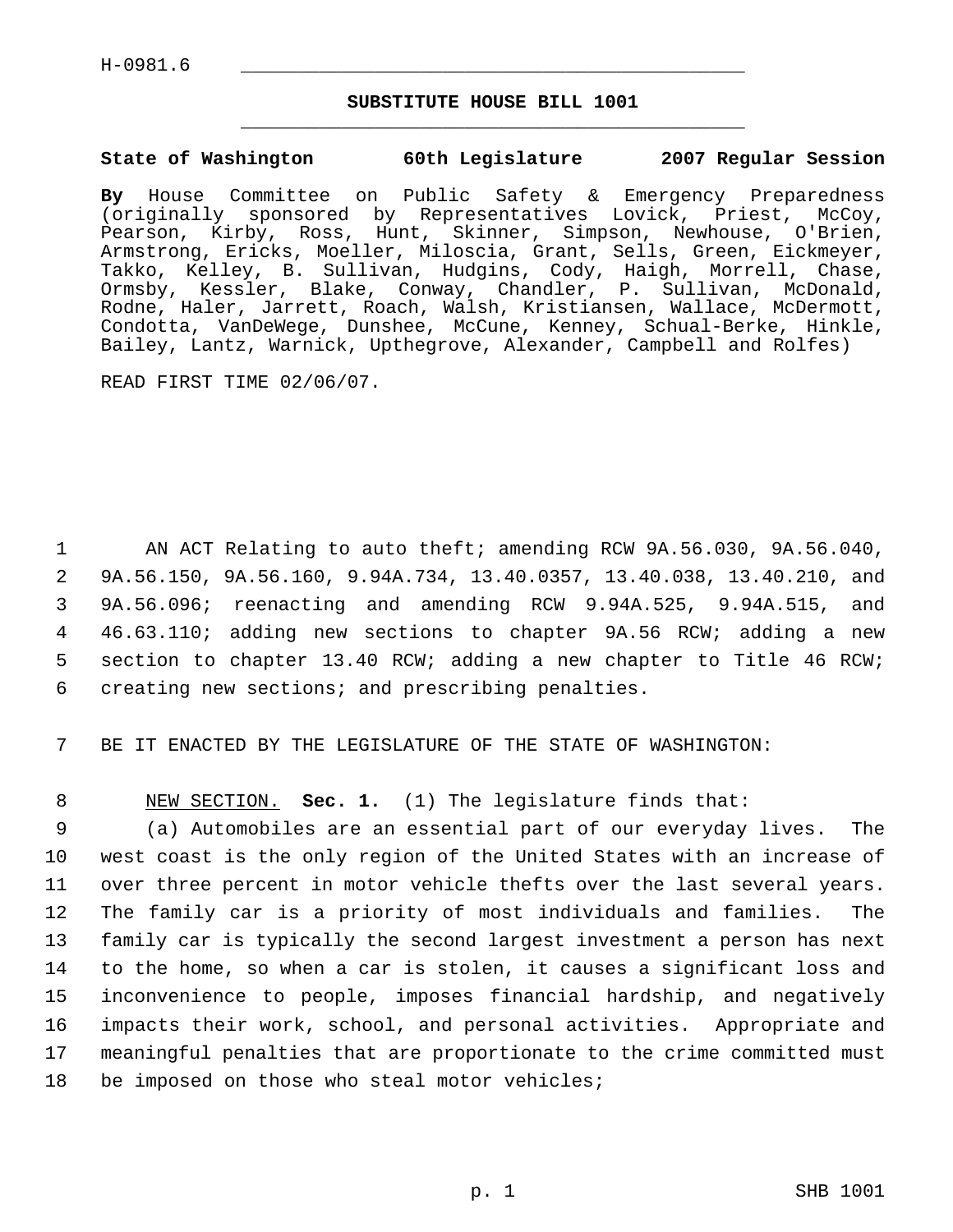(b) In Washington, more than one car is stolen every eleven minutes, one hundred thirty-eight cars are stolen every day, someone's car has a one in one hundred seventy-nine chance of being stolen, and more vehicles were stolen in 2005 than in any other previous year. Since 1994, auto theft has increased over fifty-five percent, while other property crimes like burglary are on the decline or holding steady. The national crime insurance bureau reports that Seattle and Tacoma ranked in the top ten places for the most auto thefts, ninth and tenth respectively, in 2004. In 2005, over fifty thousand auto thefts were reported costing Washington citizens more than three hundred twenty-five million dollars in higher insurance rates and lost vehicles. Nearly eighty percent of these crimes occurred in the central Puget Sound region consisting of the heavily populated areas of King, Pierce, and Snohomish counties;

 (c) Law enforcement has determined that auto theft, along with all the grief it causes the immediate victims, is linked more and more to offenders engaged in other crimes. Many stolen vehicles are used by criminals involved in such crimes as robbery, burglary, and assault. In addition, many people who are stopped in stolen vehicles are found to possess the personal identification of other persons, or to possess methamphetamine, precursors to methamphetamine, or equipment used to cook methamphetamine;

 (d) Juveniles account for over half of the reported auto thefts with many of these thefts being their first criminal offense. It is critical that they, along with first time adult offenders, are appropriately punished for their crimes. However, it is also important that first time offenders who qualify receive appropriate counseling treatment for associated problems that may have contributed to the 29 commission of the crime, such as drugs, alcohol, and anger management; and

 (e) A coordinated and concentrated enforcement mechanism is critical to an effective statewide offensive against motor vehicle theft. Such a system provides for better communications between and among law enforcement agencies, more efficient implementation of efforts to discover, track, and arrest auto thieves, quicker recovery, and the return of stolen vehicles, saving millions of dollars in potential loss to victims and their insurers.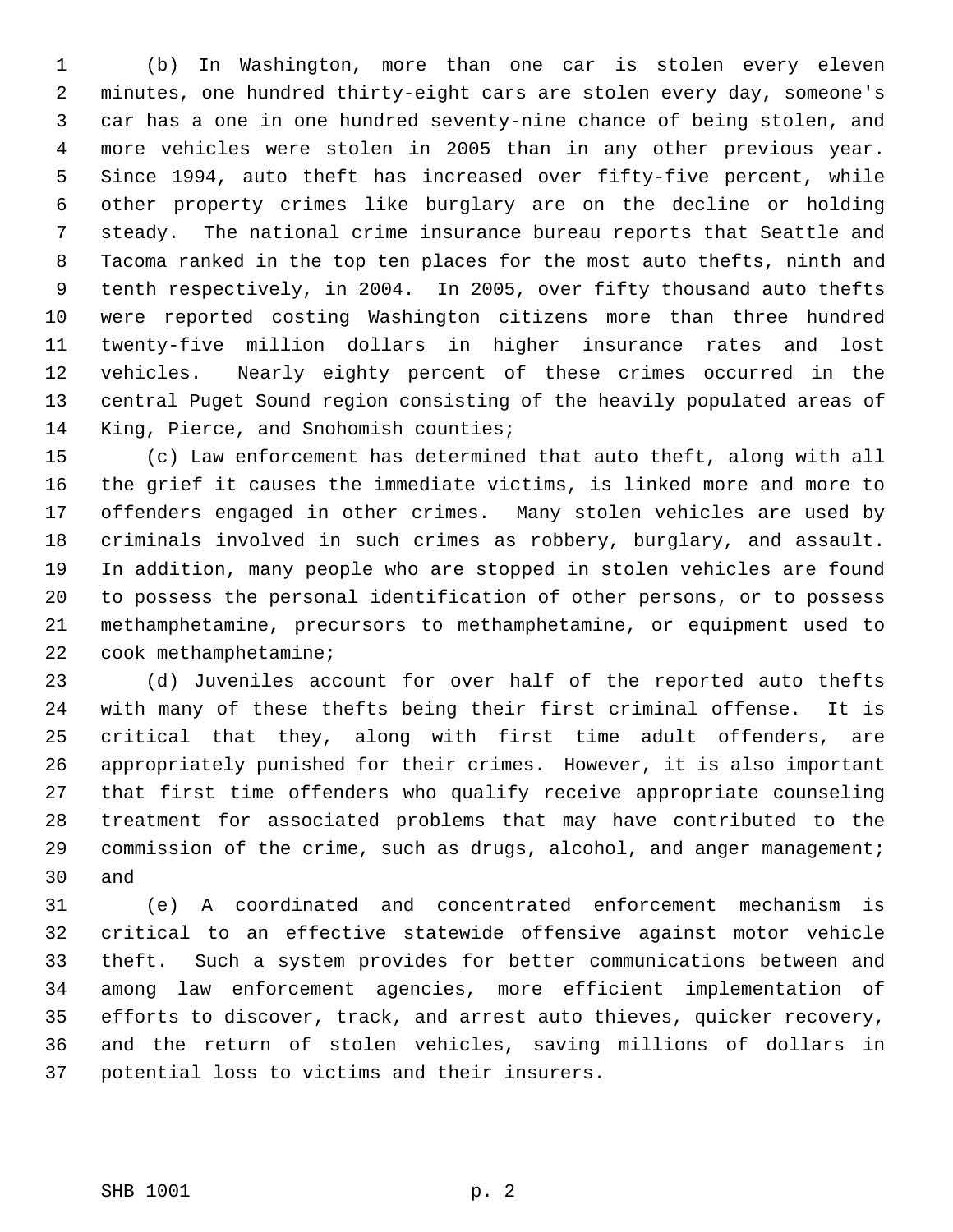(2) It is the intent of this act to deter motor vehicle theft through a statewide cooperative effort by combating motor vehicle theft through tough laws, supporting law enforcement activities, improving enforcement and administration, effective prosecution, public awareness, and meaningful treatment for first time offenders where appropriate. It is also the intent of the legislature to ensure that adequate funding is provided to implement this act in order for real, observable reductions in the number of auto thefts in Washington state.

 NEW SECTION. **Sec. 2.** A new section is added to chapter 9A.56 RCW to read as follows:

 (1) A person is guilty of theft of a motor vehicle if he or she commits theft of a motor vehicle.

(2) Theft of a motor vehicle is a class B felony.

 **Sec. 3.** RCW 9A.56.030 and 2005 c 212 s 2 are each amended to read as follows:

 (1) A person is guilty of theft in the first degree if he or she commits theft of:

 (a) Property or services which exceed(s) one thousand five hundred dollars in value other than a firearm as defined in RCW 9.41.010;

 (b) Property of any value other than a firearm as defined in RCW 21 9.41.010 or a motor vehicle taken from the person of another; or

 (c) A search and rescue dog, as defined in RCW 9.91.175, while the search and rescue dog is on duty.

(2) Theft in the first degree is a class B felony.

 **Sec. 4.** RCW 9A.56.040 and 1995 c 129 s 12 are each amended to read as follows:

 (1) A person is guilty of theft in the second degree if he or she commits theft of:

29 (a) Property or services which exceed(s) two hundred  $((and))$  fifty 30 dollars in value other than a firearm as defined in RCW 9.41.010 or a motor vehicle, but does not exceed one thousand five hundred dollars in value; or

 (b) A public record, writing, or instrument kept, filed, or deposited according to law with or in the keeping of any public office or public servant; or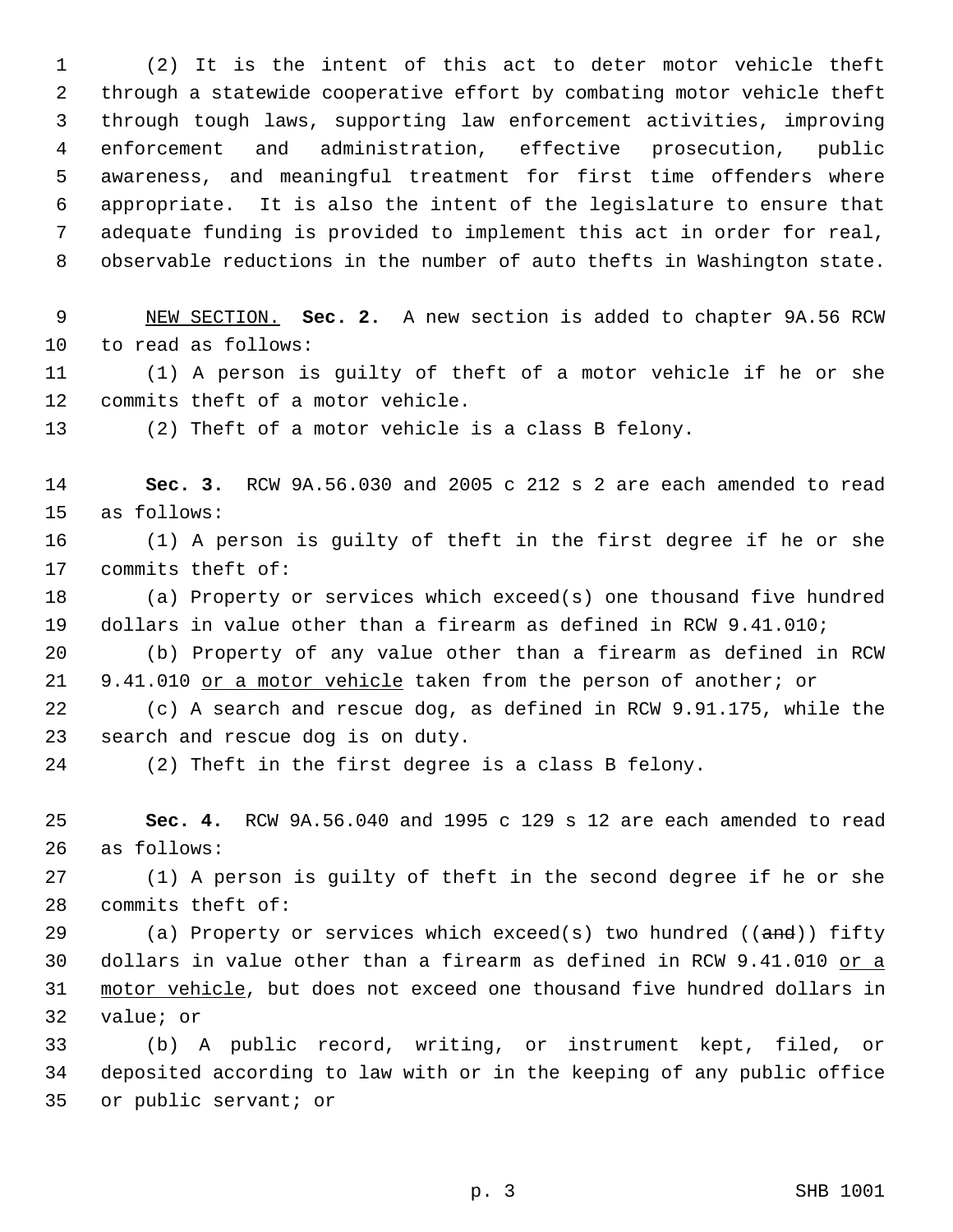1 (c) An access device(( $\dot{\tau}$  or

2 (d) A motor vehicle, of a value less than one thousand five hundred dollars)).

(2) Theft in the second degree is a class C felony.

 NEW SECTION. **Sec. 5.** A new section is added to chapter 9A.56 RCW to read as follows:

 (1) A person is guilty of possession of a stolen vehicle if he or she possess a stolen motor vehicle.

(2) Possession of a stolen motor vehicle is a class B felony.

 **Sec. 6.** RCW 9A.56.150 and 1995 c 129 s 14 are each amended to read as follows:

 (1) A person is guilty of possessing stolen property in the first degree if he or she possesses stolen property other than a firearm as 14 defined in RCW 9.41.010 or a motor vehicle which exceeds one thousand five hundred dollars in value.

 (2) Possessing stolen property in the first degree is a class B felony.

 **Sec. 7.** RCW 9A.56.160 and 1995 c 129 s 15 are each amended to read as follows:

 (1) A person is guilty of possessing stolen property in the second degree if:

 (a) He or she possesses stolen property other than a firearm as 23 defined in RCW 9.41.010 or a motor vehicle which exceeds two hundred fifty dollars in value but does not exceed one thousand five hundred dollars in value; or

 (b) He or she possesses a stolen public record, writing or instrument kept, filed, or deposited according to law; or

28 (c) He or she possesses a stolen access device( $\overline{(-\text{or}]}$ 

29  $(d)$  He or she possesses a stolen motor vehicle of a value less than one thousand five hundred dollars)).

 (2) Possessing stolen property in the second degree is a class C felony.

 **Sec. 8.** RCW 9.94A.525 and 2006 c 128 s 6 and 2006 c 73 s 7 are each reenacted and amended to read as follows: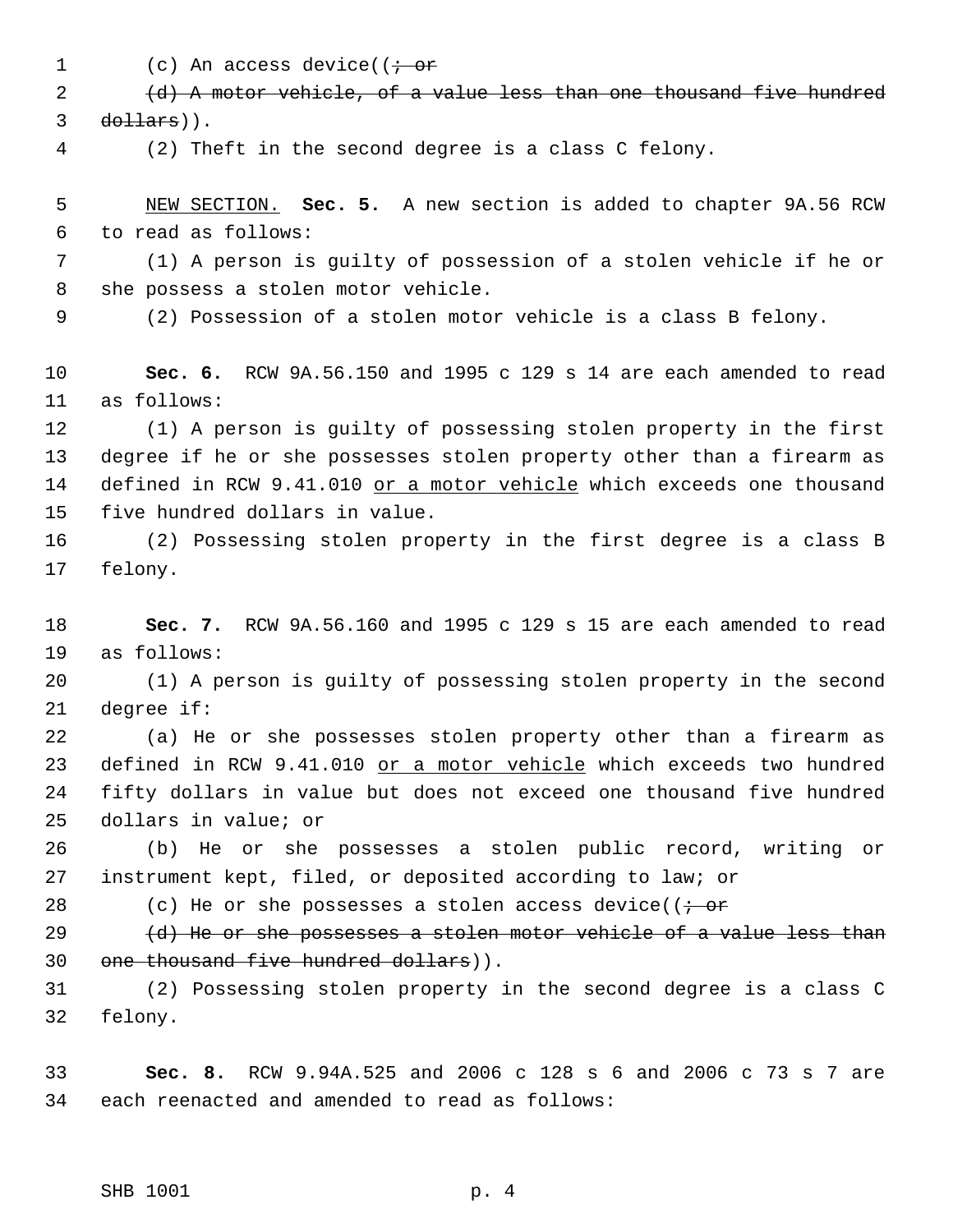The offender score is measured on the horizontal axis of the sentencing grid. The offender score rules are as follows:

 The offender score is the sum of points accrued under this section rounded down to the nearest whole number.

 (1) A prior conviction is a conviction which exists before the date of sentencing for the offense for which the offender score is being computed. Convictions entered or sentenced on the same date as the conviction for which the offender score is being computed shall be deemed "other current offenses" within the meaning of RCW 9.94A.589.

 (2)(a) Class A and sex prior felony convictions shall always be included in the offender score.

 (b) Class B prior felony convictions other than sex offenses shall not be included in the offender score, if since the last date of release from confinement (including full-time residential treatment) pursuant to a felony conviction, if any, or entry of judgment and sentence, the offender had spent ten consecutive years in the community without committing any crime that subsequently results in a conviction.

 (c) Except as provided in (e) of this subsection, class C prior felony convictions other than sex offenses shall not be included in the offender score if, since the last date of release from confinement (including full-time residential treatment) pursuant to a felony conviction, if any, or entry of judgment and sentence, the offender had spent five consecutive years in the community without committing any crime that subsequently results in a conviction.

 (d) Except as provided in (e) of this subsection, serious traffic convictions shall not be included in the offender score if, since the last date of release from confinement (including full-time residential treatment) pursuant to a felony conviction, if any, or entry of judgment and sentence, the offender spent five years in the community without committing any crime that subsequently results in a conviction.

 (e) If the present conviction is felony driving while under the influence of intoxicating liquor or any drug (RCW 46.61.502(6)) or felony physical control of a vehicle while under the influence of intoxicating liquor or any drug (RCW 46.61.504(6)), prior convictions of felony driving while under the influence of intoxicating liquor or any drug, felony physical control of a vehicle while under the influence of intoxicating liquor or any drug, and serious traffic offenses shall be included in the offender score if: (i) The prior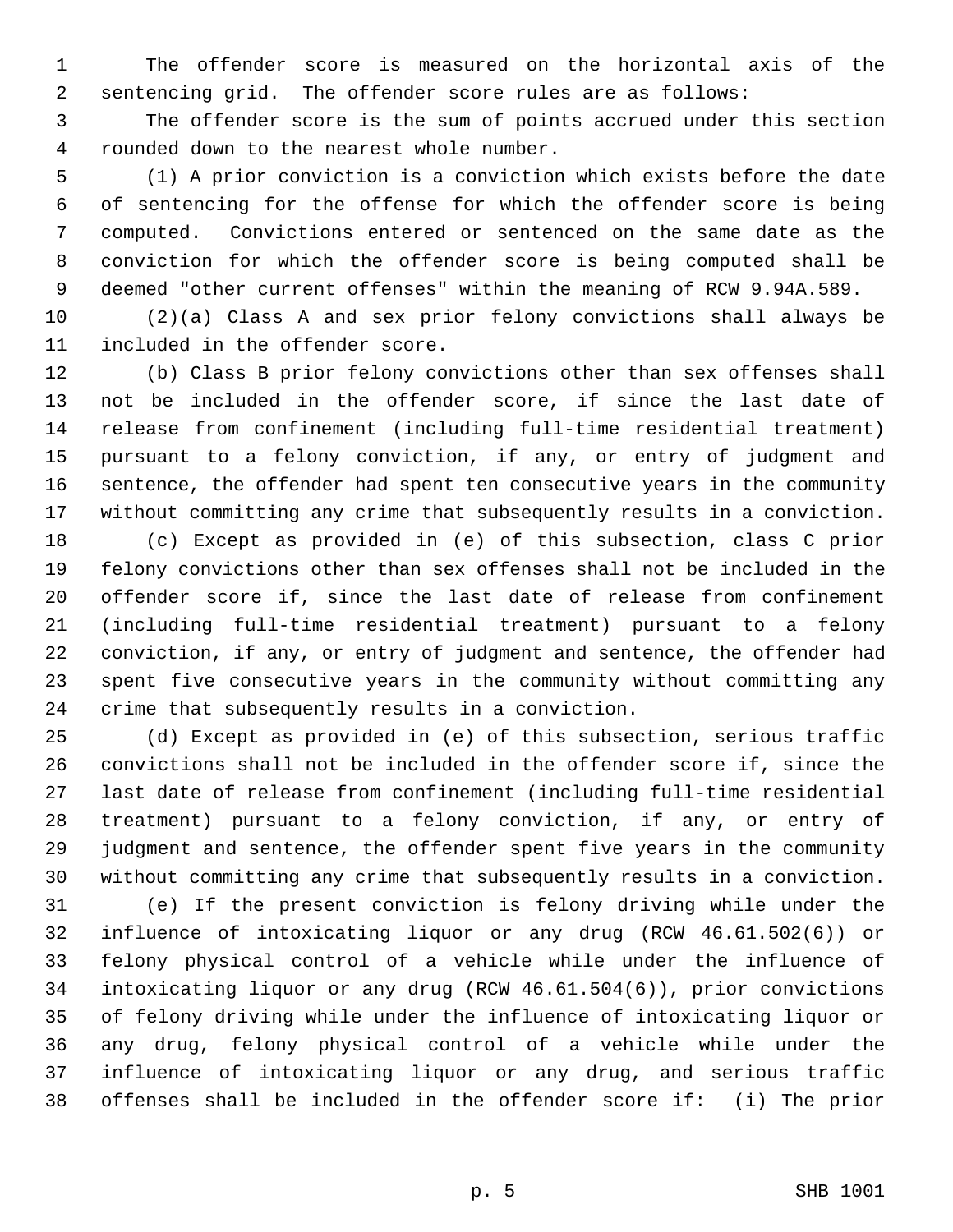convictions were committed within five years since the last date of release from confinement (including full-time residential treatment) or entry of judgment and sentence; or (ii) the prior convictions would be considered "prior offenses within ten years" as defined in RCW 46.61.5055.

 (f) This subsection applies to both adult and juvenile prior convictions.

 (3) Out-of-state convictions for offenses shall be classified according to the comparable offense definitions and sentences provided by Washington law. Federal convictions for offenses shall be classified according to the comparable offense definitions and sentences provided by Washington law. If there is no clearly comparable offense under Washington law or the offense is one that is usually considered subject to exclusive federal jurisdiction, the offense shall be scored as a class C felony equivalent if it was a felony under the relevant federal statute.

 (4) Score prior convictions for felony anticipatory offenses (attempts, criminal solicitations, and criminal conspiracies) the same as if they were convictions for completed offenses.

 (5)(a) In the case of multiple prior convictions, for the purpose of computing the offender score, count all convictions separately, except:

 (i) Prior offenses which were found, under RCW 9.94A.589(1)(a), to encompass the same criminal conduct, shall be counted as one offense, the offense that yields the highest offender score. The current sentencing court shall determine with respect to other prior adult offenses for which sentences were served concurrently or prior juvenile offenses for which sentences were served consecutively, whether those offenses shall be counted as one offense or as separate offenses using the "same criminal conduct" analysis found in RCW 9.94A.589(1)(a), and if the court finds that they shall be counted as one offense, then the offense that yields the highest offender score shall be used. The current sentencing court may presume that such other prior offenses were not the same criminal conduct from sentences imposed on separate dates, or in separate counties or jurisdictions, or in separate complaints, indictments, or informations;

 (ii) In the case of multiple prior convictions for offenses committed before July 1, 1986, for the purpose of computing the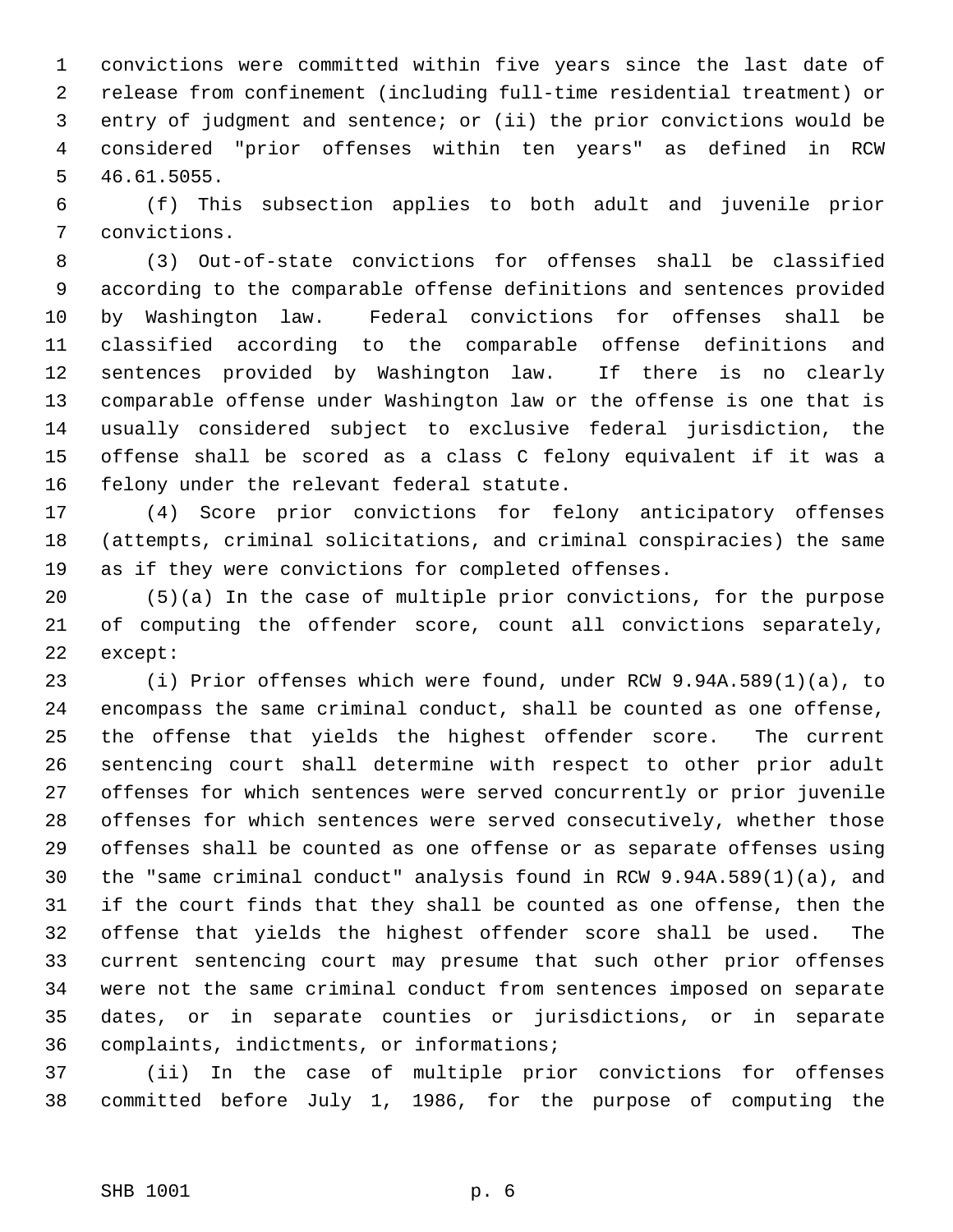offender score, count all adult convictions served concurrently as one offense, and count all juvenile convictions entered on the same date as one offense. Use the conviction for the offense that yields the highest offender score.

 (b) As used in this subsection (5), "served concurrently" means that: (i) The latter sentence was imposed with specific reference to the former; (ii) the concurrent relationship of the sentences was judicially imposed; and (iii) the concurrent timing of the sentences was not the result of a probation or parole revocation on the former offense.

 (6) If the present conviction is one of the anticipatory offenses of criminal attempt, solicitation, or conspiracy, count each prior conviction as if the present conviction were for a completed offense. When these convictions are used as criminal history, score them the same as a completed crime.

 (7) If the present conviction is for a nonviolent offense and not covered by subsection (11) or (12) of this section, count one point for each adult prior felony conviction and one point for each juvenile prior violent felony conviction and 1/2 point for each juvenile prior nonviolent felony conviction.

 (8) If the present conviction is for a violent offense and not covered in subsection (9), (10), (11), or (12) of this section, count two points for each prior adult and juvenile violent felony conviction, one point for each prior adult nonviolent felony conviction, and 1/2 point for each prior juvenile nonviolent felony conviction.

 (9) If the present conviction is for a serious violent offense, count three points for prior adult and juvenile convictions for crimes in this category, two points for each prior adult and juvenile violent conviction (not already counted), one point for each prior adult nonviolent felony conviction, and 1/2 point for each prior juvenile nonviolent felony conviction.

 (10) If the present conviction is for Burglary 1, count prior convictions as in subsection (8) of this section; however count two points for each prior adult Burglary 2 or residential burglary conviction, and one point for each prior juvenile Burglary 2 or residential burglary conviction.

 (11) If the present conviction is for a felony traffic offense count two points for each adult or juvenile prior conviction for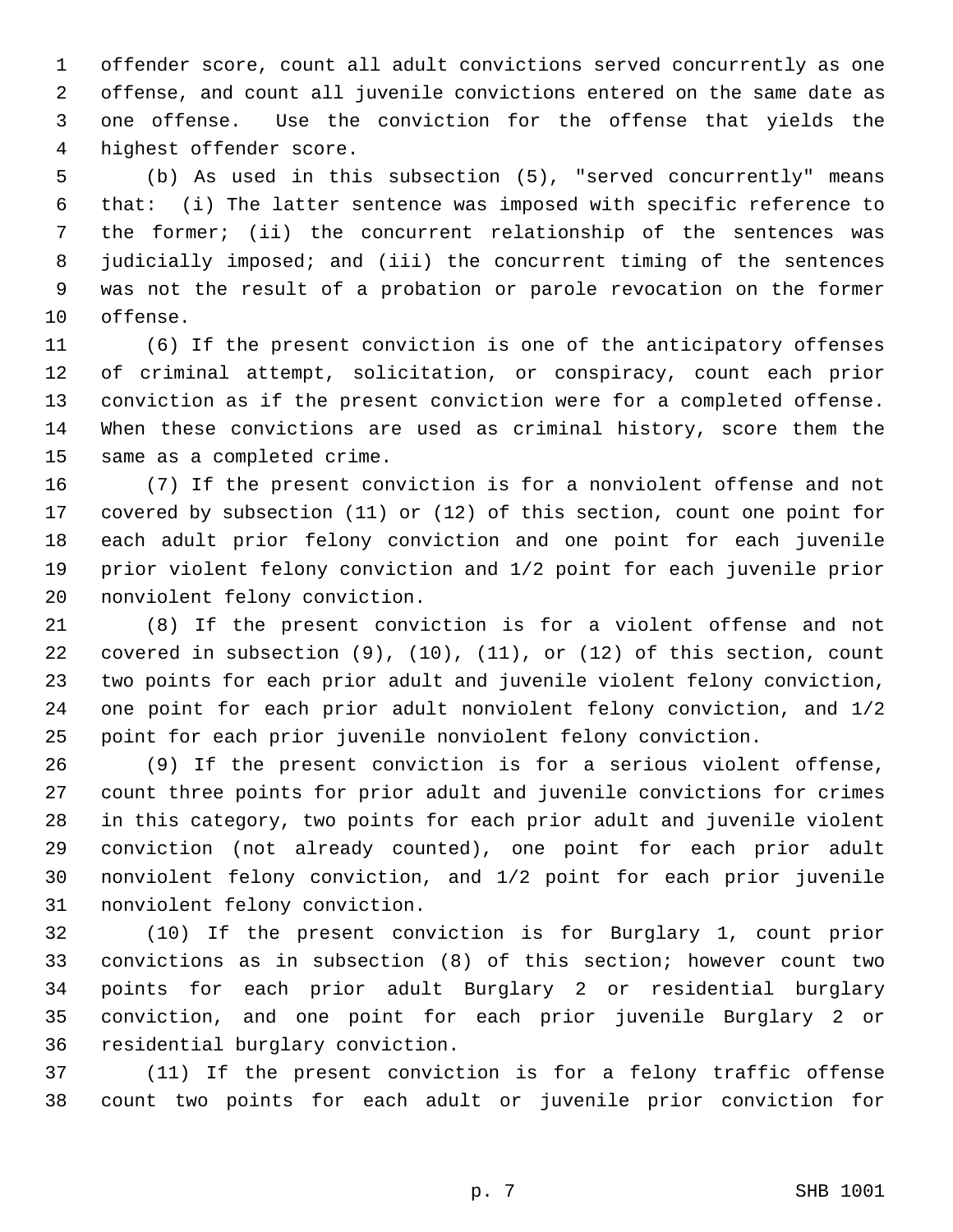Vehicular Homicide or Vehicular Assault; for each felony offense count one point for each adult and 1/2 point for each juvenile prior conviction; for each serious traffic offense, other than those used for an enhancement pursuant to RCW 46.61.520(2), count one point for each adult and 1/2 point for each juvenile prior conviction.

 (12) If the present conviction is for manufacture of methamphetamine count three points for each adult prior manufacture of methamphetamine conviction and two points for each juvenile manufacture of methamphetamine offense. If the present conviction is for a drug offense and the offender has a criminal history that includes a sex offense or serious violent offense, count three points for each adult prior felony drug offense conviction and two points for each juvenile drug offense. All other adult and juvenile felonies are scored as in subsection (8) of this section if the current drug offense is violent, or as in subsection (7) of this section if the current drug offense is nonviolent.

 (13) If the present conviction is for Escape from Community Custody, RCW 72.09.310, count only prior escape convictions in the offender score. Count adult prior escape convictions as one point and juvenile prior escape convictions as 1/2 point.

 (14) If the present conviction is for Escape 1, RCW 9A.76.110, or Escape 2, RCW 9A.76.120, count adult prior convictions as one point and juvenile prior convictions as 1/2 point.

 (15) If the present conviction is for Burglary 2 or residential burglary, count priors as in subsection (7) of this section; however, count two points for each adult and juvenile prior Burglary 1 conviction, two points for each adult prior Burglary 2 or residential burglary conviction, and one point for each juvenile prior Burglary 2 or residential burglary conviction.

 (16) If the present conviction is for a sex offense, count priors as in subsections (7) through (15) of this section; however count three points for each adult and juvenile prior sex offense conviction.

 (17) If the present conviction is for failure to register as a sex offender under RCW 9A.44.130(10), count priors as in subsections (7) through (15) of this section; however count three points for each adult and juvenile prior sex offense conviction, excluding prior convictions for failure to register as a sex offender under RCW 9A.44.130(10), which shall count as one point.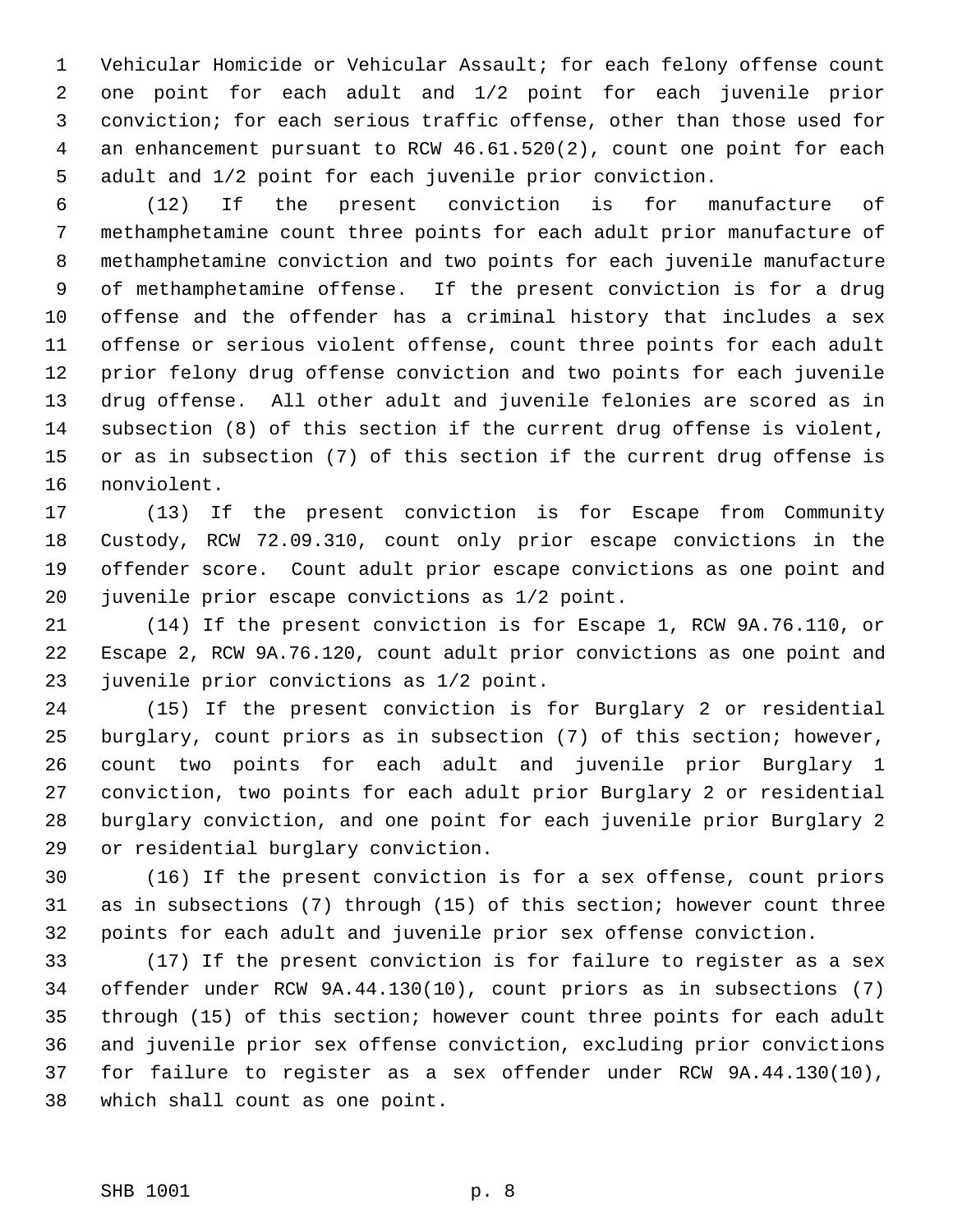(18) If the present conviction is for an offense committed while the offender was under community placement, add one point.

 (19) If the present conviction is for Theft of a Motor Vehicle, Possession of a Stolen Vehicle, Taking a Motor Vehicle Without Permission 1, or Taking a Motor Vehicle Without Permission 2, count priors as in subsections (7) through (18) of this section; however count one point for prior convictions of Vehicle Prowling 2, and three points for each adult and juvenile prior Theft of a Motor Vehicle, Possession of a Stolen Vehicle, Taking a Motor Vehicle Without Permission 1, or Taking a Motor Vehicle Without Permission 2 conviction.

 (20) The fact that a prior conviction was not included in an offender's offender score or criminal history at a previous sentencing shall have no bearing on whether it is included in the criminal history or offender score for the current offense. Accordingly, prior convictions that were not counted in the offender score or included in criminal history under repealed or previous versions of the sentencing reform act shall be included in criminal history and shall count in the offender score if the current version of the sentencing reform act requires including or counting those convictions.

 **Sec. 9.** RCW 9.94A.734 and 2003 c 53 s 62 are each amended to read as follows:

- (1) Home detention may not be imposed for offenders convicted of:
- (a) A violent offense;
- (b) Any sex offense;
- (c) Any drug offense;

 (d) Reckless burning in the first or second degree as defined in RCW 9A.48.040 or 9A.48.050;

- (e) Assault in the third degree as defined in RCW 9A.36.031;
- (f) Assault of a child in the third degree;
- 
- (g) Unlawful imprisonment as defined in RCW 9A.40.040; or
- (h) Harassment as defined in RCW 9A.46.020.

 Home detention may be imposed for offenders convicted of possession of a controlled substance under RCW 69.50.4013 or forged prescription for a controlled substance under RCW 69.50.403 if the offender fulfills the participation conditions set forth in this section and is monitored for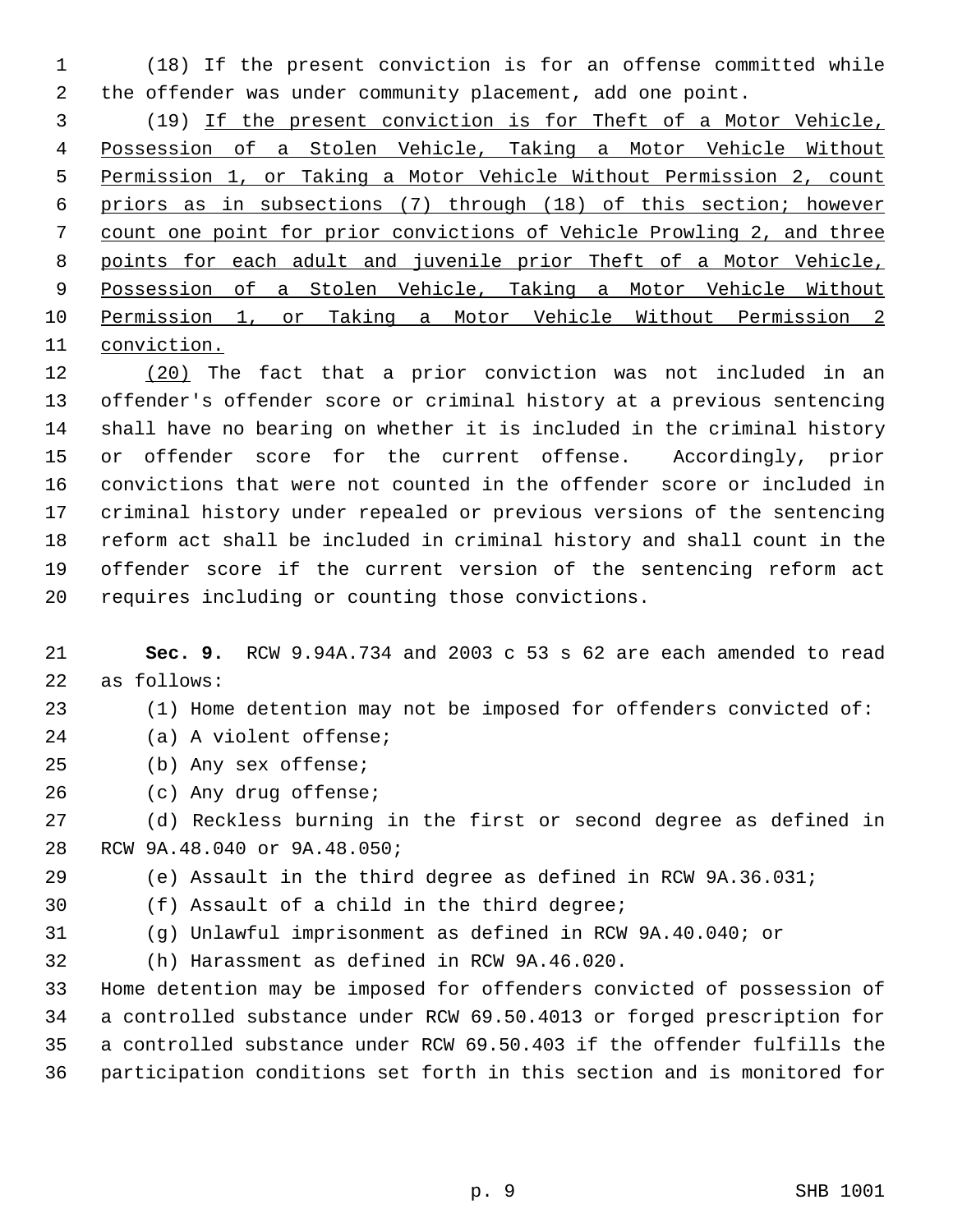drug use by a treatment alternatives to street crime program or a comparable court or agency-referred program.

 (2) Home detention may be imposed for offenders convicted of burglary in the second degree as defined in RCW 9A.52.030 or residential burglary conditioned upon the offender:

 (a) Successfully completing twenty-one days in a work release program;

 (b) Having no convictions for burglary in the second degree or residential burglary during the preceding two years and not more than two prior convictions for burglary or residential burglary;

 (c) Having no convictions for a violent felony offense during the preceding two years and not more than two prior convictions for a violent felony offense;

(d) Having no prior charges of escape; and

(e) Fulfilling the other conditions of the home detention program.

 (3) Home detention may be imposed for offenders convicted of taking 17 a motor vehicle without permission in the second degree as defined in RCW 9A.56.075, theft of a motor vehicle as defined under section 2 of this act, or possession of a stolen motor vehicle as defined under section 5 of this act conditioned upon the offender:

 (a) Having no convictions for taking a motor vehicle without permission, theft of a motor vehicle or possession of a stolen motor vehicle during the preceding five years and not more than two prior convictions for taking a motor vehicle without permission, theft of a motor vehicle or possession of a stolen motor vehicle;

 (b) Having no convictions for a violent felony offense during the 27 preceding two years and not more than two prior convictions for a violent felony offense;

(c) Having no prior charges of escape; and

(d) Fulfilling the other conditions of the home detention program.

 (4) Participation in a home detention program shall be conditioned upon:

 (a) The offender obtaining or maintaining current employment or attending a regular course of school study at regularly defined hours, or the offender performing parental duties to offspring or minors normally in the custody of the offender;

(b) Abiding by the rules of the home detention program; and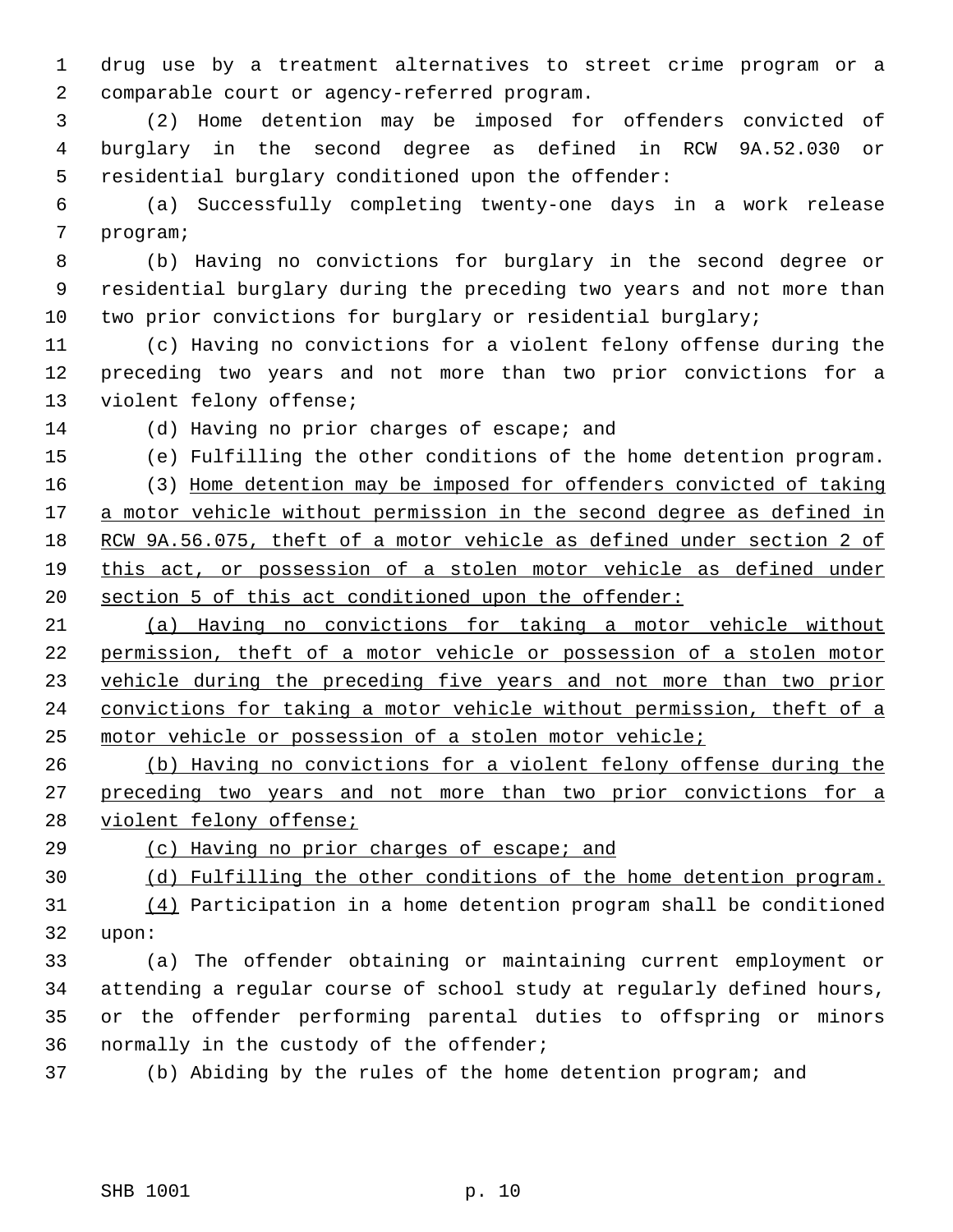(c) Compliance with court-ordered legal financial obligations. The home detention program may also be made available to offenders whose charges and convictions do not otherwise disqualify them if medical or health-related conditions, concerns or treatment would be better addressed under the home detention program, or where the health and welfare of the offender, other inmates, or staff would be jeopardized by the offender's incarceration. Participation in the home detention program for medical or health-related reasons is conditioned on the offender abiding by the rules of the home detention program and complying with court-ordered restitution.

 **Sec. 10.** RCW 9.94A.515 and 2006 c 277 s 6, 2006 c 228 s 9, 2006 c 191 s 2, 2006 c 139 s 2, 2006 c 128 s 3, and 2006 c 73 s 12 are each reenacted and amended to read as follows:

|            | <b>TABLE 2</b>                        |
|------------|---------------------------------------|
|            | <b>CRIMES INCLUDED WITHIN</b>         |
|            | EACH SERIOUSNESS LEVEL                |
| <b>XVI</b> | Aggravated Murder 1 (RCW              |
|            | 10.95.020)                            |
| XV         | Homicide by abuse (RCW 9A.32.055)     |
|            | Malicious explosion 1 (RCW            |
|            | 70.74.280(1)                          |
|            | Murder 1 (RCW 9A.32.030)              |
| XIV-       | Murder 2 (RCW 9A.32.050)              |
|            | Trafficking 1 (RCW 9A.40.100(1))      |
| XIII       | Malicious explosion 2 (RCW            |
|            | 70.74.280(2)                          |
|            | Malicious placement of an explosive 1 |
|            | (RCW 70.74.270(1))                    |
| XII        | Assault 1 (RCW 9A.36.011)             |
|            | Assault of a Child 1 (RCW 9A.36.120)  |
|            | Malicious placement of an imitation   |
|            | device 1 (RCW 70.74.272(1)(a))        |
|            | Rape 1 (RCW 9A.44.040)                |
|            | Rape of a Child 1 (RCW 9A.44.073)     |
|            | Trafficking 2 (RCW 9A.40.100(2))      |
|            |                                       |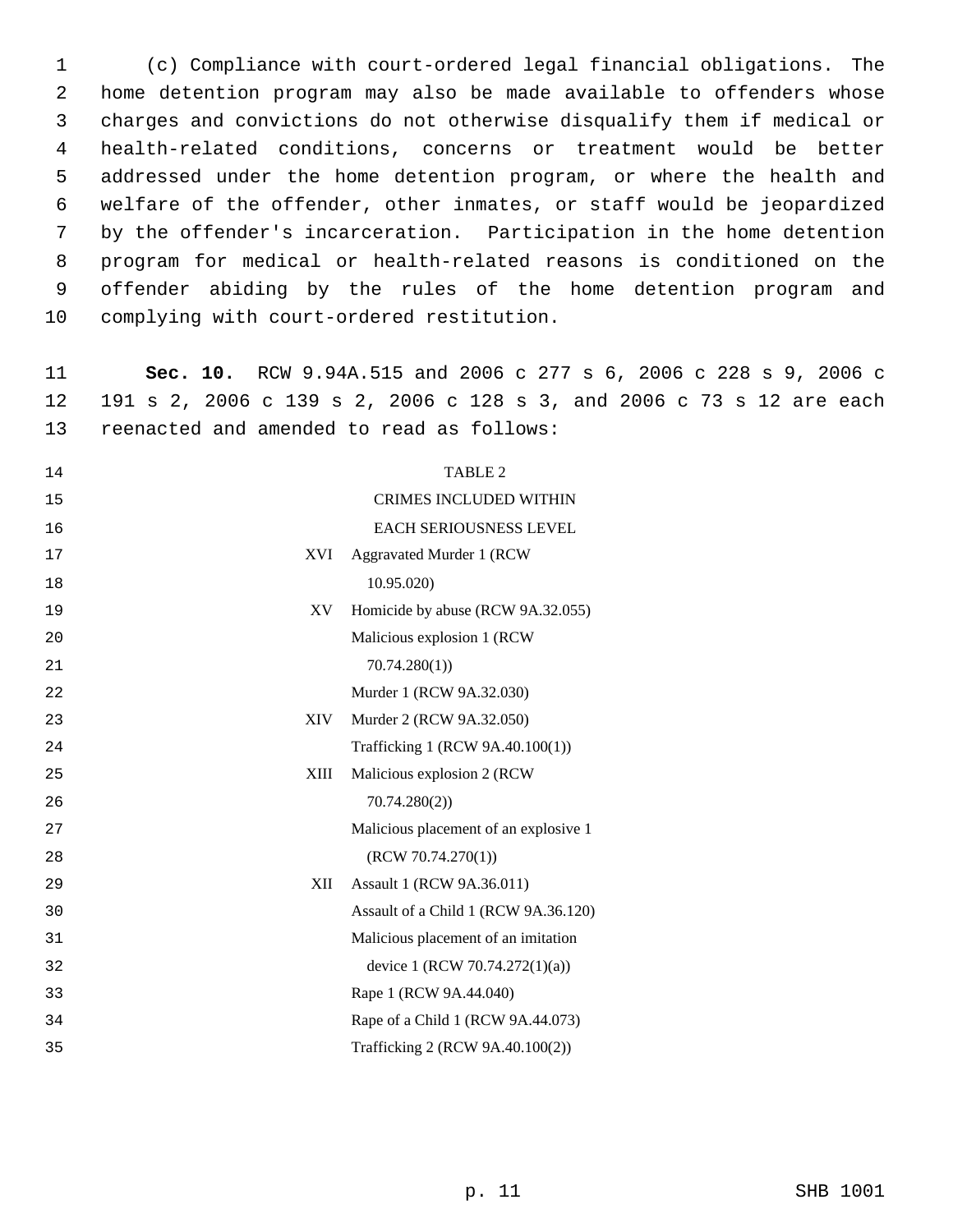| 1              | XI          | Manslaughter 1 (RCW 9A.32.060)          |
|----------------|-------------|-----------------------------------------|
| $\overline{c}$ |             | Rape 2 (RCW 9A.44.050)                  |
| 3              |             | Rape of a Child 2 (RCW 9A.44.076)       |
| 4              | X           | Child Molestation 1 (RCW 9A.44.083)     |
| 5              |             | Indecent Liberties (with forcible       |
| 6              |             | compulsion) (RCW                        |
| 7              |             | 9A.44.100(1)(a)                         |
| 8              |             | Kidnapping 1 (RCW 9A.40.020)            |
| 9              |             | Leading Organized Crime (RCW            |
| 10             |             | 9A.82.060(1)(a)                         |
| 11             |             | Malicious explosion 3 (RCW              |
| 12             |             | 70.74.280(3)                            |
| 13             |             | <b>Sexually Violent Predator Escape</b> |
| 14             |             | (RCW 9A.76.115)                         |
| 15             | IX          | Abandonment of Dependent Person 1       |
| 16             |             | (RCW 9A.42.060)                         |
| 17             |             | Assault of a Child 2 (RCW 9A.36.130)    |
| 18             |             | Criminal Mistreatment 1 (RCW            |
| 19             |             | 9A.42.020)                              |
| 20             |             | Explosive devices prohibited (RCW       |
| 21             |             | 70.74.180)                              |
| 22             |             | Hit and Run--Death (RCW                 |
| 23             |             | 46.52.020(4)(a)                         |
| 24             |             | Homicide by Watercraft, by being        |
| 25             |             | under the influence of intoxicating     |
| 26             |             | liquor or any drug (RCW)                |
| 27             |             | 79A.60.050)                             |
| 28             |             | Inciting Criminal Profiteering (RCW     |
| 29             |             | 9A.82.060(1)(b)                         |
| 30             |             | Malicious placement of an explosive 2   |
| 31             |             | (RCW 70.74.270(2))                      |
| 32             |             | Robbery 1 (RCW 9A.56.200)               |
| 33             |             | Sexual Exploitation (RCW 9.68A.040)     |
| 34             |             | Vehicular Homicide, by being under      |
| 35             |             | the influence of intoxicating liquor    |
| 36             |             | or any drug (RCW 46.61.520)             |
| 37             | <b>VIII</b> | Arson 1 (RCW 9A.48.020)                 |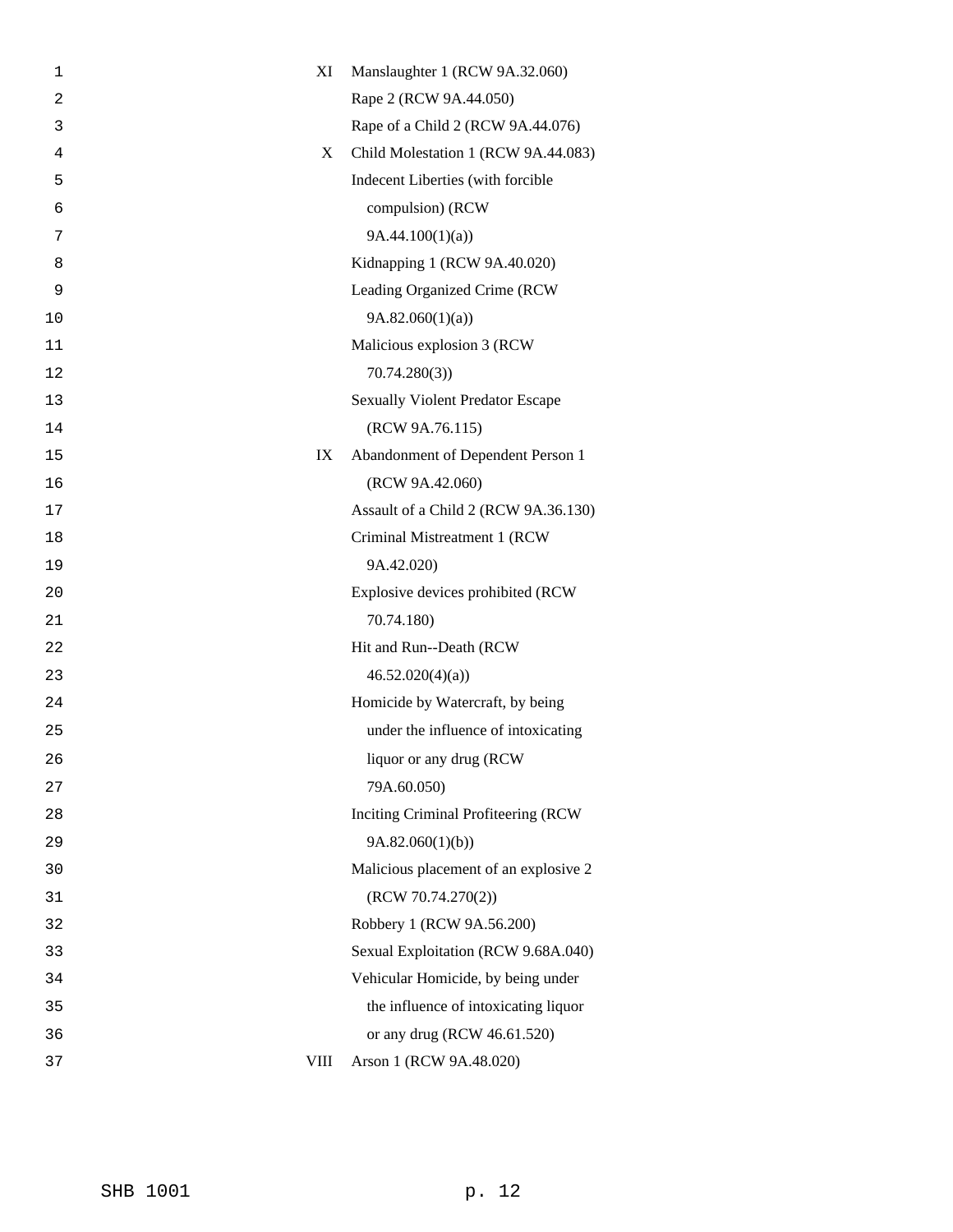| 1  |     | Homicide by Watercraft, by the          |
|----|-----|-----------------------------------------|
| 2  |     | operation of any vessel in a            |
| 3  |     | reckless manner (RCW                    |
| 4  |     | 79A.60.050)                             |
| 5  |     | Manslaughter 2 (RCW 9A.32.070)          |
| 6  |     | Promoting Prostitution 1 (RCW           |
| 7  |     | 9A.88.070)                              |
| 8  |     | Theft of Ammonia (RCW 69.55.010)        |
| 9  |     | Vehicular Homicide, by the operation    |
| 10 |     | of any vehicle in a reckless manner     |
| 11 |     | (RCW 46.61.520)                         |
| 12 | VII | Burglary 1 (RCW 9A.52.020)              |
| 13 |     | Child Molestation 2 (RCW 9A.44.086)     |
| 14 |     | Civil Disorder Training (RCW            |
| 15 |     | 9A.48.120)                              |
| 16 |     | Dealing in depictions of minor engaged  |
| 17 |     | in sexually explicit conduct (RCW       |
| 18 |     | 9.68A.050)                              |
| 19 |     | Drive-by Shooting (RCW 9A.36.045)       |
| 20 |     | Homicide by Watercraft, by disregard    |
| 21 |     | for the safety of others (RCW           |
| 22 |     | 79A.60.050)                             |
| 23 |     | Indecent Liberties (without forcible    |
| 24 |     | compulsion) (RCW 9A.44.100(1)           |
| 25 |     | $(b)$ and $(c)$ )                       |
| 26 |     | Introducing Contraband 1 (RCW           |
| 27 |     | 9A.76.140)                              |
| 28 |     | Malicious placement of an explosive 3   |
| 29 |     | (RCW 70.74.270(3))                      |
| 30 |     | Negligently Causing Death By Use of a   |
| 31 |     | Signal Preemption Device (RCW           |
| 32 |     | 46.37.675)                              |
| 33 |     | Sending, bringing into state depictions |
| 34 |     | of minor engaged in sexually            |
| 35 |     | explicit conduct (RCW 9.68A.060)        |
| 36 |     | Unlawful Possession of a Firearm in     |
| 37 |     | the first degree $(RCW 9.41.040(1))$    |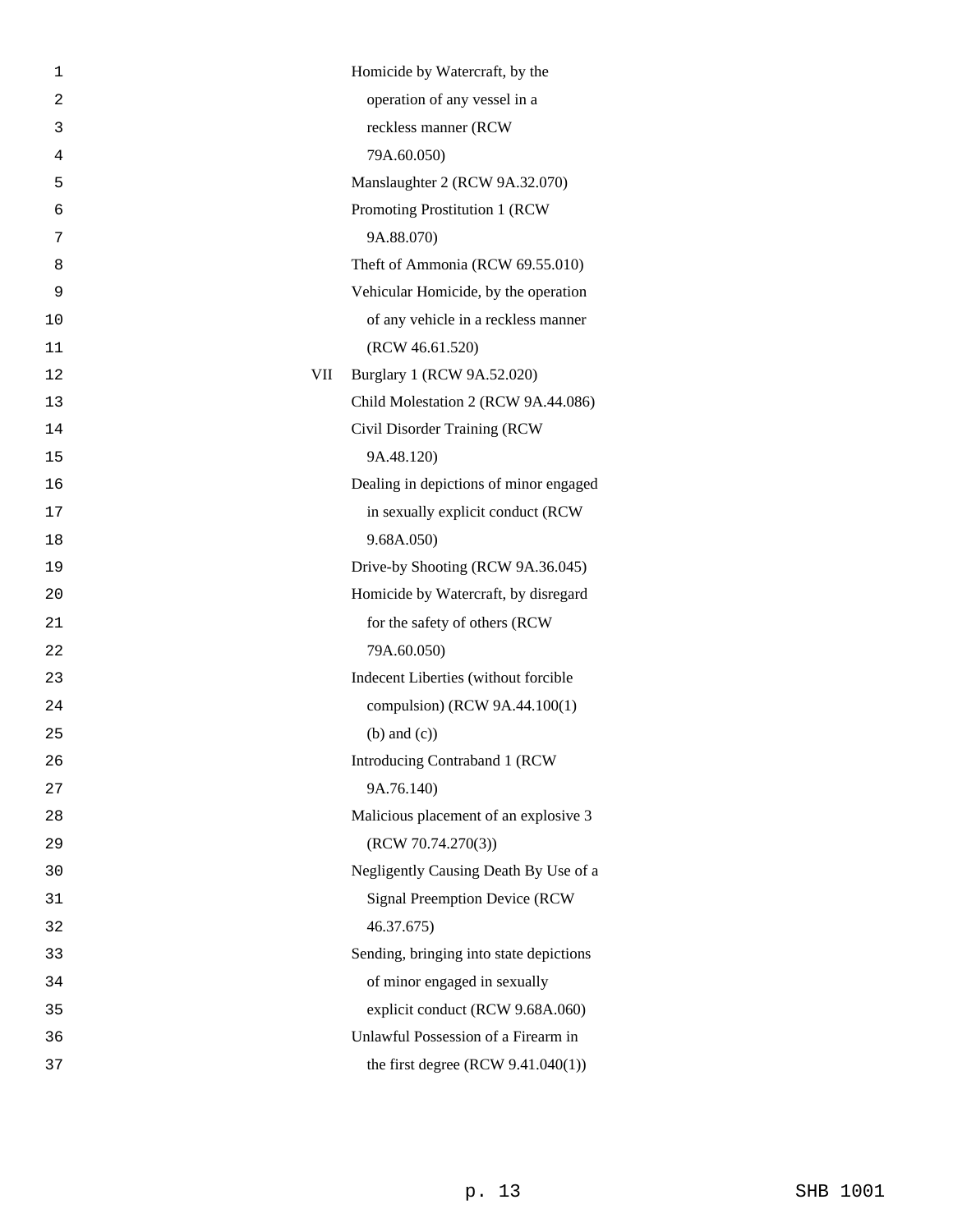| 1  | Use of a Machine Gun in Commission     |
|----|----------------------------------------|
| 2  | of a Felony (RCW 9.41.225)             |
| 3  | Vehicular Homicide, by disregard for   |
| 4  | the safety of others (RCW              |
| 5  | 46.61.520                              |
| 6  | VI<br>Bail Jumping with Murder 1 (RCW  |
| 7  | 9A.76.170(3)(a)                        |
| 8  | Bribery (RCW 9A.68.010)                |
| 9  | Incest 1 (RCW $9A.64.020(1)$ )         |
| 10 | Intimidating a Judge (RCW 9A.72.160)   |
| 11 | Intimidating a Juror/Witness (RCW      |
| 12 | 9A.72.110, 9A.72.130)                  |
| 13 | Malicious placement of an imitation    |
| 14 | device 2 (RCW 70.74.272(1)(b))         |
| 15 | Possession of Depictions of a Minor    |
| 16 | <b>Engaged in Sexually Explicit</b>    |
| 17 | Conduct (RCW 9.68A.070)                |
| 18 | Rape of a Child 3 (RCW 9A.44.079)      |
| 19 | Theft of a Firearm (RCW 9A.56.300)     |
| 20 | Unlawful Storage of Ammonia (RCW       |
| 21 | 69.55.020)                             |
| 22 | Abandonment of Dependent Person 2<br>V |
| 23 | (RCW 9A.42.070)                        |
| 24 | Advancing money or property for        |
| 25 | extortionate extension of credit       |
| 26 | (RCW 9A.82.030)                        |
| 27 | Bail Jumping with class A Felony       |
| 28 | (RCW 9A.76.170(3)(b))                  |
| 29 | Child Molestation 3 (RCW 9A.44.089)    |
| 30 | Criminal Mistreatment 2 (RCW           |
| 31 | 9A.42.030)                             |
| 32 | Custodial Sexual Misconduct 1 (RCW     |
| 33 | 9A.44.160)                             |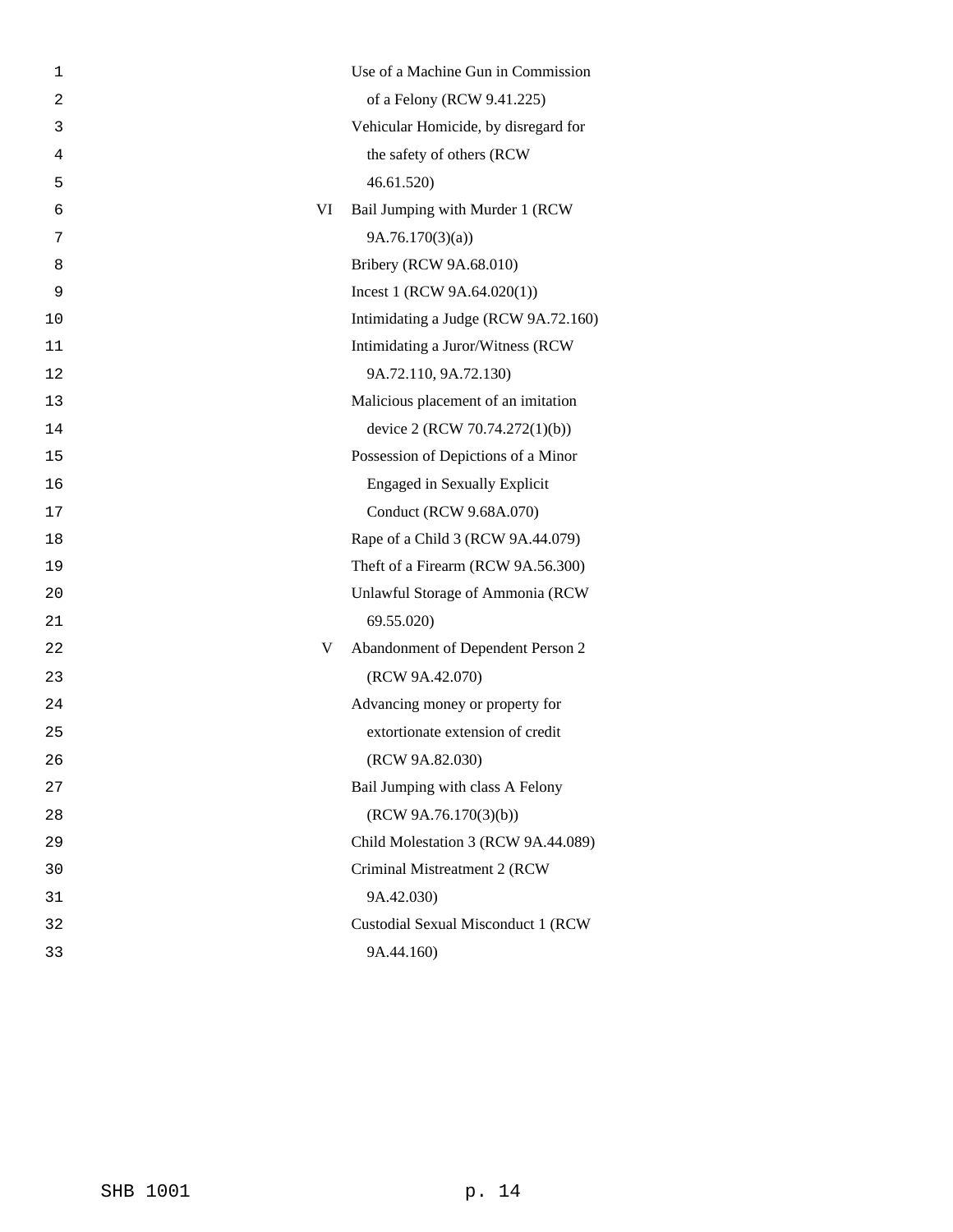|    | Domestic Violence Court Order           |
|----|-----------------------------------------|
|    | Violation (RCW 10.99.040,               |
|    | 10.99.050, 26.09.300, 26.10.220,        |
|    | 26.26.138, 26.50.110, 26.52.070,        |
|    | or 74.34.145)                           |
|    | Driving While Under the Influence       |
|    | (RCW 46.61.502(6))                      |
|    | Extortion 1 (RCW 9A.56.120)             |
|    | Extortionate Extension of Credit (RCW   |
|    | 9A.82.020)                              |
|    | <b>Extortionate Means to Collect</b>    |
|    | <b>Extensions of Credit (RCW</b>        |
|    | 9A.82.040)                              |
|    | Incest 2 (RCW $9A.64.020(2)$ )          |
|    | Kidnapping 2 (RCW 9A.40.030)            |
|    | Perjury 1 (RCW 9A.72.020)               |
|    | Persistent prison misbehavior (RCW      |
|    | 9.94.070)                               |
|    | Physical Control of a Vehicle While     |
|    | Under the Influence (RCW                |
|    | 46.61.504(6)                            |
|    | Possession of a Stolen Firearm (RCW     |
|    | 9A.56.310)                              |
|    | Rape 3 (RCW 9A.44.060)                  |
|    | Rendering Criminal Assistance 1         |
|    | (RCW 9A.76.070)                         |
|    | Sexual Misconduct with a Minor 1        |
|    | (RCW 9A.44.093)                         |
|    | <b>Sexually Violating Human Remains</b> |
|    | (RCW 9A.44.105)                         |
|    | <b>Stalking (RCW 9A.46.110)</b>         |
|    | Taking Motor Vehicle Without            |
|    | Permission 1 (RCW 9A.56.070)            |
| IV | Arson 2 (RCW 9A.48.030)                 |
|    | Assault 2 (RCW 9A.36.021)               |
|    |                                         |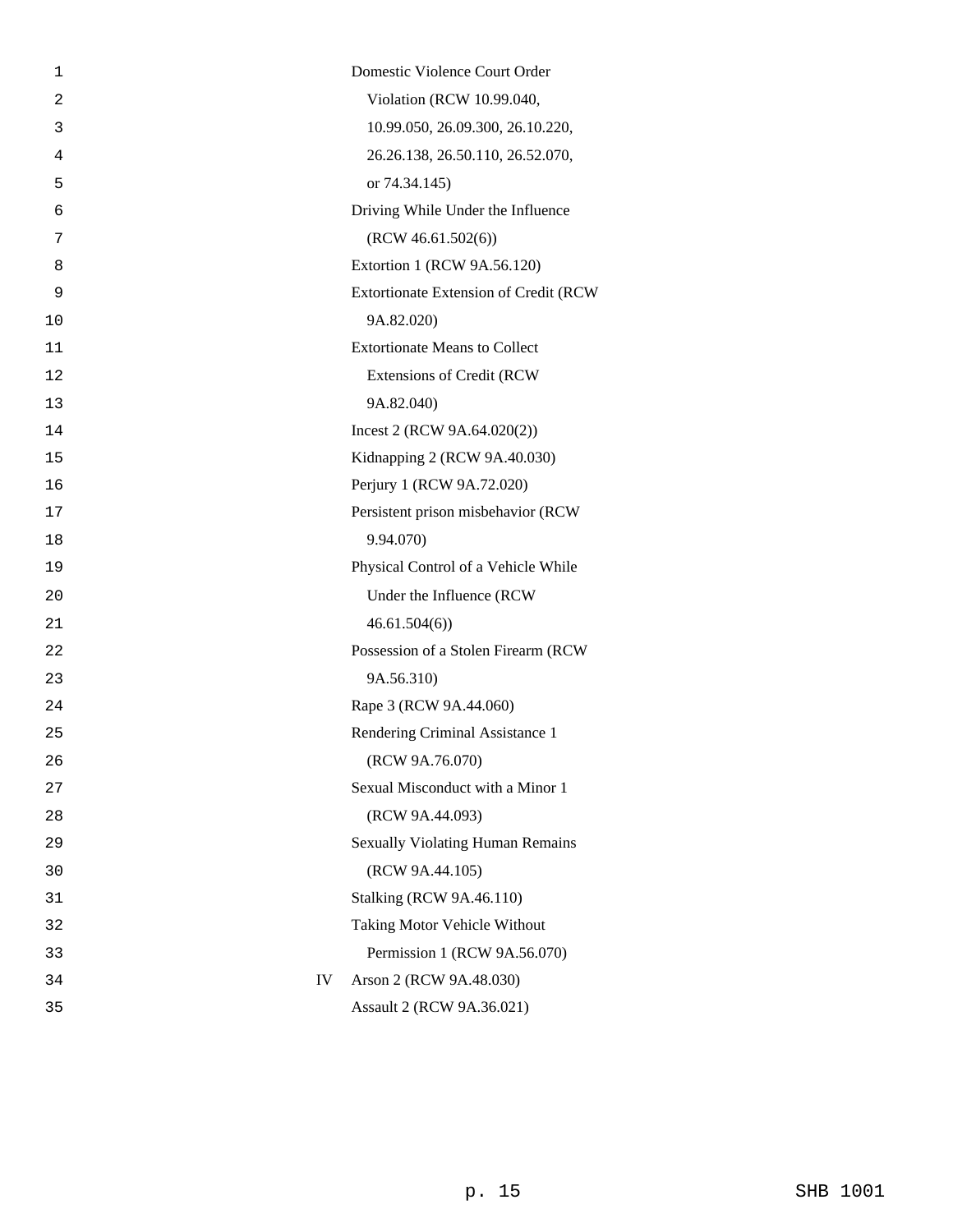| 1              | Assault 3 (of a Peace Officer with a   |
|----------------|----------------------------------------|
| $\overline{2}$ | Projectile Stun Gun) (RCW              |
| 3              | 9A.36.031(1)(h)                        |
| 4              | <b>Assault by Watercraft (RCW</b>      |
| 5              | 79A.60.060)                            |
| 6              | Bribing a Witness/Bribe Received by    |
| 7              | Witness (RCW 9A.72.090,                |
| 8              | 9A.72.100)                             |
| 9              | Cheating 1 (RCW 9.46.1961)             |
| 10             | Commercial Bribery (RCW 9A.68.060)     |
| 11             | Counterfeiting (RCW 9.16.035(4))       |
| 12             | Endangerment with a Controlled         |
| 13             | Substance (RCW 9A.42.100)              |
| 14             | Escape 1 (RCW 9A.76.110)               |
| 15             | Hit and Run--Injury (RCW               |
| 16             | 46.52.020(4)(b)                        |
| 17             | Hit and Run with Vessel--Injury        |
| 18             | Accident (RCW 79A.60.200(3))           |
| 19             | Identity Theft 1 (RCW 9.35.020(2))     |
| 20             | Indecent Exposure to Person Under      |
| 21             | Age Fourteen (subsequent sex           |
| 22             | offense) (RCW 9A.88.010)               |
| 23             | Influencing Outcome of Sporting Event  |
| 24             | (RCW 9A.82.070)                        |
| 25             | Malicious Harassment (RCW              |
| 26             | 9A.36.080)                             |
| 27             | <b>Residential Burglary (RCW</b>       |
| 28             | 9A.52.025)                             |
| 29             | Robbery 2 (RCW 9A.56.210)              |
| 30             | Theft of Livestock 1 (RCW 9A.56.080)   |
| 31             | Threats to Bomb (RCW 9.61.160)         |
| 32             | Trafficking in Stolen Property 1 (RCW) |
| 33             | 9A.82.050)                             |
| 34             | Unlawful factoring of a credit card or |
| 35             | payment card transaction (RCW          |
| 36             | 9A.56.290(4)(b)                        |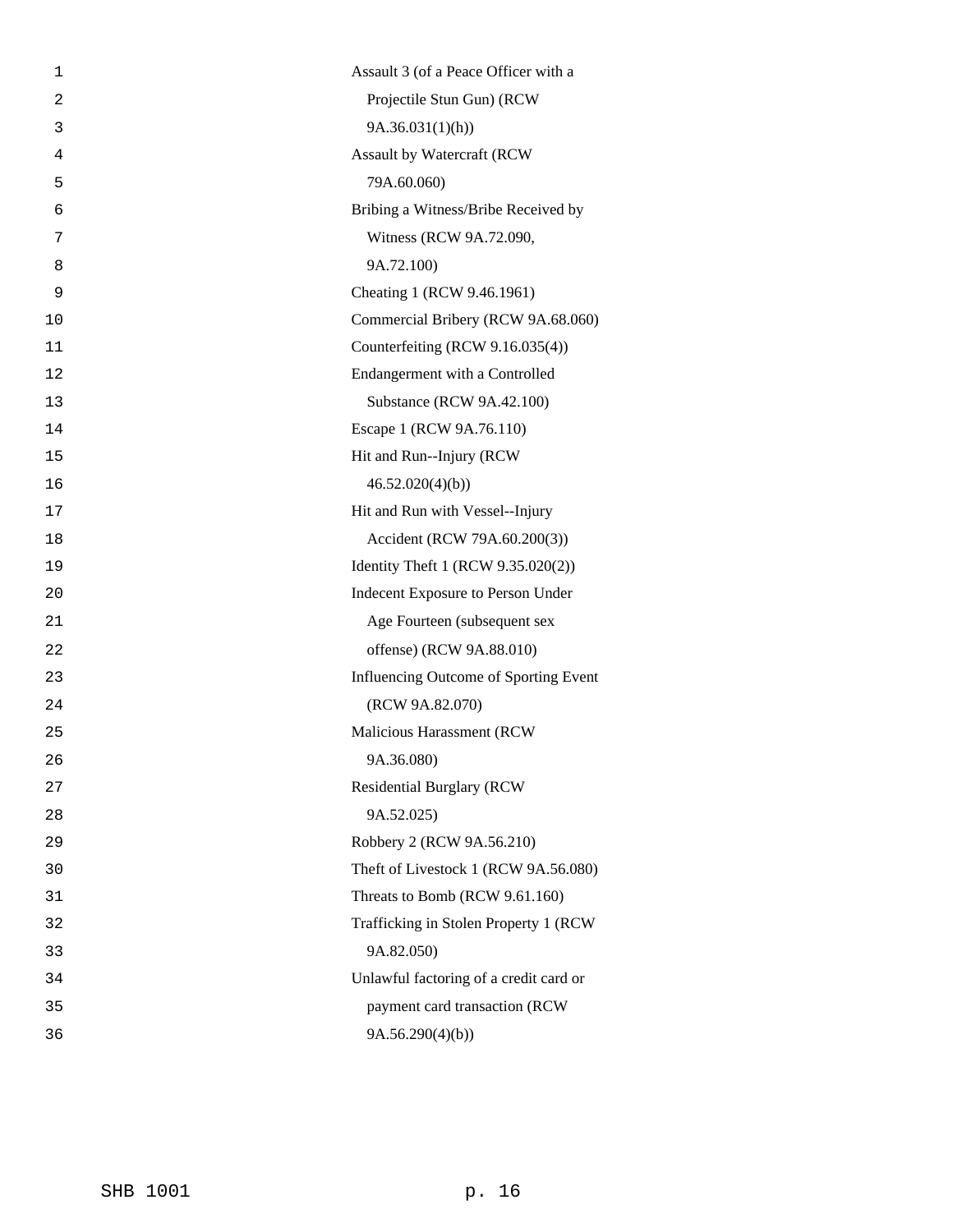| 1              | Unlawful transaction of health           |
|----------------|------------------------------------------|
| $\overline{2}$ | coverage as a health care service        |
| 3              | contractor (RCW 48.44.016(3))            |
| 4              | Unlawful transaction of health           |
| 5              | coverage as a health maintenance         |
| 6              | organization (RCW 48.46.033(3))          |
| 7              | Unlawful transaction of insurance        |
| 8              | business (RCW 48.15.023(3))              |
| 9              | Unlicensed practice as an insurance      |
| 10             | professional (RCW $48.17.063(3)$ )       |
| 11             | Use of Proceeds of Criminal              |
| 12             | Profiteering (RCW 9A.82.080 (1)          |
| 13             | and $(2)$ )                              |
| 14             | Vehicular Assault, by being under the    |
| 15             | influence of intoxicating liquor or      |
| 16             | any drug, or by the operation or         |
| 17             | driving of a vehicle in a reckless       |
| 18             | manner (RCW 46.61.522)                   |
| 19             | Willful Failure to Return from           |
| 20             | Furlough (RCW 72.66.060)                 |
| 21             | Ш<br>Animal Cruelty 1 (Sexual Conduct or |
| 22             | Contact) (RCW 16.52.205(3))              |
| 23             | Assault 3 (Except Assault 3 of a Peace   |
| 24             | Officer With a Projectile Stun           |
| 25             | Gun) (RCW 9A.36.031 except               |
| 26             | subsection $(1)(h)$                      |
| 27             | Assault of a Child 3 (RCW 9A.36.140)     |
| 28             | Bail Jumping with class B or C Felony    |
| 29             | (RCW 9A.76.170(3)(c))                    |
| 30             | Burglary 2 (RCW 9A.52.030)               |
| 31             | Communication with a Minor for           |
| 32             | <b>Immoral Purposes (RCW)</b>            |
| 33             | 9.68A.090)                               |
| 34             | Criminal Gang Intimidation (RCW          |
| 35             | 9A.46.120)                               |
| 36             | Custodial Assault (RCW 9A.36.100)        |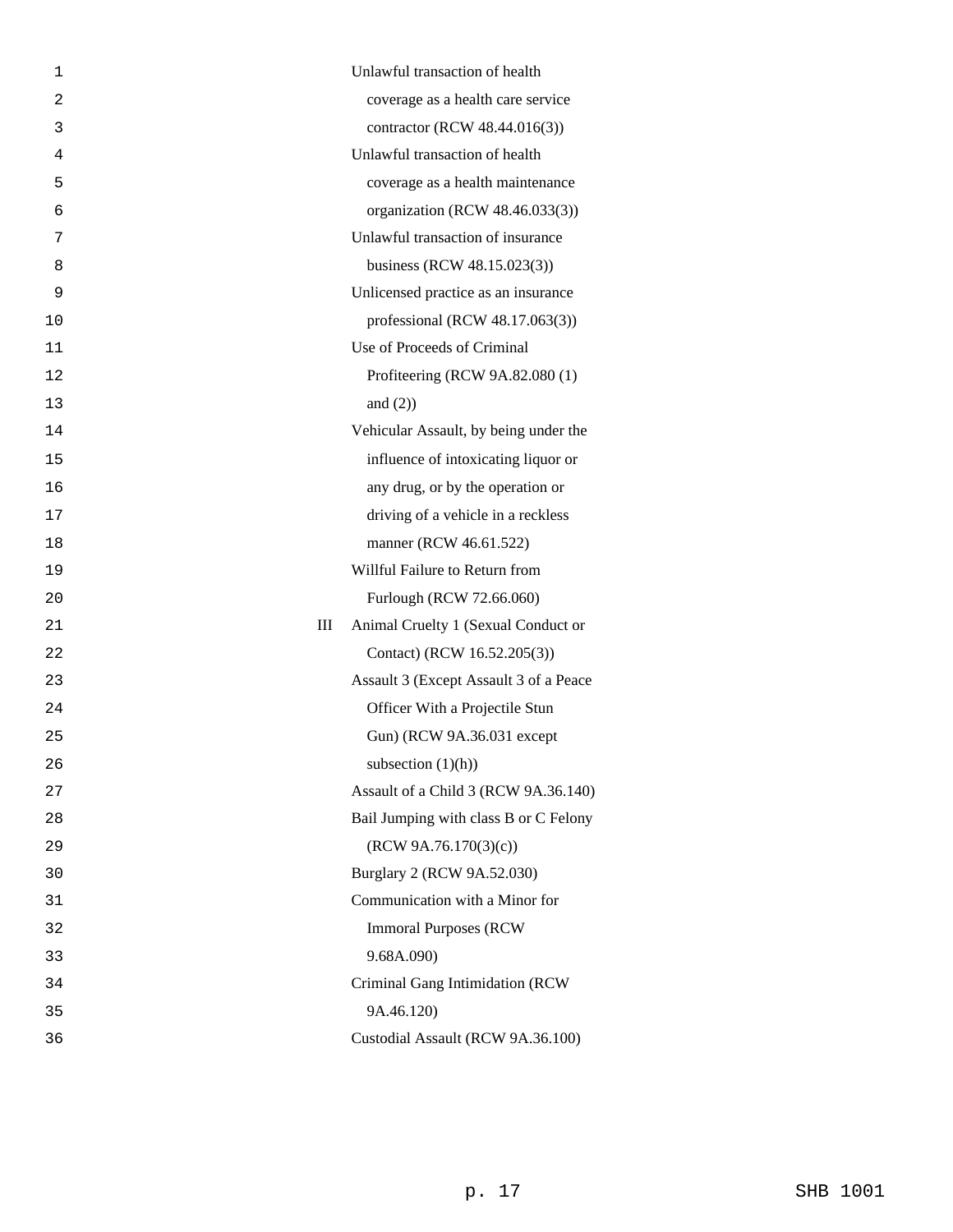| 1              | Cyberstalking (subsequent conviction          |
|----------------|-----------------------------------------------|
| $\overline{2}$ | or threat of death) (RCW                      |
| 3              | 9.61.260(3)                                   |
| 4              | Escape 2 (RCW 9A.76.120)                      |
| 5              | Extortion 2 (RCW 9A.56.130)                   |
| 6              | Harassment (RCW 9A.46.020)                    |
| 7              | Intimidating a Public Servant (RCW            |
| 8              | 9A.76.180)                                    |
| 9              | Introducing Contraband 2 (RCW                 |
| 10             | 9A.76.150)                                    |
| 11             | Malicious Injury to Railroad Property         |
| 12             | (RCW 81.60.070)                               |
| 13             | <b>Negligently Causing Substantial Bodily</b> |
| 14             | Harm By Use of a Signal                       |
| 15             | Preemption Device (RCW                        |
| 16             | 46.37.674)                                    |
| 17             | Organized Retail Theft 1 (RCW                 |
| 18             | 9A.56.350(2)                                  |
| 19             | Patronizing a Juvenile Prostitute (RCW        |
| 20             | 9.68A.100)                                    |
| 21             | Perjury 2 (RCW 9A.72.030)                     |
| 22             | Possession of Incendiary Device (RCW          |
| 23             | 9.40.120)                                     |
| 24             | Possession of Machine Gun or Short-           |
| 25             | Barreled Shotgun or Rifle (RCW                |
| 26             | 9.41.190)                                     |
| 27             | Promoting Prostitution 2 (RCW                 |
| 28             | 9A.88.080)                                    |
| 29             | (({Retail})) Retail Theft with                |
| 30             | <b>Extenuating Circumstances 1</b>            |
| 31             | (RCW 9A.56.360(2))                            |
| 32             | Securities Act violation (RCW                 |
| 33             | 21.20.400)                                    |
| 34             | Tampering with a Witness (RCW                 |
| 35             | 9A.72.120)                                    |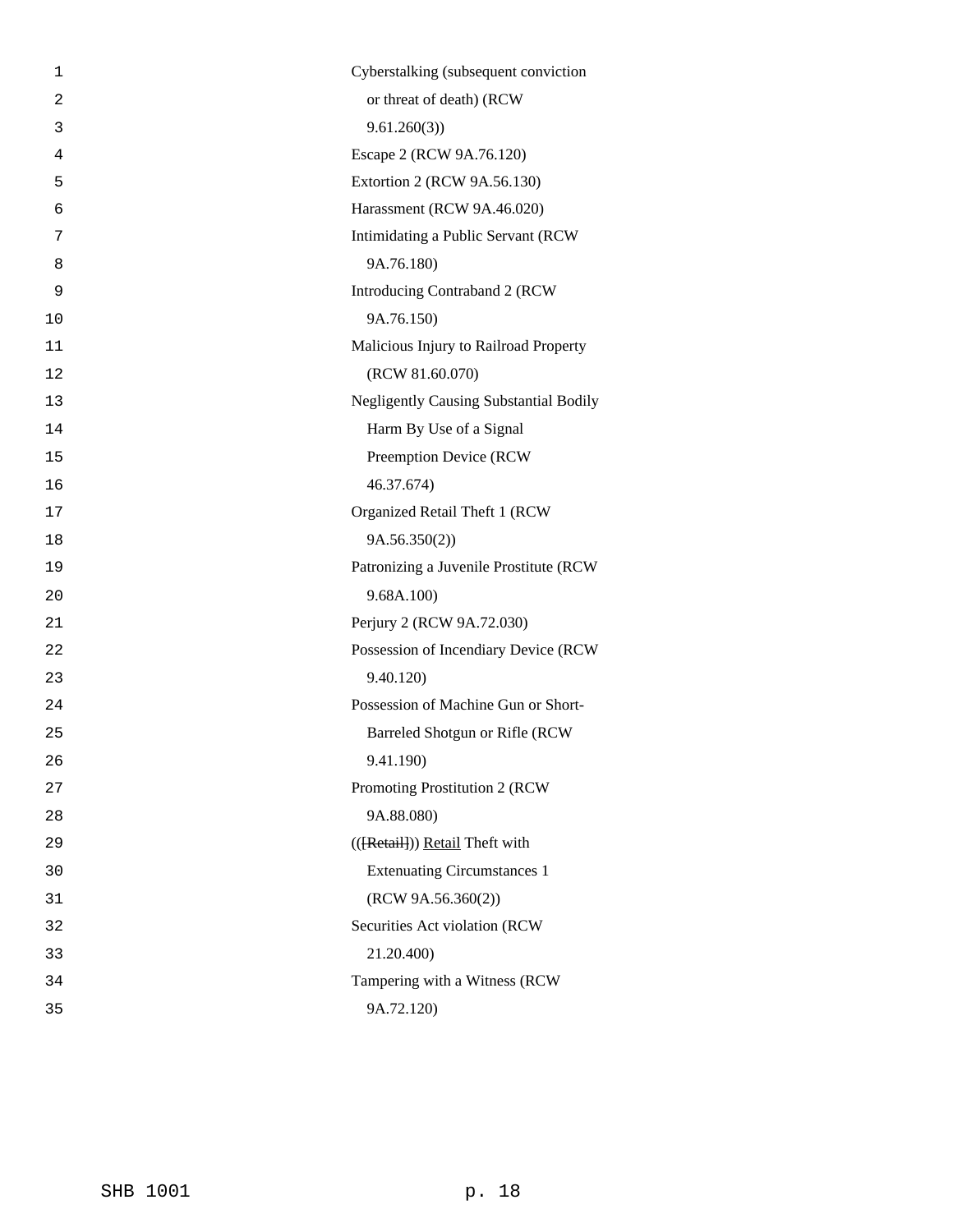| 1              |                                 | Telephone Harassment (subsequent        |
|----------------|---------------------------------|-----------------------------------------|
| $\overline{2}$ |                                 | conviction or threat of death)          |
| 3              |                                 | (RCW 9.61.230(2))                       |
| 4              |                                 | Theft of Livestock 2 (RCW 9A.56.083)    |
| 5              |                                 | Theft with the Intent to Resell 1 (RCW) |
| 6              |                                 | 9A.56.340(2))                           |
| 7              |                                 | Trafficking in Stolen Property 2 (RCW   |
| 8              |                                 | 9A.82.055)                              |
| 9              |                                 | Unlawful Imprisonment (RCW              |
| 10             |                                 | 9A.40.040)                              |
| 11             |                                 | Unlawful possession of firearm in the   |
| 12             |                                 | second degree (RCW 9.41.040(2))         |
| 13             |                                 | Vehicular Assault, by the operation or  |
| 14             |                                 | driving of a vehicle with disregard     |
| 15             |                                 | for the safety of others (RCW           |
| 16             |                                 | 46.61.522                               |
| 17             |                                 | Willful Failure to Return from Work     |
| 18             |                                 | Release (RCW 72.65.070)                 |
| 19             | $\mathop{\mathrm{II}}\nolimits$ | Computer Trespass 1 (RCW)               |
| 20             |                                 | 9A.52.110)                              |
| 21             |                                 | Counterfeiting (RCW 9.16.035(3))        |
| 22             |                                 | <b>Escape from Community Custody</b>    |
| 23             |                                 | (RCW 72.09.310)                         |
| 24             |                                 | Failure to Register as a Sex Offender   |
| 25             |                                 | (second or subsequent offense)          |
| 26             |                                 | (RCW 9A.44.130(10)(a))                  |
| 27             |                                 | Health Care False Claims (RCW           |
| 28             |                                 | 48.80.030)                              |
| 29             |                                 | Identity Theft 2 (RCW 9.35.020(3))      |
| 30             |                                 | <b>Improperly Obtaining Financial</b>   |
| 31             |                                 | Information (RCW 9.35.010)              |
| 32             |                                 | Malicious Mischief 1 (RCW               |
| 33             |                                 | 9A.48.070)                              |
| 34             |                                 | Organized Retail Theft 2 (RCW           |
| 35             |                                 | 9A.56.350(3)                            |
| 36             |                                 | Possession of Stolen Property 1 (RCW    |
| 37             |                                 | 9A.56.150)                              |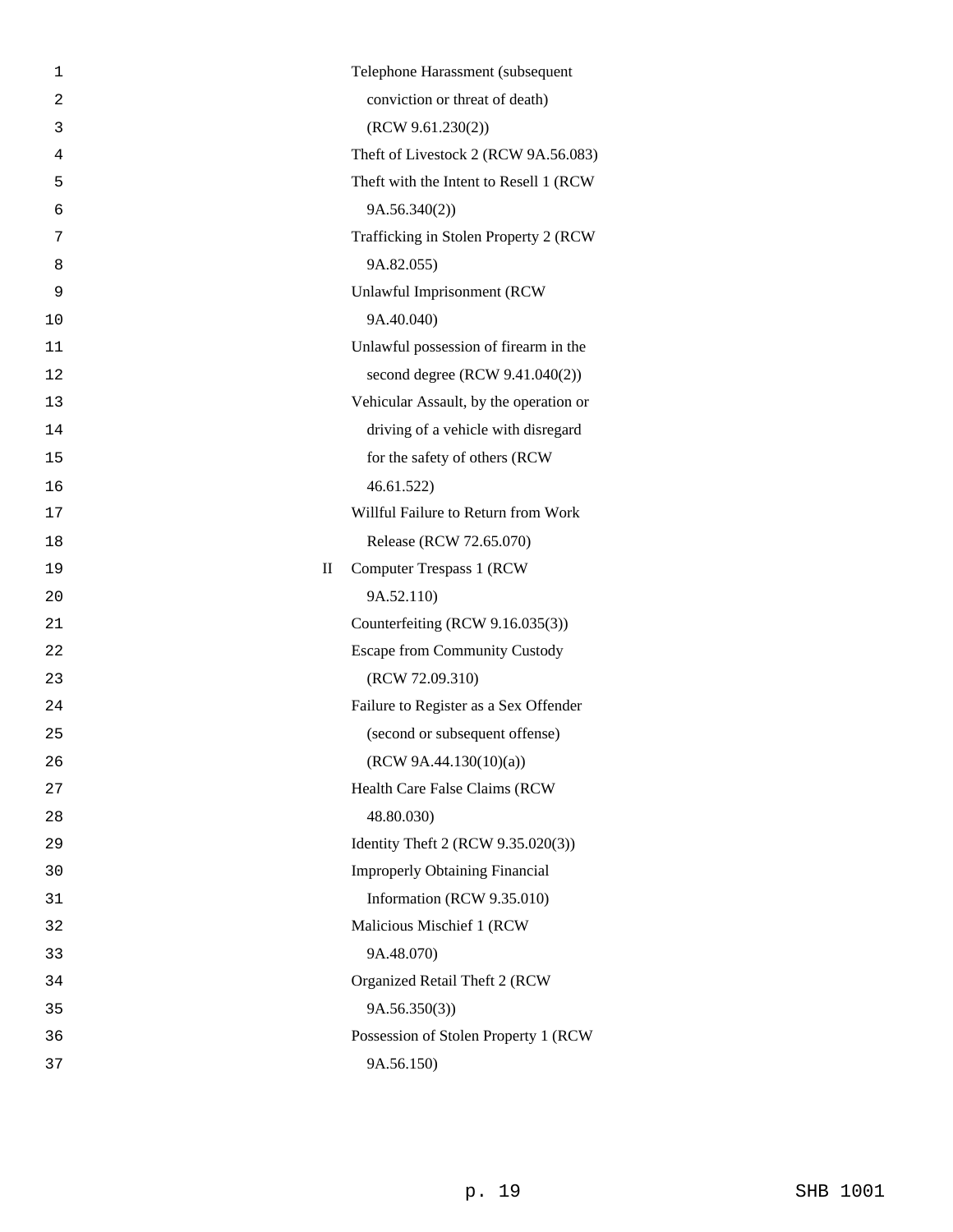| 1  | Possession of a Stolen Vehicle (section    |
|----|--------------------------------------------|
| 2  | 5 of this act)                             |
| 3  | (({Retail})) Retail Theft with             |
| 4  | <b>Extenuating Circumstances 2</b>         |
| 5  | (RCW 9A.56.360(3))                         |
| 6  | Theft 1 (RCW 9A.56.030)                    |
| 7  | Theft of a Motor Vehicle (section 2 of     |
| 8  | this act)                                  |
| 9  | Theft of Rental, Leased, or Lease-         |
| 10 | purchased Property (valued at one          |
| 11 | thousand five hundred dollars or           |
| 12 | more) (RCW 9A.56.096(5)(a))                |
| 13 | Theft with the Intent to Resell 2 (RCW)    |
| 14 | 9A.56.340(3)                               |
| 15 | Trafficking in Insurance Claims (RCW       |
| 16 | 48.30A.015)                                |
| 17 | Unlawful factoring of a credit card or     |
| 18 | payment card transaction (RCW              |
| 19 | 9A.56.290(4)(a)                            |
| 20 | Unlawful Practice of Law (RCW              |
| 21 | 2.48.180)                                  |
| 22 | Unlicensed Practice of a Profession or     |
| 23 | Business (RCW 18.130.190(7))               |
| 24 | Voyeurism (RCW 9A.44.115)                  |
| 25 | I<br>Attempting to Elude a Pursuing Police |
| 26 | Vehicle (RCW 46.61.024)                    |
| 27 | False Verification for Welfare (RCW        |
| 28 | 74.08.055)                                 |
| 29 | Forgery (RCW 9A.60.020)                    |
| 30 | Fraudulent Creation or Revocation of a     |
| 31 | Mental Health Advance Directive            |
| 32 | (RCW 9A.60.060)                            |
| 33 | Malicious Mischief 2 (RCW)                 |
| 34 | 9A.48.080)                                 |
| 35 | Mineral Trespass (RCW 78.44.330)           |
| 36 | Possession of Stolen Property 2 (RCW       |
| 37 | 9A.56.160)                                 |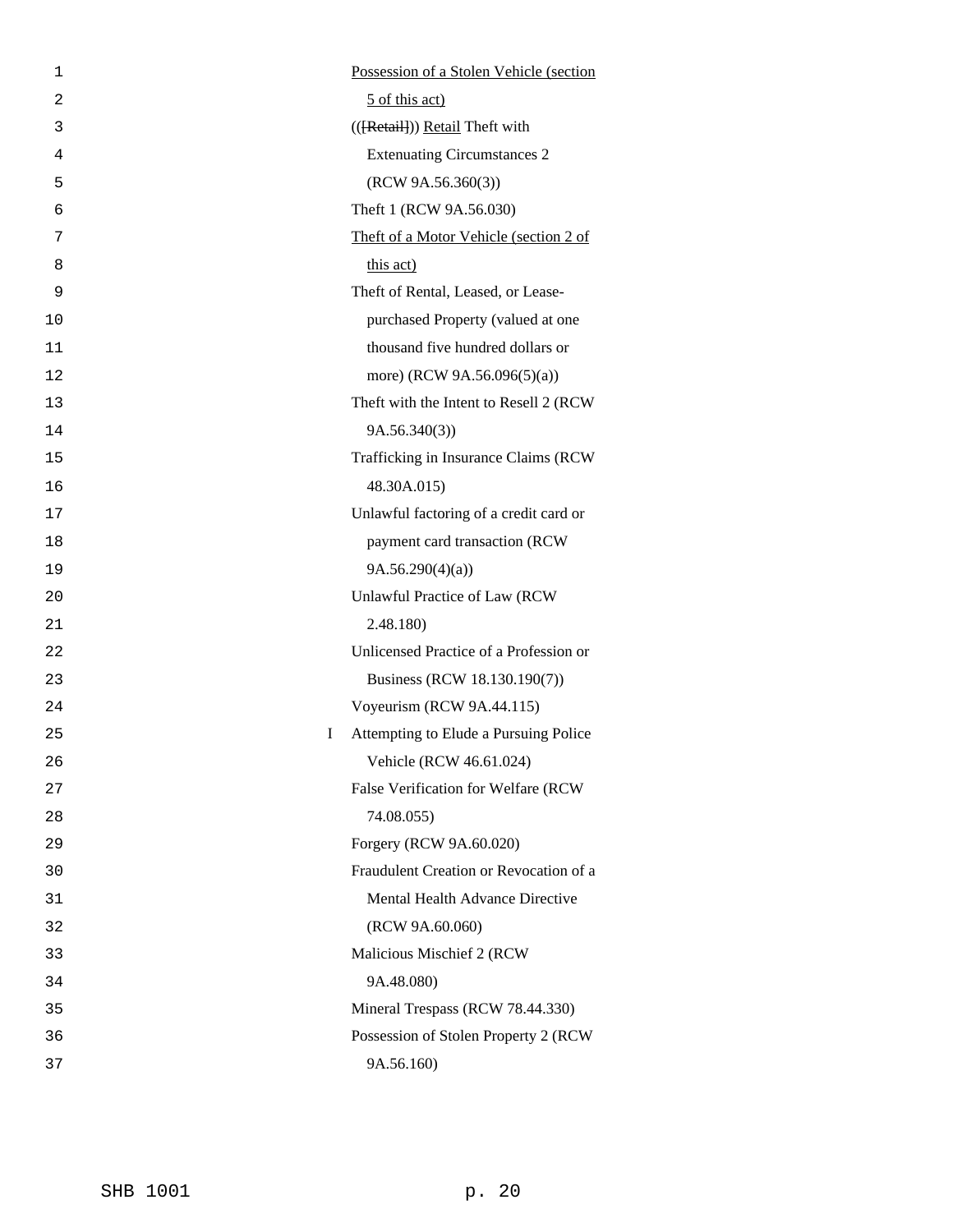| 1  | Reckless Burning 1 (RCW 9A.48.040)                                |
|----|-------------------------------------------------------------------|
| 2  | Taking Motor Vehicle Without                                      |
| 3  | Permission 2 (RCW 9A.56.075)                                      |
| 4  | Theft 2 (RCW 9A.56.040)                                           |
| 5  | Theft of Rental, Leased, or Lease-                                |
| 6  | purchased Property (valued at two                                 |
| 7  | hundred fifty dollars or more but                                 |
| 8  | less than one thousand five                                       |
| 9  | hundred dollars) (RCW                                             |
| 10 | 9A.56.096(5)(b)                                                   |
| 11 | Transaction of insurance business                                 |
| 12 | beyond the scope of licensure                                     |
| 13 | (RCW 48.17.063(4))                                                |
| 14 | Unlawful Issuance of Checks or Drafts                             |
| 15 | (RCW 9A.56.060)                                                   |
| 16 | <b>Unlawful Possession of Fictitious</b>                          |
| 17 | Identification (RCW 9A.56.320)                                    |
| 18 | Unlawful Possession of Instruments of                             |
| 19 | Financial Fraud (RCW 9A.56.320)                                   |
| 20 | Unlawful Possession of Payment                                    |
| 21 | Instruments (RCW 9A.56.320)                                       |
| 22 | Unlawful Possession of a Personal                                 |
| 23 | <b>Identification Device (RCW</b>                                 |
| 24 | 9A.56.320)                                                        |
| 25 | <b>Unlawful Production of Payment</b>                             |
| 26 | Instruments (RCW 9A.56.320)                                       |
| 27 | <b>Unlawful Trafficking in Food Stamps</b>                        |
| 28 | (RCW 9.91.142)                                                    |
| 29 | Unlawful Use of Food Stamps (RCW                                  |
| 30 | 9.91.144)                                                         |
| 31 | Vehicle Prowl 1 (RCW 9A.52.095)                                   |
| 32 | RCW 13.40.0357 and 2006 c 73 s 14 are each amended to<br>Sec. 11. |
| 33 | read as follows:                                                  |

# 34 **DESCRIPTION AND OFFENSE CATEGORY**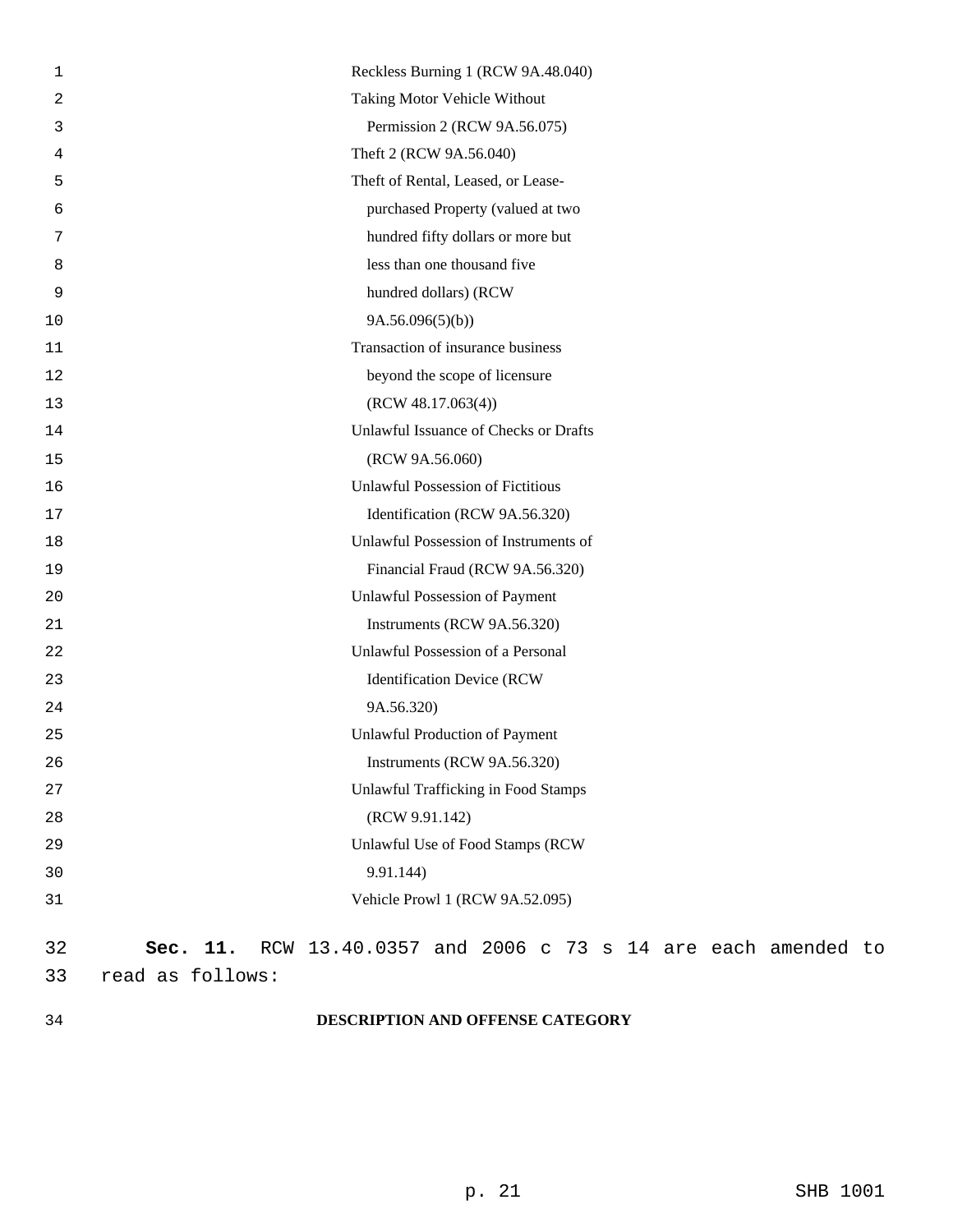| 1  |                    | JUVENILE DISPOSITION                          |                     |
|----|--------------------|-----------------------------------------------|---------------------|
| 2  | <b>JUVENILE</b>    |                                               | CATEGORY FOR        |
| 3  | <b>DISPOSITION</b> | ATTEMPT, BAILJUMP,                            |                     |
| 4  | <b>OFFENSE</b>     |                                               | CONSPIRACY, OR      |
| 5  | CATEGORY           | DESCRIPTION (RCW CITATION)                    | <b>SOLICITATION</b> |
| 6  |                    |                                               |                     |
| 7  |                    | <b>Arson and Malicious Mischief</b>           |                     |
| 8  | A                  | Arson 1 (9A.48.020)                           | $B+$                |
| 9  | B                  | Arson 2 (9A.48.030)                           | C                   |
| 10 | $\mathcal{C}$      | Reckless Burning 1 (9A.48.040)                | D                   |
| 11 | D                  | Reckless Burning 2 (9A.48.050)                | E                   |
| 12 | B                  | Malicious Mischief 1 (9A.48.070)              | C                   |
| 13 | $\mathcal{C}$      | Malicious Mischief 2 (9A.48.080)              | D                   |
| 14 | D                  | Malicious Mischief 3 (9A.48.090(2) (a) and    |                     |
| 15 |                    | (c)                                           | E                   |
| 16 | E                  | Malicious Mischief 3 (9A.48.090(2)(b))        | E                   |
| 17 | E                  | Tampering with Fire Alarm Apparatus           |                     |
| 18 |                    | (9.40.100)                                    | E                   |
| 19 | E                  | Tampering with Fire Alarm Apparatus with      |                     |
| 20 |                    | Intent to Commit Arson (9.40.105)             | E                   |
| 21 | A                  | Possession of Incendiary Device (9.40.120) B+ |                     |
| 22 |                    | <b>Assault and Other Crimes Involving</b>     |                     |
| 23 |                    | <b>Physical Harm</b>                          |                     |
| 24 | A                  | Assault 1 (9A.36.011)                         | $B+$                |
| 25 | $B+$               | Assault 2 (9A.36.021)                         | $C+$                |
| 26 | $C+$               | Assault 3 (9A.36.031)                         | $D+$                |
| 27 | $D+$               | Assault 4 (9A.36.041)                         | Ε                   |
| 28 | $B+$               | Drive-By Shooting (9A.36.045)                 | $C+$                |
| 29 | $D+$               | Reckless Endangerment (9A.36.050)             | Ε                   |
| 30 | $C+$               | Promoting Suicide Attempt (9A.36.060)         | $D+$                |
| 31 | $D+$               | Coercion (9A.36.070)                          | E                   |
| 32 | $C+$               | Custodial Assault (9A.36.100)                 | $D+$                |
| 33 |                    | <b>Burglary and Trespass</b>                  |                     |
| 34 | $B+$               | Burglary 1 (9A.52.020)                        | $C+$                |
| 35 | B                  | Residential Burglary (9A.52.025)              | $\mathsf{C}$        |
| 36 | B                  | Burglary 2 (9A.52.030)                        | $\mathcal{C}$       |
| 37 | $\mathbf D$        | Burglary Tools (Possession of) (9A.52.060)E   |                     |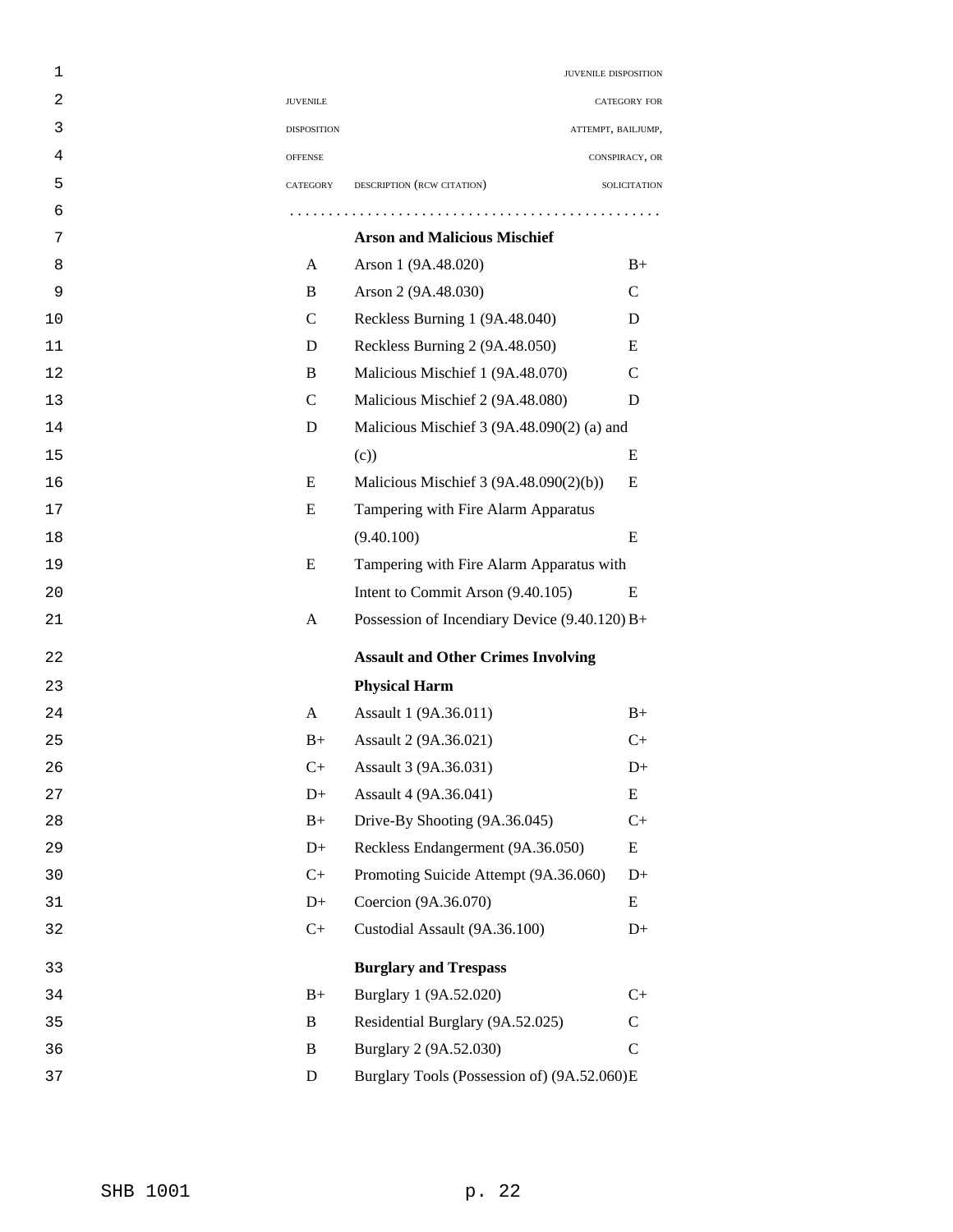| 1  | D             | Criminal Trespass 1 (9A.52.070)            | E             |  |
|----|---------------|--------------------------------------------|---------------|--|
| 2  | E             | Criminal Trespass 2 (9A.52.080)<br>E       |               |  |
| 3  | $\mathsf{C}$  | Mineral Trespass (78.44.330)               | $\mathcal{C}$ |  |
| 4  | $\mathcal{C}$ | Vehicle Prowling 1 (9A.52.095)             | D             |  |
| 5  | D             | Vehicle Prowling 2 (9A.52.100)             | E             |  |
| 6  |               | <b>Drugs</b>                               |               |  |
| 7  | E             | Possession/Consumption of Alcohol          |               |  |
| 8  |               | (66.44.270)                                | E             |  |
| 9  | $\mathsf{C}$  | <b>Illegally Obtaining Legend Drug</b>     |               |  |
| 10 |               | (69.41.020)                                | D             |  |
| 11 | $C+$          | Sale, Delivery, Possession of Legend Drug  |               |  |
| 12 |               | with Intent to Sell $(69.41.030(2)(a))$    | $D+$          |  |
| 13 | E             | Possession of Legend Drug                  |               |  |
| 14 |               | (69.41.030(2)(b))                          | E             |  |
| 15 | $B+$          | Violation of Uniform Controlled Substances |               |  |
| 16 |               | Act - Narcotic, Methamphetamine, or        |               |  |
| 17 |               | Flunitrazepam Sale $(69.50.401(2)$ (a) or  |               |  |
| 18 |               | (b))                                       | $B+$          |  |
| 19 | $\mathsf{C}$  | Violation of Uniform Controlled Substances |               |  |
| 20 |               | Act - Nonnarcotic Sale (69.50.401(2)(c))   | $\mathsf{C}$  |  |
| 21 | E             | Possession of Marihuana <40 grams          |               |  |
| 22 |               | (69.50.4014)                               | E             |  |
| 23 | $\mathsf{C}$  | Fraudulently Obtaining Controlled          |               |  |
| 24 |               | Substance (69.50.403)                      | $\mathsf{C}$  |  |
| 25 | $C+$          | Sale of Controlled Substance for Profit    |               |  |
| 26 |               | (69.50.410)                                | $C+$          |  |
| 27 | E             | Unlawful Inhalation (9.47A.020)            | E             |  |
| 28 | B             | Violation of Uniform Controlled Substances |               |  |
| 29 |               | Act - Narcotic, Methamphetamine, or        |               |  |
| 30 |               | Flunitrazepam Counterfeit Substances       |               |  |
| 31 |               | $(69.50.4011(2)$ (a) or (b))               | B             |  |
| 32 | $\mathsf{C}$  | Violation of Uniform Controlled Substances |               |  |
| 33 |               | Act - Nonnarcotic Counterfeit Substances   |               |  |
| 34 |               | $(69.50.4011(2)$ (c), (d), or (e))         | $\mathcal{C}$ |  |
| 35 | $\mathcal{C}$ | Violation of Uniform Controlled Substances |               |  |
| 36 |               | Act - Possession of a Controlled Substance |               |  |
| 37 |               | (69.50.4013)                               | $\mathsf{C}$  |  |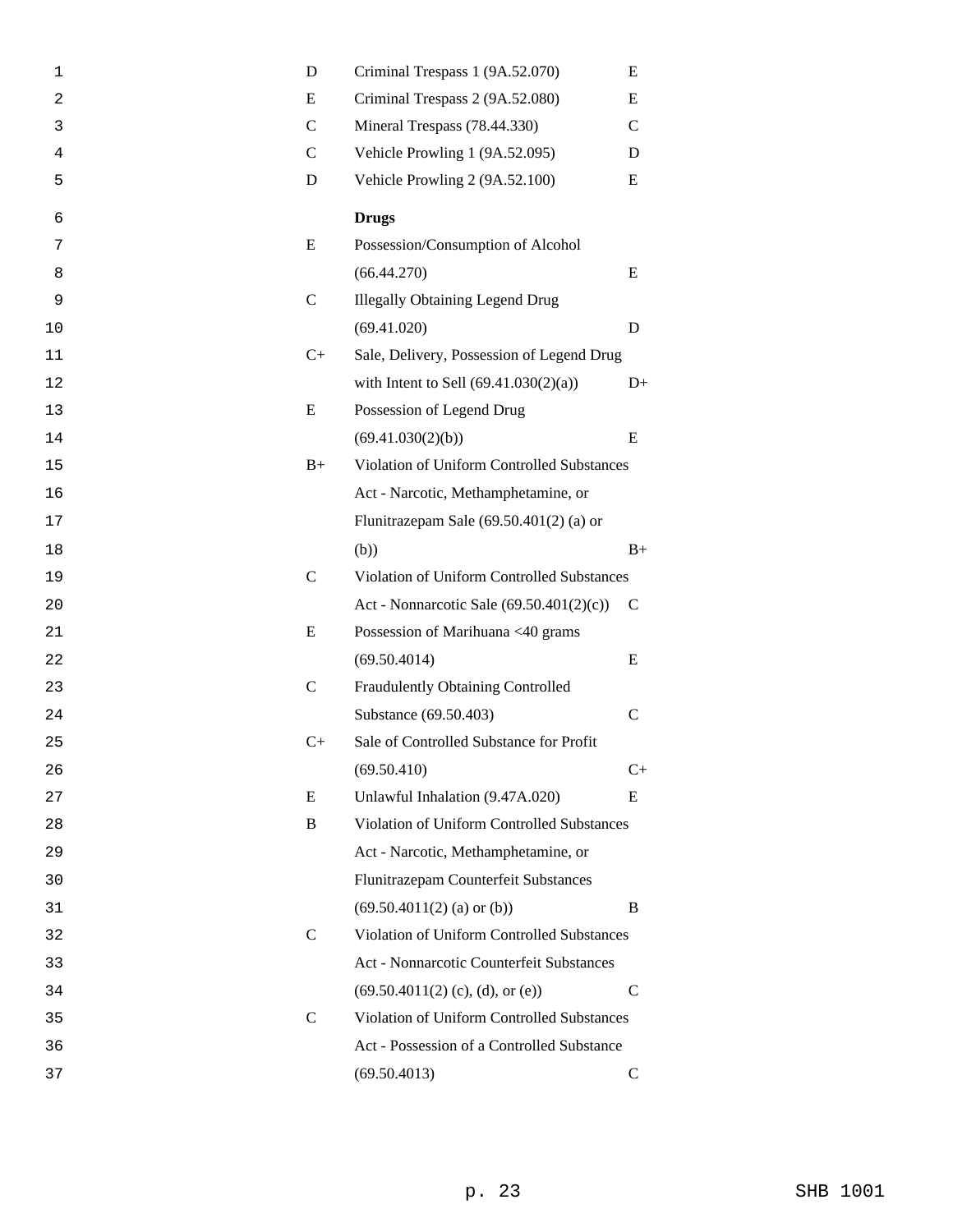| 1  | $\mathbf C$   | Violation of Uniform Controlled Substances  |               |
|----|---------------|---------------------------------------------|---------------|
| 2  |               | Act - Possession of a Controlled Substance  |               |
| 3  |               | (69.50.4012)                                | $\mathsf{C}$  |
| 4  |               | <b>Firearms and Weapons</b>                 |               |
| 5  | B             | Theft of Firearm (9A.56.300)                | $\mathcal{C}$ |
| 6  | B             | Possession of Stolen Firearm (9A.56.310)    | $\mathcal{C}$ |
| 7  | E             | Carrying Loaded Pistol Without Permit       |               |
| 8  |               | (9.41.050)                                  | E             |
| 9  | $\mathcal{C}$ | Possession of Firearms by Minor $(\leq 18)$ |               |
| 10 |               | (9.41.040(2)(a)(iii))                       | $\mathcal{C}$ |
| 11 | $D+$          | Possession of Dangerous Weapon              |               |
| 12 |               | (9.41.250)                                  | E             |
| 13 | D             | Intimidating Another Person by use of       |               |
| 14 |               | Weapon (9.41.270)                           | E             |
| 15 |               | Homicide                                    |               |
| 16 | $A+$          | Murder 1 (9A.32.030)                        | A             |
| 17 | $A+$          | Murder 2 (9A.32.050)                        | $B+$          |
| 18 | $B+$          | Manslaughter 1 (9A.32.060)                  | $C_{+}$       |
| 19 | $C+$          | Manslaughter 2 (9A.32.070)                  | $D+$          |
| 20 | $B+$          | Vehicular Homicide (46.61.520)              | $C+$          |
| 21 |               | <b>Kidnapping</b>                           |               |
| 22 | A             | Kidnap 1 (9A.40.020)                        | $B+$          |
| 23 | $B+$          | Kidnap 2 (9A.40.030)                        | $C+$          |
| 24 | $C+$          | Unlawful Imprisonment (9A.40.040)           | $D+$          |
| 25 |               | <b>Obstructing Governmental Operation</b>   |               |
| 26 | D             | Obstructing a Law Enforcement Officer       |               |
| 27 |               | (9A.76.020)                                 | E             |
| 28 | E             | Resisting Arrest (9A.76.040)                | Ε             |
| 29 | B             | Introducing Contraband 1 (9A.76.140)        | $\mathsf{C}$  |
| 30 | $\mathbf C$   | Introducing Contraband 2 (9A.76.150)        | D             |
| 31 | E             | Introducing Contraband 3 (9A.76.160)        | Ε             |
| 32 | $B+$          | Intimidating a Public Servant (9A.76.180)   | $C+$          |
| 33 | $B+$          | Intimidating a Witness (9A.72.110)          | $C+$          |
| 34 |               | <b>Public Disturbance</b>                   |               |
| 35 | $C+$          | Riot with Weapon $(9A.84.010(2)(b))$        | $D+$          |
| 36 | $D+$          | Riot Without Weapon $(9A.84.010(2)(a))$     | Ε             |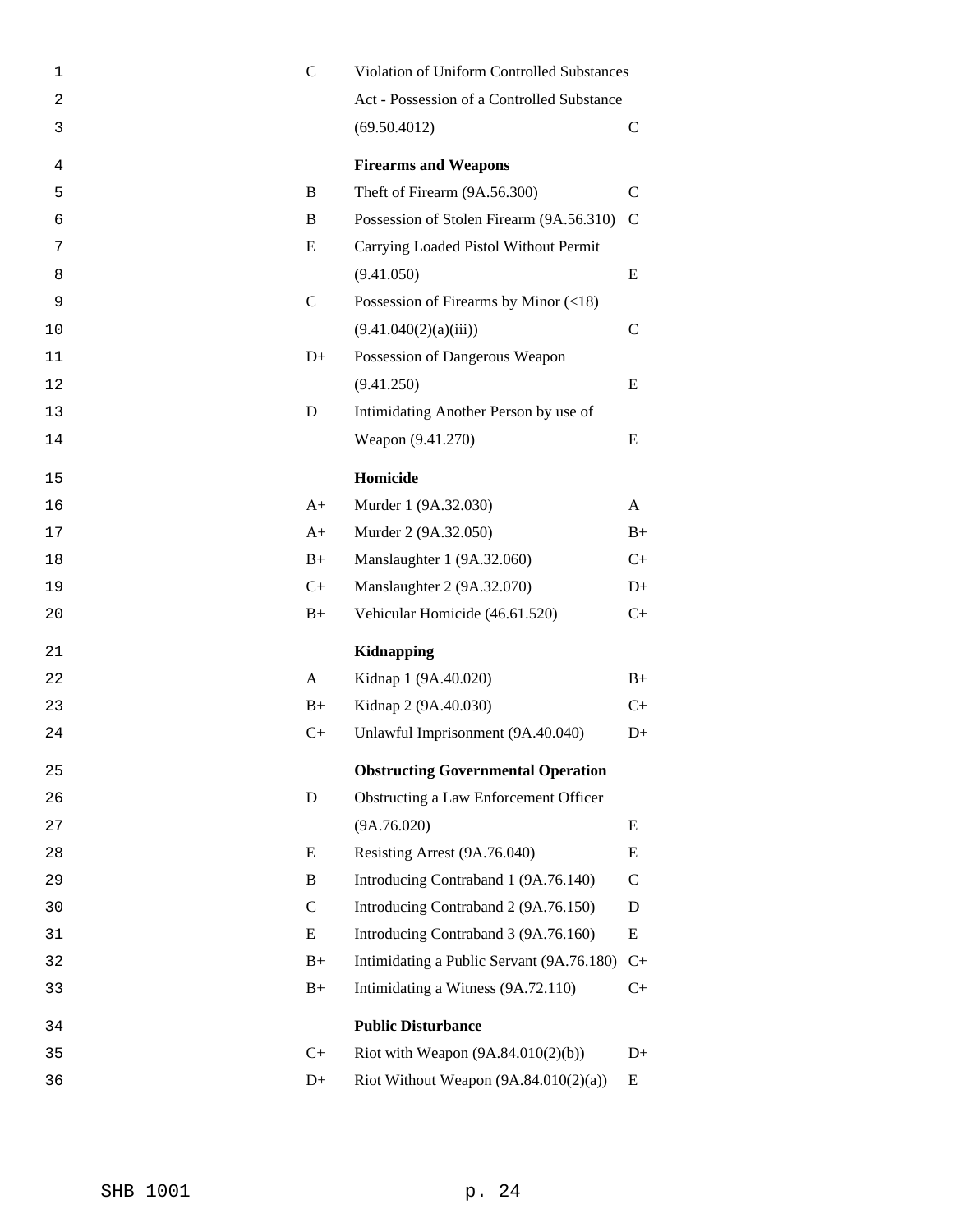| 1              | E                        | Failure to Disperse (9A.84.020)              | E                       |
|----------------|--------------------------|----------------------------------------------|-------------------------|
| $\overline{c}$ | E                        | Disorderly Conduct (9A.84.030)<br>E          |                         |
| 3              |                          | <b>Sex Crimes</b>                            |                         |
| 4              | A                        | Rape 1 (9A.44.040)                           | $B+$                    |
| 5              | $A-$                     | Rape 2 (9A.44.050)                           | $B+$                    |
| 6              | $C+$                     | Rape 3 (9A.44.060)                           | $D+$                    |
| 7              | $A-$                     | Rape of a Child 1 (9A.44.073)                | $B+$                    |
| 8              | $B+$                     | Rape of a Child 2 (9A.44.076)                | $C+$                    |
| 9              | B                        | Incest $1(9A.64.020(1))$                     | $\mathsf{C}$            |
| 10             | $\mathsf{C}$             | Incest $2(9A.64.020(2))$                     | D                       |
| 11             | $D+$                     | Indecent Exposure (Victim <14)               |                         |
| 12             |                          | (9A.88.010)                                  | E                       |
| 13             | E                        | Indecent Exposure (Victim 14 or over)        |                         |
| 14             |                          | (9A.88.010)                                  | E                       |
| 15             | $B+$                     | Promoting Prostitution 1 (9A.88.070)         | $C+$                    |
| 16             | $C+$                     | Promoting Prostitution 2 (9A.88.080)         | $D+$                    |
| 17             | E                        | O & A (Prostitution) $(9A.88.030)$           | E                       |
| 18             | $B+$                     | Indecent Liberties (9A.44.100)               | $C+$                    |
| 19             | $A-$                     | Child Molestation 1 (9A.44.083)              | $B+$                    |
| 20             | B                        | Child Molestation 2 (9A.44.086)              | $C+$                    |
| 21             |                          | Theft, Robbery, Extortion, and Forgery       |                         |
| 22             | B                        | Theft 1 (9A.56.030)                          | $\mathsf{C}$            |
| 23             | $\mathsf{C}$             | Theft 2 (9A.56.040)                          | D                       |
| 24             | D                        | Theft 3 (9A.56.050)                          | E                       |
| 25             | B                        | Theft of Livestock 1 and 2 (9A.56.080 and    |                         |
| 26             |                          | 9A.56.083)                                   | $\mathsf{C}$            |
| 27             | $\mathsf{C}$             | Forgery (9A.60.020)                          | D                       |
| 28             | A                        | Robbery 1 (9A.56.200)                        | $B+$                    |
| 29             | $B+$                     | Robbery 2 (9A.56.210)                        | $C+$                    |
| 30             | $B+$                     | Extortion 1 (9A.56.120)                      | $C+$                    |
| 31             | $C+$                     | Extortion 2 (9A.56.130)                      | $D+$                    |
| 32             | $\mathcal{C}$            | Identity Theft $1 (9.35.020(2))$             | D                       |
| 33             | D                        | Identity Theft $2(9.35.020(3))$              | E                       |
| 34             | D                        | Improperly Obtaining Financial Information   |                         |
| 35             |                          | (9.35.010)                                   | E                       |
| 36             | $\underline{\mathbf{B}}$ | Possession of a Stolen Vehicle (section 5 of |                         |
| 37             |                          | this act)                                    | $\overline{\mathsf{C}}$ |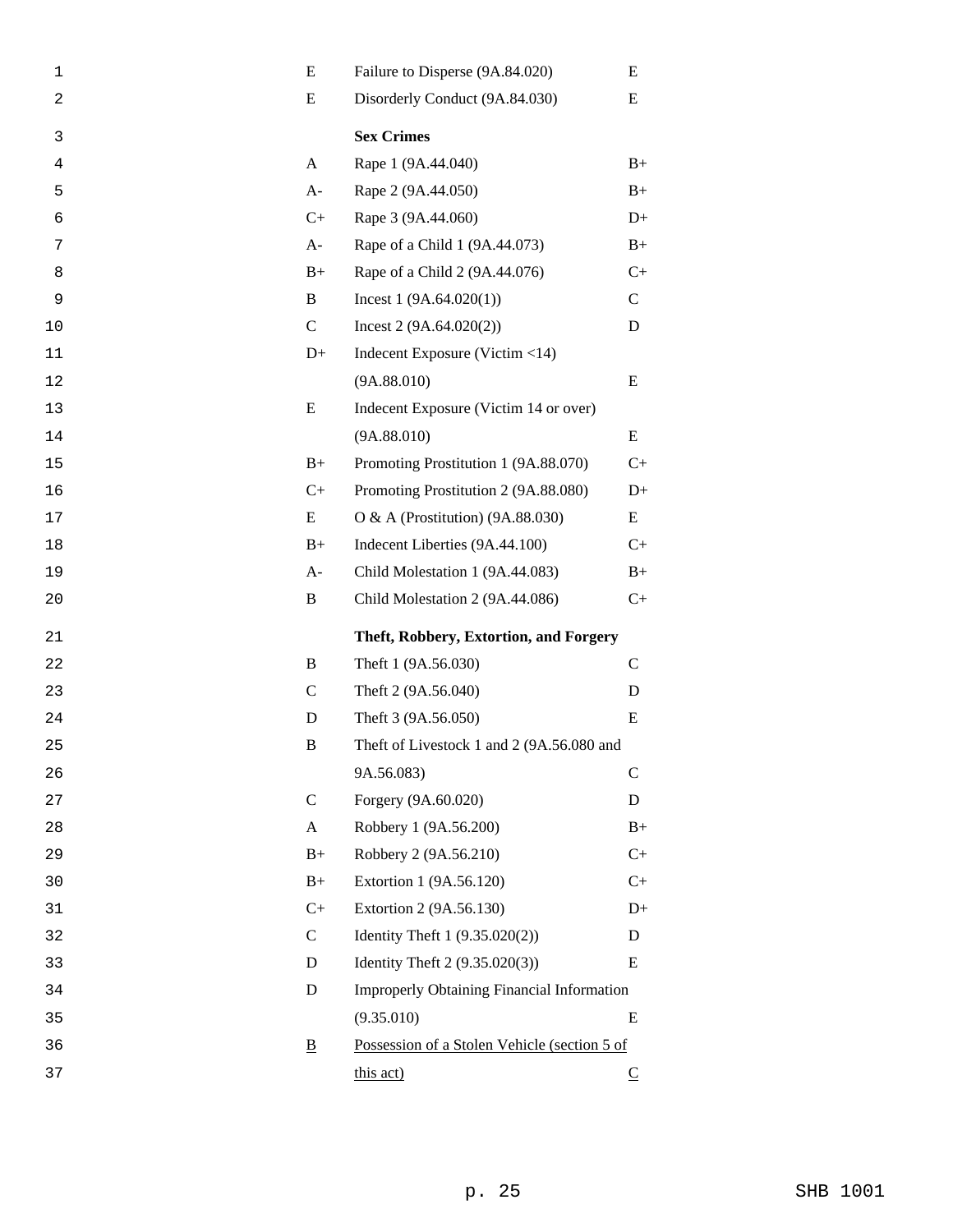| 1              | B                       | Possession of Stolen Property 1                |                         |
|----------------|-------------------------|------------------------------------------------|-------------------------|
| $\overline{2}$ |                         | (9A.56.150)                                    | $\mathsf{C}$            |
| 3              | $\mathsf{C}$            | Possession of Stolen Property 2                |                         |
| 4              |                         | (9A.56.160)                                    | D                       |
| 5              | D                       | Possession of Stolen Property 3                |                         |
| 6              |                         | (9A.56.170)                                    | E                       |
| 7              | $((\Theta))$            | Taking Motor Vehicle Without Permission ((Đ))  |                         |
| 8              | $\overline{\mathbf{B}}$ | $1 ((and 2)) (9A.56.070 ((and 9A.56.075))) C$  |                         |
| 9              | $\overline{B}$          | <b>Taking Motor Vehicle Without Permission</b> |                         |
| 10             |                         | 2(9A.56.075)                                   | $\overline{\mathsf{C}}$ |
| 11             | $\overline{\mathbf{B}}$ | Theft of a Motor Vehicle (section 2 of this    |                         |
| 12             |                         | $\underline{\text{act}}$                       | $\overline{\mathsf{C}}$ |
| 13             |                         | <b>Motor Vehicle Related Crimes</b>            |                         |
| 14             | E                       | Driving Without a License (46.20.005)          | E                       |
| 15             | $B+$                    | Hit and Run - Death $(46.52.020(4)(a))$        | $C+$                    |
| 16             | $\mathsf{C}$            | Hit and Run - Injury $(46.52.020(4)(b))$       | D                       |
| 17             | D                       | Hit and Run-Attended $(46.52.020(5))$          | E                       |
| 18             | E                       | Hit and Run-Unattended (46.52.010)             | E                       |
| 19             | $\mathsf{C}$            | Vehicular Assault (46.61.522)                  | D                       |
| 20             | $\mathbf C$             | Attempting to Elude Pursuing Police            |                         |
| 21             |                         | Vehicle (46.61.024)                            | D                       |
| 22             | E                       | Reckless Driving (46.61.500)                   | E                       |
| 23             | D                       | Driving While Under the Influence              |                         |
| 24             |                         | $(46.61.502$ and $46.61.504)$                  | E                       |
| 25             | $B+$                    | Felony Driving While Under the Influence       |                         |
| 26             |                         | (46.61.502(6))                                 | B                       |
| 27             | $B+$                    | Felony Physical Control of a Vehicle While     |                         |
| 28             |                         | Under the Influence $(46.61.504(6))$           | B                       |
| 29             |                         | <b>Other</b>                                   |                         |
| 30             | B                       | Animal Cruelty 1 (16.52.205)                   | $\mathsf{C}$            |
| 31             | B                       | Bomb Threat (9.61.160)                         | $\mathsf{C}$            |
| 32             | $\mathsf{C}$            | Escape $1^1$ (9A.76.110)                       | $\mathbf C$             |
| 33             | $\mathsf{C}$            | Escape $2^1$ (9A.76.120)                       | $\mathcal{C}$           |
| 34             | D                       | Escape 3 (9A.76.130)                           | E                       |
| 35             | E                       | Obscene, Harassing, Etc., Phone Calls          |                         |
| 36             |                         | (9.61.230)                                     | E                       |
|                |                         |                                                |                         |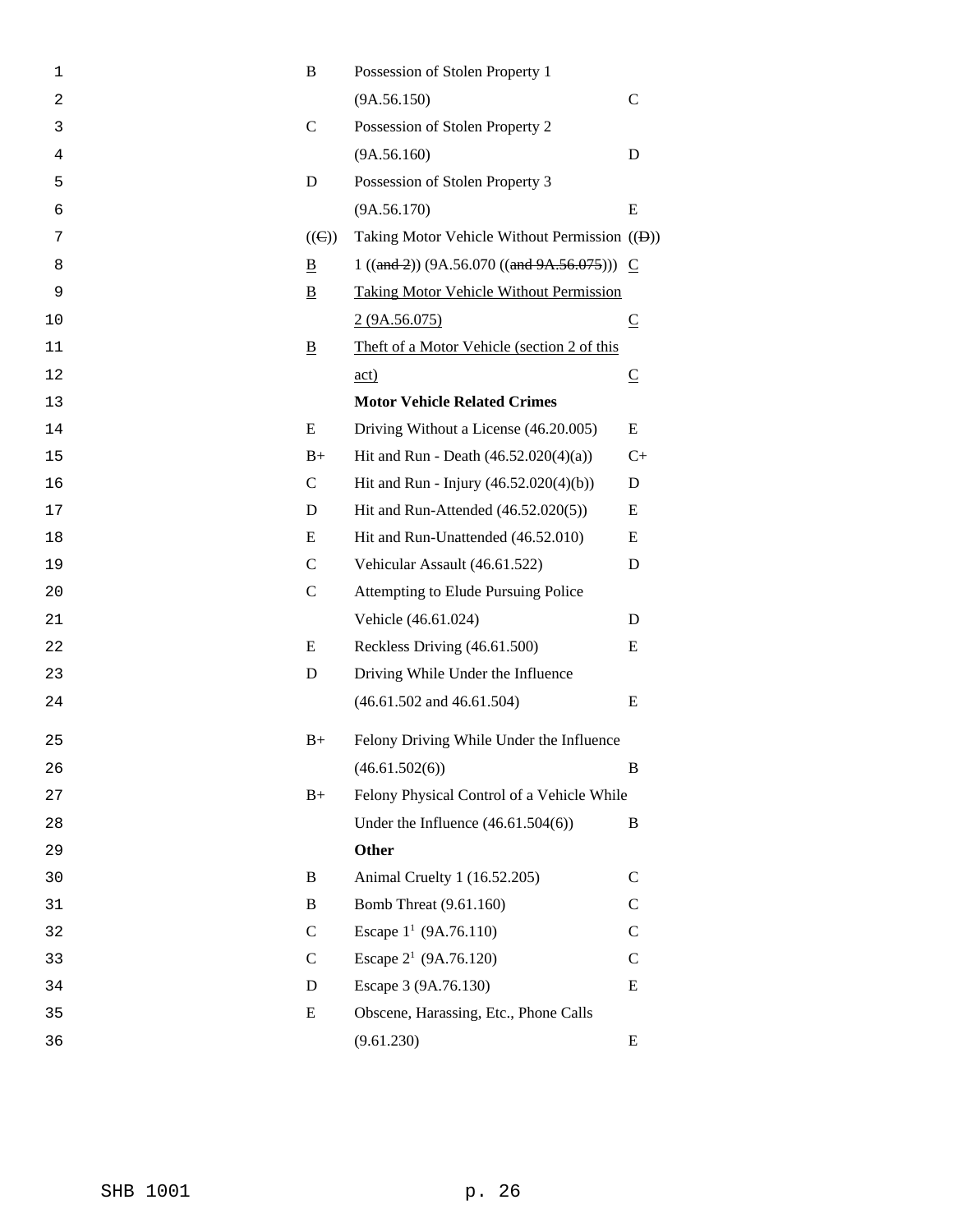| 1        | A                                                               | Other Offense Equivalent to an Adult Class                                        |                                                                                    |  |
|----------|-----------------------------------------------------------------|-----------------------------------------------------------------------------------|------------------------------------------------------------------------------------|--|
| 2        |                                                                 | A Felony                                                                          | $B+$                                                                               |  |
| 3        | B                                                               | Other Offense Equivalent to an Adult Class                                        |                                                                                    |  |
| 4        |                                                                 | <b>B</b> Felony                                                                   | $\mathsf{C}$                                                                       |  |
| 5        | $\mathcal{C}$                                                   | Other Offense Equivalent to an Adult Class                                        |                                                                                    |  |
| 6        |                                                                 | C Felony                                                                          | D                                                                                  |  |
| 7        | D                                                               | Other Offense Equivalent to an Adult Gross                                        |                                                                                    |  |
| 8        |                                                                 | Misdemeanor                                                                       | E                                                                                  |  |
| 9        | E                                                               | Other Offense Equivalent to an Adult                                              |                                                                                    |  |
| 10       |                                                                 | Misdemeanor                                                                       | Ε                                                                                  |  |
| 11       | V                                                               | Violation of Order of Restitution,                                                |                                                                                    |  |
| 12       |                                                                 | Community Supervision, or Confinement                                             |                                                                                    |  |
| 13       |                                                                 | $(13.40.200)^2$                                                                   | V                                                                                  |  |
| 14       |                                                                 |                                                                                   | <sup>1</sup> Escape 1 and 2 and Attempted Escape 1 and 2 are classed as C offenses |  |
| 15       |                                                                 | and the standard range is established as follows:                                 |                                                                                    |  |
|          |                                                                 |                                                                                   |                                                                                    |  |
| 16       |                                                                 |                                                                                   | 1st escape or attempted escape during 12-month period - 4 weeks                    |  |
| 17       | confinement                                                     |                                                                                   |                                                                                    |  |
| 18       | 2nd escape or attempted escape during 12-month period - 8 weeks |                                                                                   |                                                                                    |  |
| 19       | confinement                                                     |                                                                                   |                                                                                    |  |
| 20       |                                                                 |                                                                                   | 3rd and subsequent escape or attempted escape during 12-month                      |  |
| 21       | period - 12 weeks confinement                                   |                                                                                   |                                                                                    |  |
| 22       |                                                                 | <sup>2</sup> If the court finds that a respondent has violated terms of an order, |                                                                                    |  |
| 23       |                                                                 | it may impose a penalty of up to 30 days of confinement.                          |                                                                                    |  |
| 24       |                                                                 | JUVENILE SENTENCING STANDARDS                                                     |                                                                                    |  |
| 25       |                                                                 | This schedule must be used for juvenile offenders. The court may                  |                                                                                    |  |
| 26       |                                                                 | select sentencing option A, B, C, D, or RCW 13.40.167.                            |                                                                                    |  |
|          |                                                                 |                                                                                   |                                                                                    |  |
| 27       |                                                                 | <b>OPTION A</b>                                                                   |                                                                                    |  |
| 28<br>29 |                                                                 | <b>JUVENILE OFFENDER SENTENCING GRID</b><br><b>STANDARD RANGE</b>                 |                                                                                    |  |
| 30       |                                                                 |                                                                                   |                                                                                    |  |
|          | $A+$                                                            | 180 WEEKS TO AGE 21 YEARS                                                         |                                                                                    |  |
| 31       |                                                                 |                                                                                   |                                                                                    |  |
|          |                                                                 |                                                                                   |                                                                                    |  |
| 34       | A-                                                              | 103-129<br>$52 - 65$<br>$15 - 36$                                                 |                                                                                    |  |
| 35       |                                                                 | <b>WEEKS</b><br>WEEKS<br>WEEKS<br>WEEKS                                           |                                                                                    |  |
| 32<br>33 | A                                                               | 103 WEEKS TO 129 WEEKS<br>80-100                                                  |                                                                                    |  |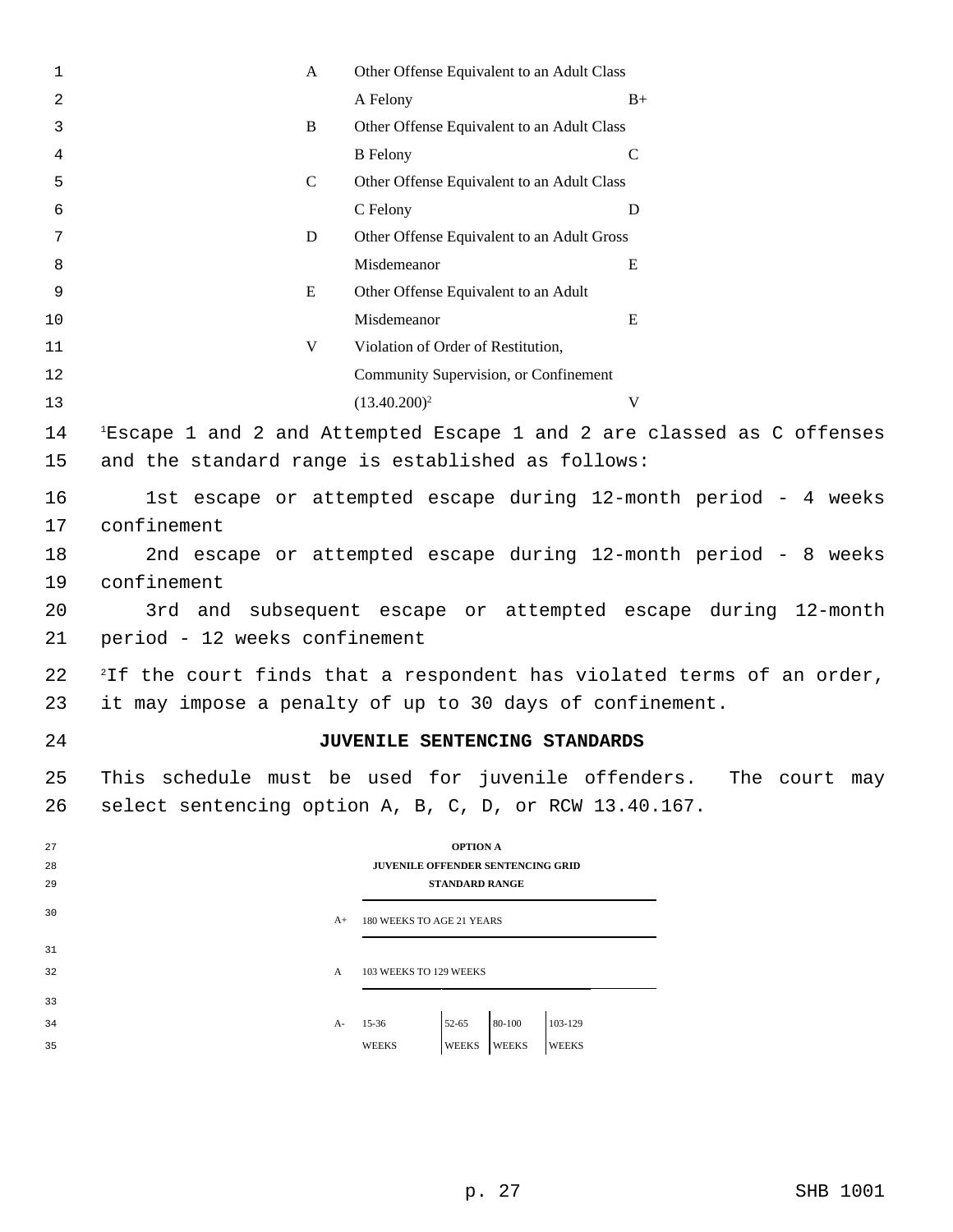| 1  |          |              | <b>EXCEPT</b>                              |                |              |                    |
|----|----------|--------------|--------------------------------------------|----------------|--------------|--------------------|
| 2  |          |              | $30 - 40$                                  |                |              |                    |
| 3  |          |              | <b>WEEKS FOR</b>                           |                |              |                    |
| 4  |          |              | $15-17$                                    |                |              |                    |
| 5  |          |              | YEAR OLDS                                  |                |              |                    |
|    |          |              |                                            |                |              |                    |
| 6  |          |              |                                            |                |              |                    |
| 7  | Current  | $B+$         | 15-36                                      | 52-65          | $80 - 100$   | 103-129            |
| 8  | Offense  |              | <b>WEEKS</b>                               | <b>WEEKS</b>   | <b>WEEKS</b> | <b>WEEKS</b>       |
| 9  | Category |              |                                            |                |              |                    |
| 10 |          | $\, {\bf B}$ | <b>LOCAL</b>                               |                |              | 52-65              |
| 11 |          |              | SANCTIONS (LS)                             | 15-36 WEEKS    |              | <b>WEEKS</b>       |
| 12 |          |              |                                            |                |              |                    |
| 13 |          | $C+$         | LS                                         |                |              |                    |
| 14 |          |              |                                            |                | 15-36 WEEKS  |                    |
|    |          |              |                                            |                |              |                    |
| 15 |          |              |                                            |                |              |                    |
| 16 |          | $\mathbf C$  | LS                                         |                |              | <b>15-36 WEEKS</b> |
| 17 |          |              | <b>Local Sanctions:</b>                    |                |              |                    |
| 18 |          |              | 0 to 30 Days                               |                |              |                    |
| 19 |          | $D+$         | 0 to 12 Months Community Supervision<br>LS |                |              |                    |
| 20 |          |              | 0 to 150 Hours Community Restitution       |                |              |                    |
| 21 |          | D            | \$0 to \$500 Fine<br>LS                    |                |              |                    |
| 22 |          |              |                                            |                |              |                    |
| 23 |          | E            | LS                                         |                |              |                    |
| 24 |          |              |                                            |                |              |                    |
| 25 |          |              | $\boldsymbol{0}$<br>$1\,$                  | $\overline{2}$ | 3            | $\overline{4}$     |
| 26 |          |              |                                            |                |              | or more            |
| 27 |          |              | PRIOR ADJUDICATIONS                        |                |              |                    |

 NOTE: References in the grid to days or weeks mean periods of confinement.

 (1) The vertical axis of the grid is the current offense category. The current offense category is determined by the offense of adjudication.

 (2) The horizontal axis of the grid is the number of prior adjudications included in the juvenile's criminal history. Each prior felony adjudication shall count as one point. Each prior violation, misdemeanor, and gross misdemeanor adjudication shall count as 1/4 point. Fractional points shall be rounded down.

 (3) The standard range disposition for each offense is determined by the intersection of the column defined by the prior adjudications and the row defined by the current offense category.

 (4) RCW 13.40.180 applies if the offender is being sentenced for more than one offense.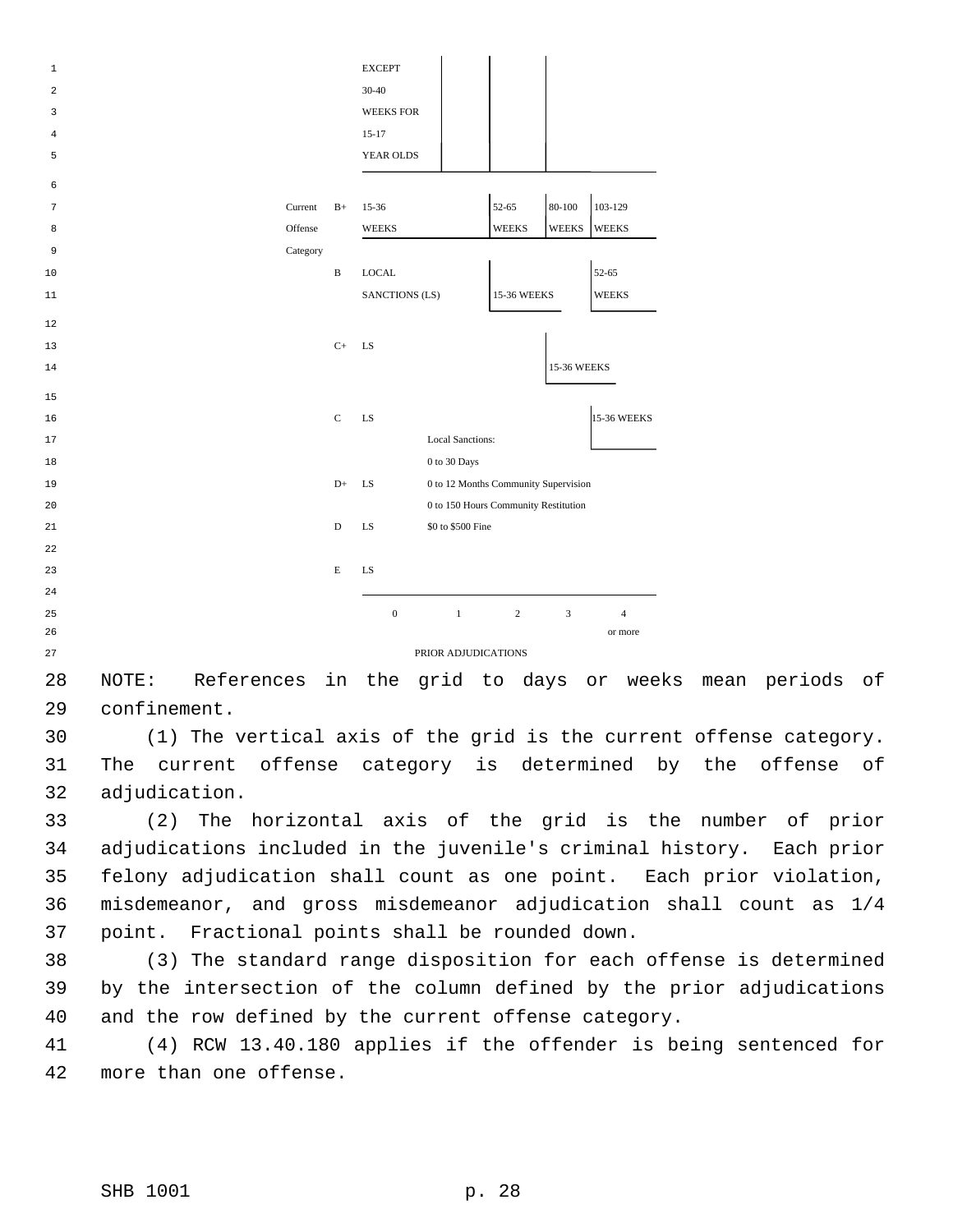(5) A current offense that is a violation is equivalent to an offense category of E. However, a disposition for a violation shall not include confinement.

## **OR**

## **OPTION B**

#### **SUSPENDED DISPOSITION ALTERNATIVE**

(1) If the offender is subject to a standard range disposition

 involving confinement by the department, the court may impose the standard range and suspend the disposition on condition that the offender comply with one or more local sanctions and any educational or treatment requirement. The treatment programs provided to the offender must be research-based best practice programs as identified by the Washington state institute for public policy or the joint legislative audit and review committee.

 (2) If the offender fails to comply with the suspended disposition, the court may impose sanctions pursuant to RCW 13.40.200 or may revoke the suspended disposition and order the disposition's execution.

 (3) An offender is ineligible for the suspended disposition option under this section if the offender is:

(a) Adjudicated of an A+ offense;

 (b) Fourteen years of age or older and is adjudicated of one or more of the following offenses:

 (i) A class A offense, or an attempt, conspiracy, or solicitation to commit a class A offense;

(ii) Manslaughter in the first degree (RCW 9A.32.060); or

 (iii) Assault in the second degree (RCW 9A.36.021), extortion in the first degree (RCW 9A.56.120), kidnapping in the second degree (RCW 9A.40.030), robbery in the second degree (RCW 9A.56.210), residential burglary (RCW 9A.52.025), burglary in the second degree (RCW 9A.52.030), drive-by shooting (RCW 9A.36.045), vehicular homicide (RCW 46.61.520), hit and run death (RCW 46.52.020(4)(a)), intimidating a witness (RCW 9A.72.110), violation of the uniform controlled substances act (RCW 69.50.401 (2)(a) and (b)), or manslaughter 2 (RCW 9A.32.070), when the offense includes infliction of bodily harm upon another or when during the commission or immediate withdrawal from the offense the respondent was armed with a deadly weapon;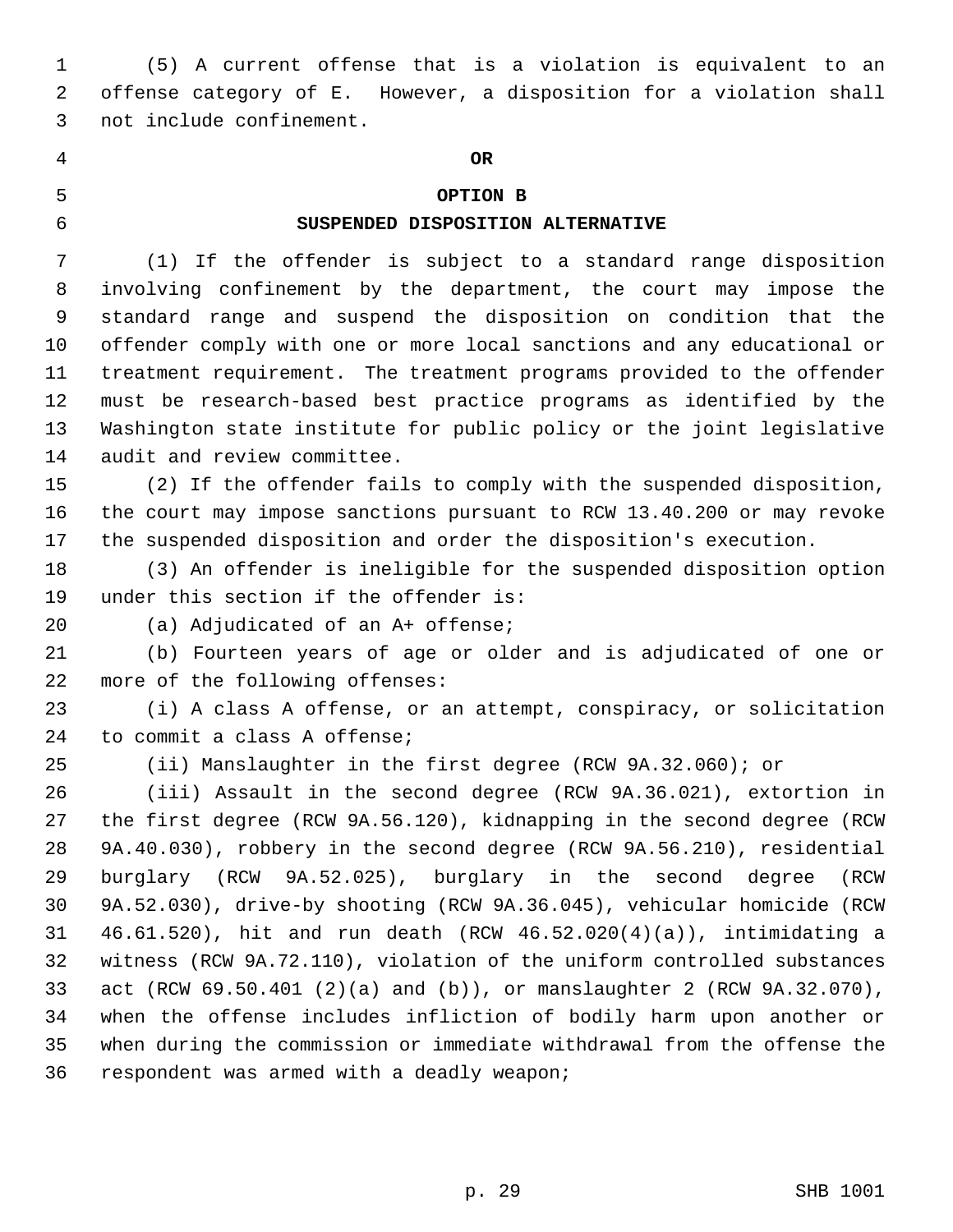| $\mathbf 1$ | (c) Ordered to serve a disposition for a firearm violation under               |
|-------------|--------------------------------------------------------------------------------|
| 2           | RCW 13.40.193; or                                                              |
| 3           | (d) Adjudicated of a sex offense as defined in RCW 9.94A.030.                  |
| 4           | <b>OR</b>                                                                      |
| 5           | OPTION C                                                                       |
| 6           | CHEMICAL DEPENDENCY DISPOSITION ALTERNATIVE                                    |
| 7           | If the juvenile offender is subject to a standard range disposition            |
| 8           | local sanctions or 15 to 36 weeks of confinement and has not<br>of             |
| 9           | committed an A- or B+ offense, the court may impose a disposition under        |
| 10          | RCW 13.40.160(4) and 13.40.165.                                                |
| 11          | <b>OR</b>                                                                      |
| 12          | OPTION D                                                                       |
| 13          | MANIFEST INJUSTICE                                                             |
| 14          | If the court determines that a disposition under option A, B, or C             |
| 15          | would effectuate a manifest injustice, the court shall impose a                |
| 16          | disposition outside the standard range under RCW 13.40.160(2).                 |
|             |                                                                                |
| 17          | <b>Sec. 12.</b> RCW 13.40.038 and 1992 c 205 s 105 are each amended to         |
| 18          | read as follows:                                                               |
| 19          | It is the policy of this state that all county juvenile detention              |
| 20          | facilities provide a humane, safe, and rehabilitative environment and          |
| 21          | that unadjudicated youth remain in the community whenever possible,            |
| 22          | consistent with public safety and the provisions of chapter 13.40 RCW.         |
| 23          | The counties shall develop and implement detention intake standards            |
| 24          | and risk assessment standards to determine whether detention is                |
| 25          | warranted and if so whether the juvenile should be placed in secure,           |
| 26          | nonsecure, or home detention to implement the goals of this section.           |
| 27          | Additionally, in any case where a juvenile is arrested for an offense          |
| 28          | involving theft of a motor vehicle as defined under section 2 of this          |
| 29          | <u>act, possession of a stolen motor vehicle as defined under section 5 of</u> |
| 30          | this act, taking a motor vehicle without permission in the first degree        |
| 31          | as defined in RCW 9A.56.070(1), or taking a motor vehicle without              |
| 32          | permission in the second degree as defined in RCW 9A.56.075(1), the            |
| 33          | juvenile shall be given a risk assessment to determine whether the             |
| 34          | juvenile is in need of treatment. Inability to pay for a less                  |
| 35          | restrictive detention placement shall not be a basis for denying a             |
|             |                                                                                |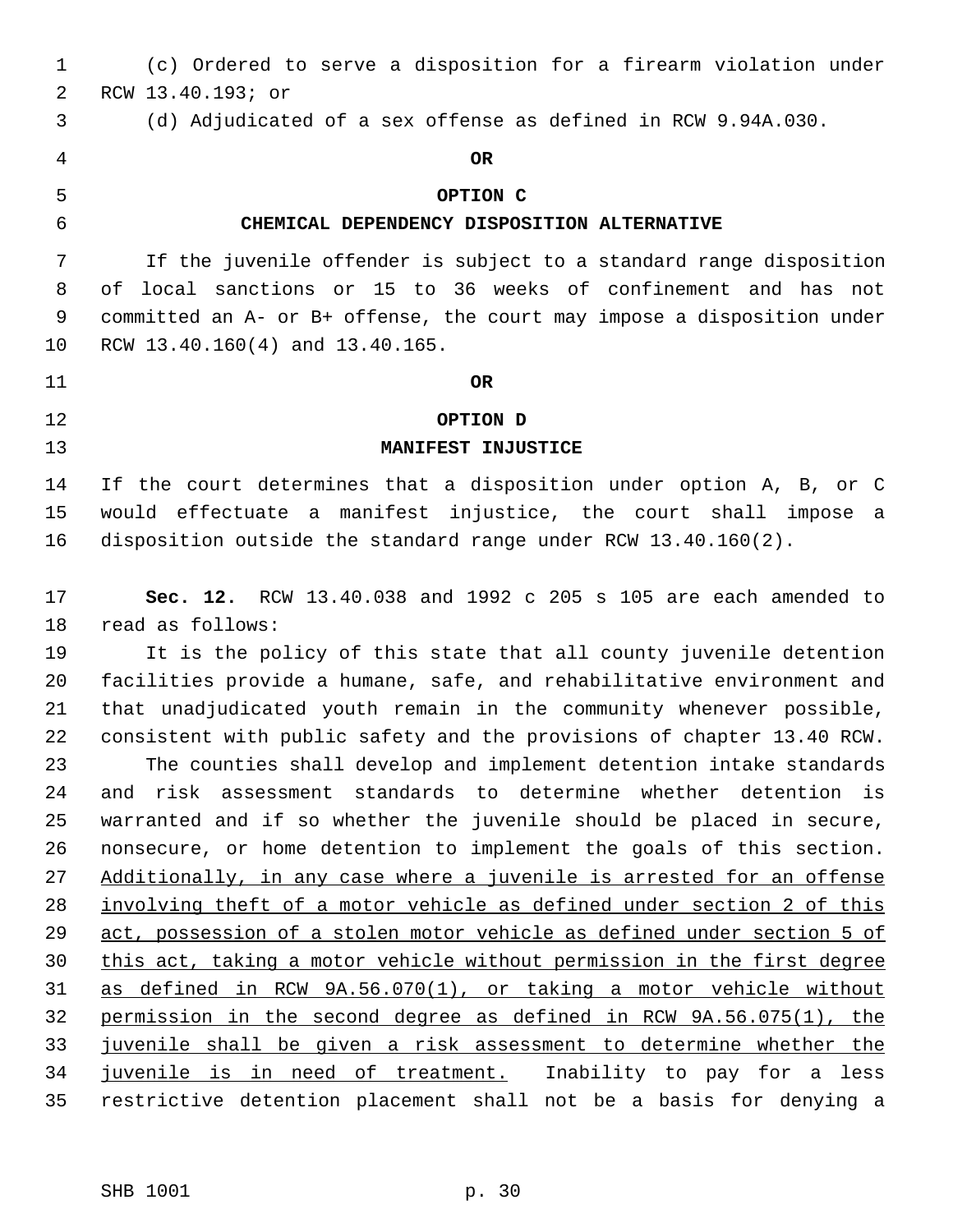respondent a less restrictive placement in the community. The detention and risk assessment standards shall be developed and implemented no later than December 31, 1992.

 NEW SECTION. **Sec. 13.** A new section is added to chapter 13.40 RCW to read as follows:

 (1) If a respondent is adjudicated of an offense involving theft of a motor vehicle as defined under section 2 of this act, possession of a stolen motor vehicle as defined under section 5 of this act, or taking a motor vehicle without permission in the first degree as defined in RCW 9A.56.070, the court shall impose a standard range as follows:

 (a) Juveniles with no prior adjudications of an offense involving theft of a motor vehicle, possession of a stolen motor vehicle, or taking a motor vehicle without permission 1 or 2, shall be sentenced to no less than five days home detention, forty-five hours of community service, and a two hundred dollar fine;

 (b) Juveniles with one prior adjudication of an offense involving theft of a motor vehicle, possession of a stolen motor vehicle, or taking a motor vehicle without permission 1 or 2, shall be sentenced to no less than ten days detention, ninety hours of community service, and a four hundred dollar fine; and

 (c) Juveniles with two or more prior adjudications of an offense involving theft of a motor vehicle, possession of a stolen motor vehicle, or taking a motor vehicle without permission 1 or 2, shall be sentenced to no less than 15-36 weeks confinement, seven days home detention, four months supervision, ninety hours of community service, and a four hundred dollar fine.

 (2) If a respondent is adjudicated of an offense involving taking a motor vehicle without permission in the second degree as defined in RCW 9A.56.075, the court shall impose a standard range as follows:

 (a) Juveniles with no prior adjudications of an offense involving theft of a motor vehicle, possession of a stolen motor vehicle, or taking a motor vehicle without permission 1 or 2, shall be sentenced to no less than one day home detention, one month supervision, fifteen hours of community service, and a fifty dollar fine;

 (b) Juveniles with one prior adjudication of an offense involving theft of a motor vehicle, possession of a stolen motor vehicle, or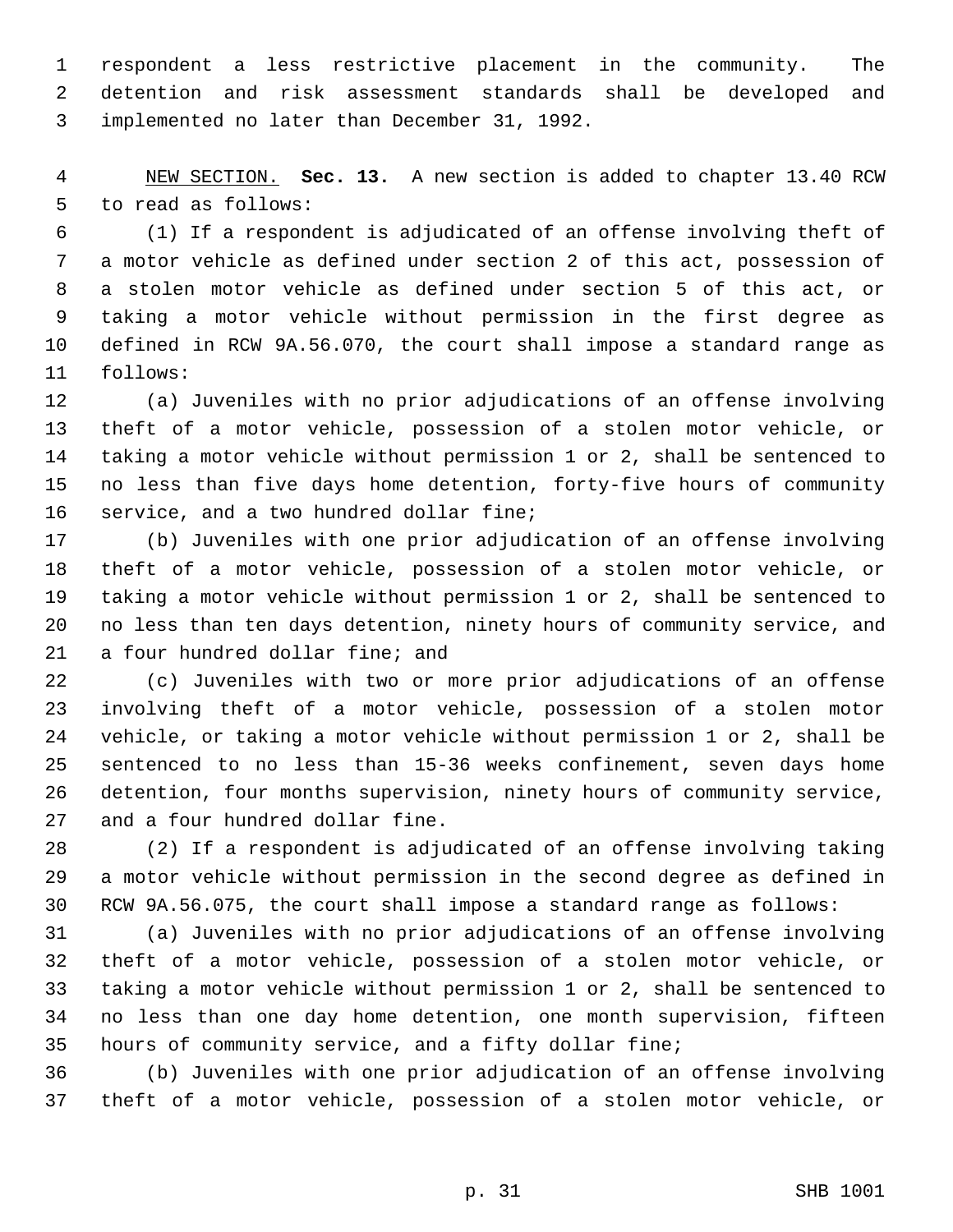taking a motor vehicle without permission 1 or 2, shall be sentenced to no less than one day detention, two days home detention, two months supervision, thirty hours of community service, and a one hundred fifty dollar fine; and

 (c) Juveniles with two or more prior adjudications of an offense involving theft of a motor vehicle, possession of a stolen motor vehicle, or taking a motor vehicle without permission 1 or 2, shall be sentenced to no less than three days detention, seven days home detention, three months supervision, forty-five hours of community service, and a one hundred fifty dollar fine.

 **Sec. 14.** RCW 13.40.210 and 2002 c 175 s 27 are each amended to read as follows:

 (1) The secretary shall set a release date for each juvenile committed to its custody. The release date shall be within the prescribed range to which a juvenile has been committed under RCW 13.40.0357 or 13.40.030 except as provided in RCW 13.40.320 concerning offenders the department determines are eligible for the juvenile offender basic training camp program. Such dates shall be determined prior to the expiration of sixty percent of a juvenile's minimum term of confinement included within the prescribed range to which the juvenile has been committed. The secretary shall release any juvenile committed to the custody of the department within four calendar days prior to the juvenile's release date or on the release date set under this chapter. Days spent in the custody of the department shall be tolled by any period of time during which a juvenile has absented himself or herself from the department's supervision without the prior approval of the secretary or the secretary's designee.

 (2) The secretary shall monitor the average daily population of the state's juvenile residential facilities. When the secretary concludes that in-residence population of residential facilities exceeds one hundred five percent of the rated bed capacity specified in statute, or in absence of such specification, as specified by the department in rule, the secretary may recommend reductions to the governor. On certification by the governor that the recommended reductions are necessary, the secretary has authority to administratively release a sufficient number of offenders to reduce in-residence population to one hundred percent of rated bed capacity. The secretary shall release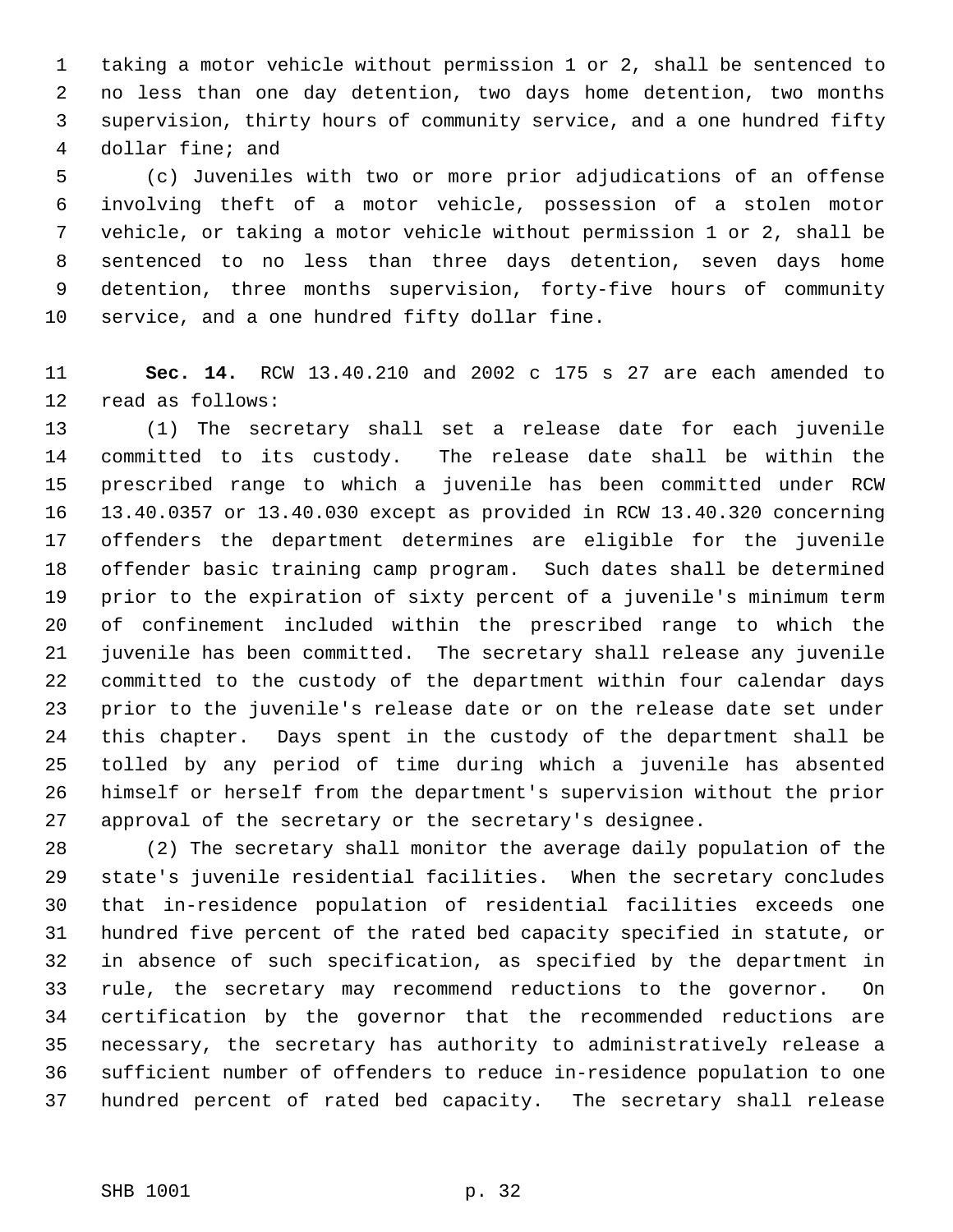those offenders who have served the greatest proportion of their sentence. However, the secretary may deny release in a particular case at the request of an offender, or if the secretary finds that there is no responsible custodian, as determined by the department, to whom to release the offender, or if the release of the offender would pose a clear danger to society. The department shall notify the committing court of the release at the time of release if any such early releases have occurred as a result of excessive in-residence population. In no event shall an offender adjudicated of a violent offense be granted release under the provisions of this subsection.

 (3)(a) Following the release of any juvenile under subsection (1) of this section, the secretary may require the juvenile to comply with a program of parole to be administered by the department in his or her community which shall last no longer than eighteen months, except that in the case of a juvenile sentenced for rape in the first or second degree, rape of a child in the first or second degree, child molestation in the first degree, or indecent liberties with forcible compulsion, the period of parole shall be twenty-four months and, in the discretion of the secretary, may be up to thirty-six months when the secretary finds that an additional period of parole is necessary and appropriate in the interests of public safety or to meet the ongoing needs of the juvenile. A parole program is mandatory for 23 offenders released under subsection (2) of this section and for offenders who receive a juvenile residential commitment sentence under 25 section 13 of this act. The decision to place an offender on parole shall be based on an assessment by the department of the offender's risk for reoffending upon release. The department shall prioritize available parole resources to provide supervision and services to offenders at moderate to high risk for reoffending.

 (b) The secretary shall, for the period of parole, facilitate the juvenile's reintegration into his or her community and to further this goal shall require the juvenile to refrain from possessing a firearm or using a deadly weapon and refrain from committing new offenses and may require the juvenile to: (i) Undergo available medical, psychiatric, drug and alcohol, sex offender, mental health, and other offense- related treatment services; (ii) report as directed to a parole officer and/or designee; (iii) pursue a course of study, vocational training, or employment; (iv) notify the parole officer of the current address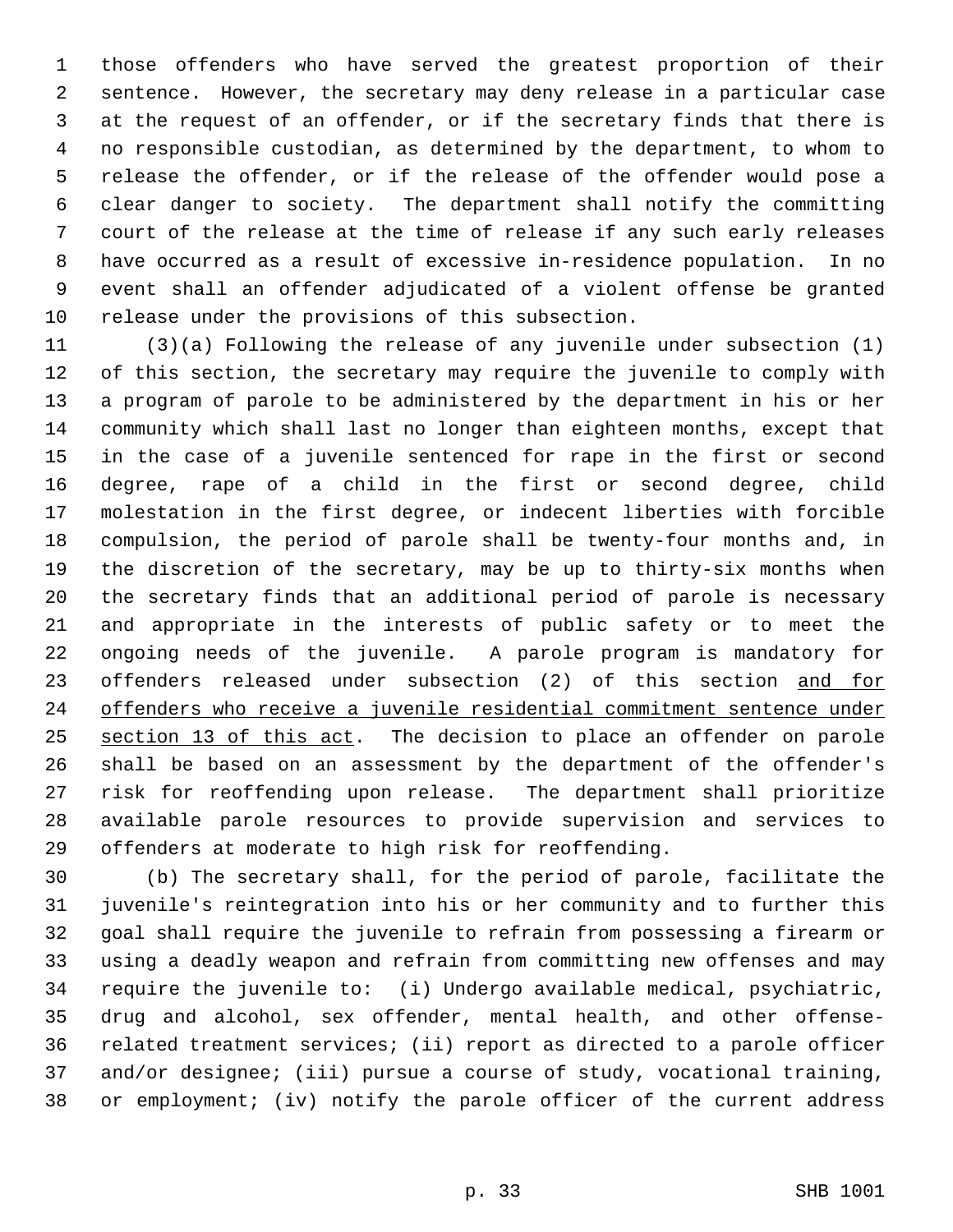where he or she resides; (v) be present at a particular address during specified hours; (vi) remain within prescribed geographical boundaries; (vii) submit to electronic monitoring; (viii) refrain from using illegal drugs and alcohol, and submit to random urinalysis when requested by the assigned parole officer; (ix) refrain from contact with specific individuals or a specified class of individuals; (x) meet other conditions determined by the parole officer to further enhance the juvenile's reintegration into the community; (xi) pay any court- ordered fines or restitution; and (xii) perform community restitution. Community restitution for the purpose of this section means compulsory service, without compensation, performed for the benefit of the community by the offender. Community restitution may be performed through public or private organizations or through work crews.

 (c) The secretary may further require up to twenty-five percent of the highest risk juvenile offenders who are placed on parole to participate in an intensive supervision program. Offenders participating in an intensive supervision program shall be required to comply with all terms and conditions listed in (b) of this subsection and shall also be required to comply with the following additional terms and conditions: (i) Obey all laws and refrain from any conduct that threatens public safety; (ii) report at least once a week to an assigned community case manager; and (iii) meet all other requirements imposed by the community case manager related to participating in the intensive supervision program. As a part of the intensive supervision program, the secretary may require day reporting.

 (d) After termination of the parole period, the juvenile shall be discharged from the department's supervision.

 (4)(a) The department may also modify parole for violation thereof. If, after affording a juvenile all of the due process rights to which he or she would be entitled if the juvenile were an adult, the secretary finds that a juvenile has violated a condition of his or her parole, the secretary shall order one of the following which is reasonably likely to effectuate the purpose of the parole and to protect the public: (i) Continued supervision under the same conditions previously imposed; (ii) intensified supervision with increased reporting requirements; (iii) additional conditions of supervision authorized by this chapter; (iv) except as provided in (a)(v) and (vi) of this subsection, imposition of a period of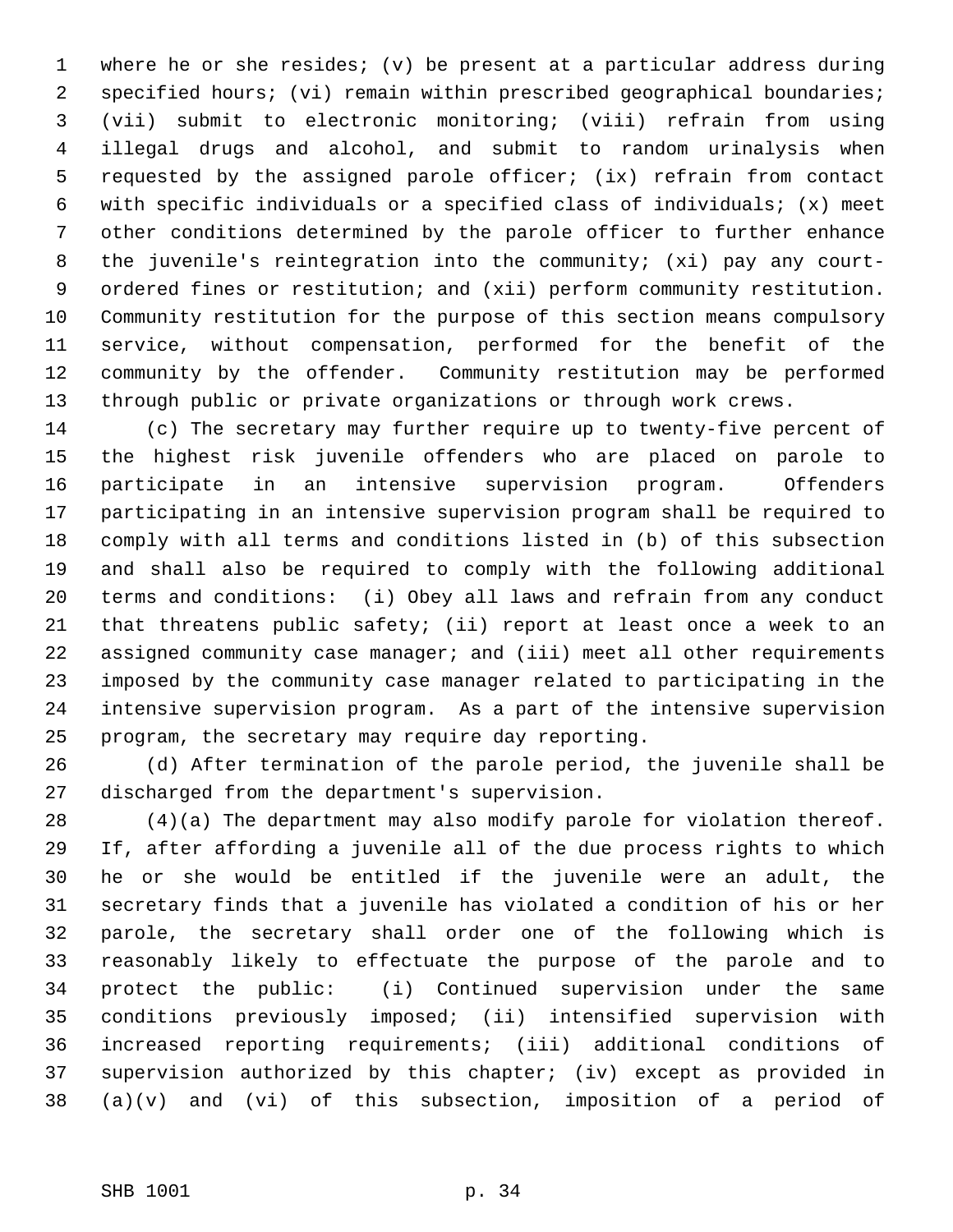confinement not to exceed thirty days in a facility operated by or pursuant to a contract with the state of Washington or any city or county for a portion of each day or for a certain number of days each week with the balance of the days or weeks spent under supervision; (v) the secretary may order any of the conditions or may return the offender to confinement for the remainder of the sentence range if the offense for which the offender was sentenced is rape in the first or second degree, rape of a child in the first or second degree, child molestation in the first degree, indecent liberties with forcible compulsion, or a sex offense that is also a serious violent offense as defined by RCW 9.94A.030; and (vi) the secretary may order any of the conditions or may return the offender to confinement for the remainder of the sentence range if the youth has completed the basic training camp program as described in RCW 13.40.320.

 (b) If the department finds that any juvenile in a program of parole has possessed a firearm or used a deadly weapon during the program of parole, the department shall modify the parole under (a) of this subsection and confine the juvenile for at least thirty days. Confinement shall be in a facility operated by or pursuant to a contract with the state or any county.

 (5) A parole officer of the department of social and health services shall have the power to arrest a juvenile under his or her supervision on the same grounds as a law enforcement officer would be authorized to arrest the person.

 (6) If so requested and approved under chapter 13.06 RCW, the secretary shall permit a county or group of counties to perform functions under subsections (3) through (5) of this section.

 **Sec. 15.** RCW 9A.56.096 and 2003 c 53 s 77 are each amended to read as follows:

 (1) A person who, with intent to deprive the owner or owner's agent, wrongfully obtains, or exerts unauthorized control over, or by color or aid of deception gains control of personal property that is 33 rented  $((\theta \cdot r)_L)$  leased, or loaned by written agreement to the person, is 34 guilty of theft of rental, leased, ((or)) lease-purchased, or loaned property.

 (2) The finder of fact may presume intent to deprive if the finder of fact finds either of the following: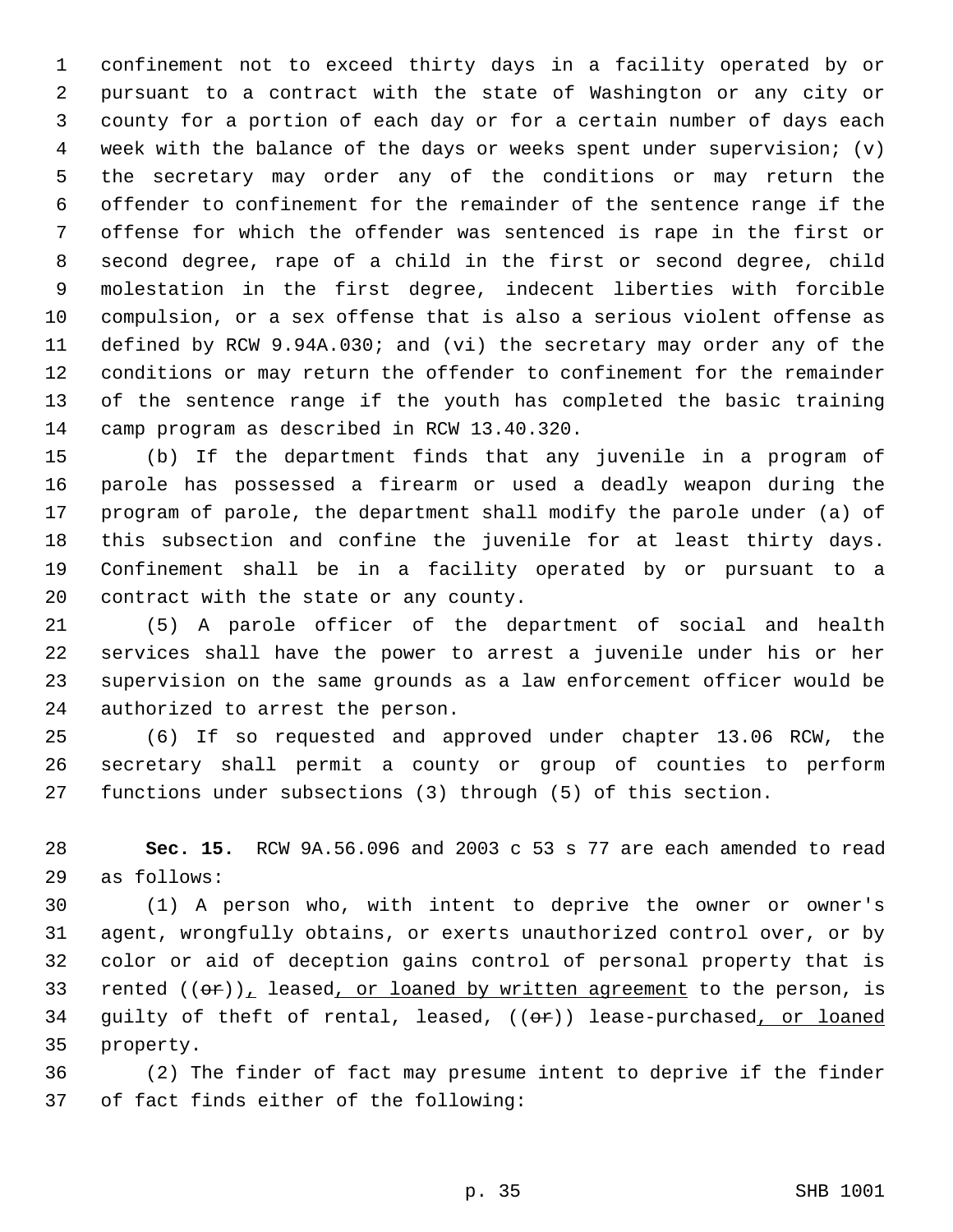(a) That the person who rented or leased the property failed to return or make arrangements acceptable to the owner of the property or the owner's agent to return the property to the owner or the owner's agent within seventy-two hours after receipt of proper notice following 5 the due date of the rental, lease,  $((\theta \cdot \hat{r}))$  lease-purchase, or loan agreement; or

7 (b) That the renter  $((\theta \cdot \mathbf{r}))_L$  lessee, or borrower presented identification to the owner or the owner's agent that was materially false, fictitious, or not current with respect to name, address, place of employment, or other appropriate items.

11 (3) As used in subsection (2) of this section, "proper notice" 12 consists of a written demand by the owner or the owner's agent made 13 after the due date of the rental, lease, ((or)) lease-purchase, or loan 14 period, mailed by certified or registered mail to the renter  $((\theta \cdot r))_+$ 15 lessee, or borrower at: (a) The address the renter  $((\theta F))_L$  lessee, or 16 borrower gave when the contract was made; or (b) the renter  $((\theta \cdot \mathbf{r}))_L$ 17 lessee( $(\frac{1}{s})$ ), or borrower's last known address if later furnished in 18 writing by the renter, lessee, borrower, or the agent of the renter 19  $((\theta \cdot \hat{r}))_T$  lessee, or borrower.

20 (4) The replacement value of the property obtained must be utilized 21 in determining the amount involved in the theft of rental, leased,  $22$  (( $\Theta$ ) lease-purchased, or loaned property.

23 (5)(a) Theft of rental, leased,  $((\theta \cdot \mathbf{r}))$  lease-purchased, or loaned 24 property is a class B felony if the rental, leased,  $((\theta \cdot \mathbf{r}))$  lease-25 purchased, or loaned property is valued at one thousand five hundred 26 dollars or more.

27 (b) Theft of rental, leased, ((or)) lease-purchased, or loaned 28 property is a class C felony if the rental, leased,  $((\theta \cdot \hat{r}))$  lease-29 purchased, or loaned property is valued at two hundred fifty dollars or 30 more but less than one thousand five hundred dollars.

31 (c) Theft of rental, leased, (( $\theta$ r)) lease-purchased, or loaned 32 property is a gross misdemeanor if the rental, leased,  $((\theta \cdot \mathbf{r}))$  lease-33 purchased, or loaned property is valued at less than two hundred fifty 34 dollars.

 (6) This section applies to rental agreements that provide that the renter may return the property any time within the rental period and pay only for the time the renter actually retained the property, in 38 addition to any minimum rental fee, to lease agreements, ((and)) to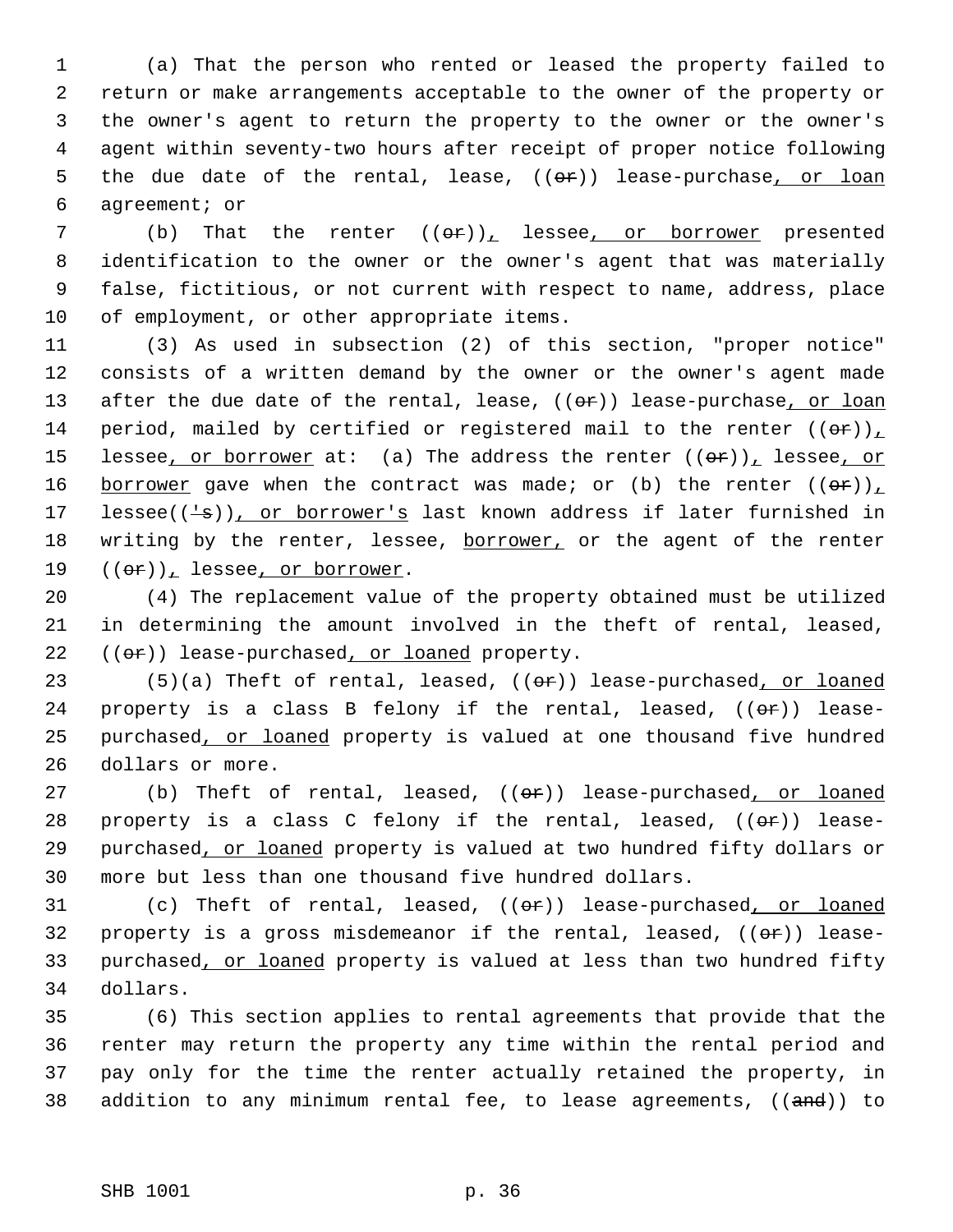lease-purchase agreements as defined under RCW 63.19.010, and to vehicles loaned to prospective purchasers borrowing a vehicle by written agreement from a motor vehicle dealer licensed under chapter 4 46.70 RCW. This section does not apply to rental or leasing of real property under the residential landlord-tenant act, chapter 59.18 RCW.

 NEW SECTION. **Sec. 16.** A new section is added to chapter 9A.56 RCW to read as follows:

 (1) Any person who makes or mends, or causes to be made or mended, uses, or has in his or her possession any motor vehicle theft tool, that is adapted, designed, or commonly used for the commission of motor vehicle related theft, under circumstances evincing an intent to use or employ, or allow the same to be used or employed, in the commission of motor vehicle theft, or knowing that the same is intended to be so used, is guilty of making or having motor vehicle theft tools.

 (2) For the purpose of this section, motor vehicle theft tool includes, but is not limited to, the following: Slim jim, false master key, master purpose key, altered or shaved key, trial or jiggler key, slide hammer, lock puller, picklock, bit, nipper, any other implement shown by facts and circumstances that is intended to be used in the commission of a motor vehicle related theft, or knowing that the same is intended to be so used.

 (3) For the purposes of this section, the following definitions apply:

 (a) "False master" or "master key" is any key or other device made or altered to fit locks or ignitions of multiple vehicles, or vehicles other than that for which the key was originally manufactured.

 (b) "Altered or shaved key" is any key so altered, by cutting, filing, or other means, to fit multiple vehicles or vehicles other than the vehicles for which the key was originally manufactured.

 (c) "Trial keys" or "jiggler keys" are keys or sets designed or altered to manipulate a vehicle locking mechanism other than the lock for which the key was originally manufactured.

 (4) Making or having motor vehicle theft tools is a gross misdemeanor.

NEW SECTION. **Sec. 17.** (1) The Washington auto theft prevention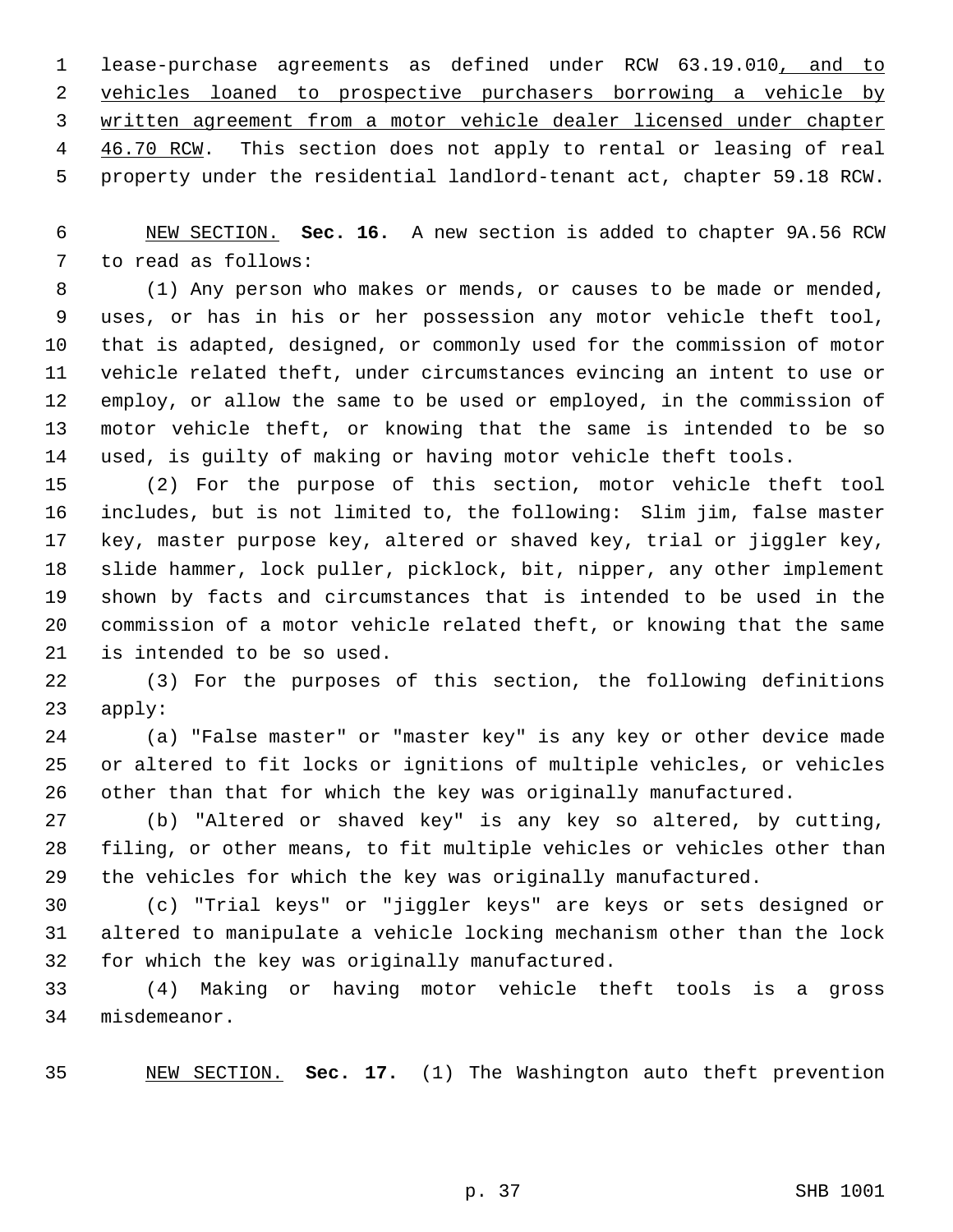authority is established. The authority shall consist of the following members, appointed by the governor:

 (a) The chief of the Washington state patrol, or the chief's designee;

(b) Two police chiefs;

(c) Two sheriffs;

7 (d) One prosecuting attorney;

 (e) A representative from the insurance industry who is responsible for writing property and casualty liability insurance in the state of Washington;

- 
- (f) A representative from the automobile industry; and

(g) One member of the general public.

 (2) In addition, the authority may, where feasible, consult with other governmental entities or individuals from the public and private sector in carrying out its duties under this section.

 NEW SECTION. **Sec. 18.** (1) The Washington auto theft prevention authority shall initially convene at the call of the chief of the Washington state patrol, or the chief's designee, no later than the third Monday in January 2008. Subsequent meetings of the authority shall be at the call of the chair or seven members.

 (2) The authority shall annually elect a chairperson and other such officers as it deems appropriate from its membership.

 (3) Members of the authority shall serve terms of four years each on a staggered schedule to be established by the first authority. For purposes of initiating a staggered schedule of terms, some members of the first authority may initially serve two years and some members may initially serve four years.

 NEW SECTION. **Sec. 19.** (1) The Washington auto theft prevention authority may obtain or contract for staff services, including an executive director, and any facilities and equipment as the authority requires to carry out its duties.

 (2) The director may enter into contracts with any public or private organization to carry out the purposes of this section and sections 17, 18, and 20 through 24 of this act.

(3) The authority shall review and make recommendations to the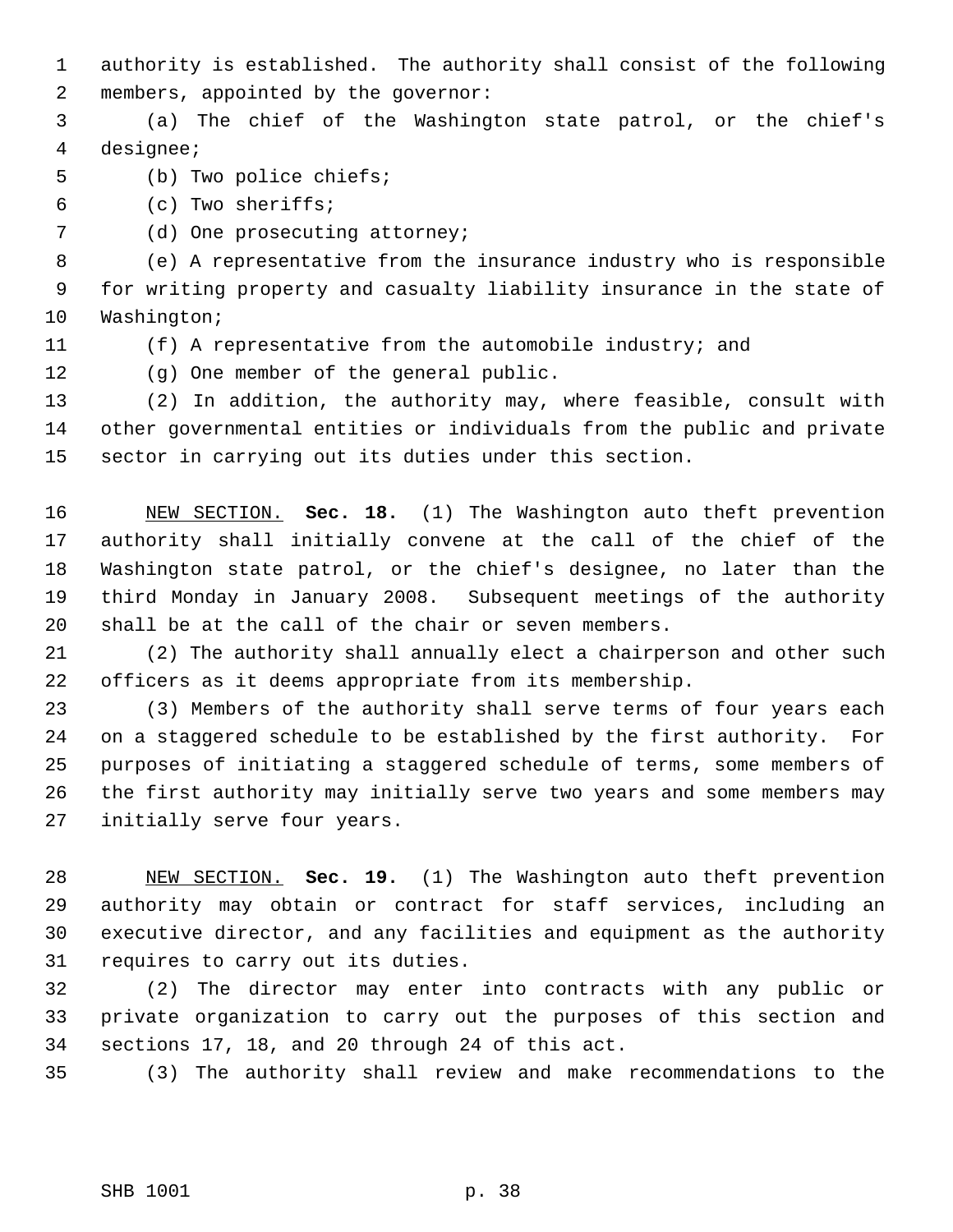legislature and the governor regarding motor vehicle theft in Washington state. In preparing the recommendations, the authority shall, at a minimum, review the following issues:

 (a) Determine the scope of the problem of motor vehicle theft, including particular areas of the state where the problem is the greatest;

 (b) Analyze the various methods of combating the problem of motor vehicle theft;

(c) Develop and implement a plan of operation; and

(d) Develop and implement a financial plan.

 (4) The authority is not a law enforcement agency and may not gather, collect, or disseminate intelligence information for the purpose of investigating specific crimes or pursuing or capturing specific perpetrators. Members of the authority may not exercise general authority peace officer powers while acting in their capacity as members of the authority, unless the exercise of peace officer powers is necessary to prevent an imminent threat to persons or property.

 (5) The authority shall annually report its activities, findings, and recommendations during the preceding year to the legislature by December 31st.

 NEW SECTION. **Sec. 20.** The Washington auto theft prevention authority may solicit and accept gifts, grants, bequests, devises, or other funds from public and private sources to support its activities.

 NEW SECTION. **Sec. 21.** The governor may remove any member of the Washington auto theft prevention authority for cause including but not limited to neglect of duty, misconduct, malfeasance or misfeasance in office, or upon written request of two-thirds of the members of the authority under this chapter. Upon the death, resignation, or removal of a member, the governor shall appoint a replacement to fill the remainder of the unexpired term.

 NEW SECTION. **Sec. 22.** Members of the Washington auto theft prevention authority who are not public employees shall be compensated in accordance with RCW 43.03.250 and shall be reimbursed for travel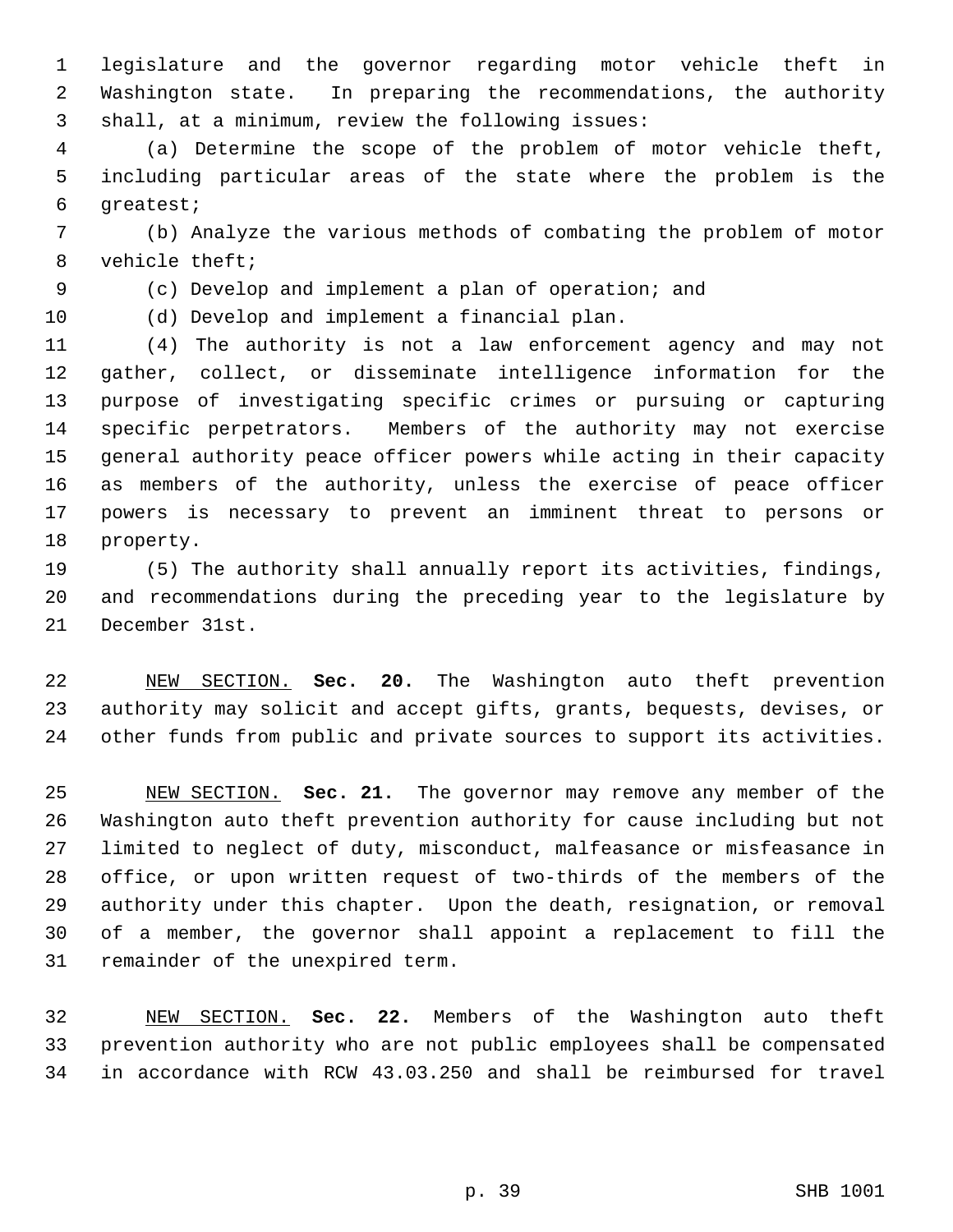expenses incurred in carrying out the duties of the authority in accordance with RCW 43.03.050 and 43.03.060.

 NEW SECTION. **Sec. 23.** Any member serving in their official capacity on the Washington auto theft prevention authority, or either their employer or employers, or other entity that selected the members to serve, are immune from a civil action based upon an act performed in good faith.

 NEW SECTION. **Sec. 24.** (1) The Washington auto theft prevention authority account is created in the custody of the state treasurer. All revenues from the traffic infraction surcharge in RCW 46.63.110(7)(b) and all receipts from gifts, grants, bequests, devises, or other funds from public and private sources to support the activities of the auto theft prevention authority must be deposited into the account. Expenditures from the account may be used only for purposes of this act. Only the director of the authority or the director's designee may authorize expenditures from the account. The account is subject to allotment procedures under chapter 43.88 RCW, but an appropriation is not required for expenditures.

 (2) The authority shall distribute moneys in the account as follows:

 (a) Fifty percent to the department of corrections, the juvenile rehabilitation administration, and counties and municipalities to fund their respective increased costs of incarceration related to the sentencing changes in sections 1 through 16 of this act;

 (b) Fifty percent to be used by the auto theft prevention authority as follows:

(i) Ten percent for administration of the authority; and

(ii) Of the remaining amount:

 (A) Fifty percent to counties for diversion programs targeted to youth involved in motor vehicle theft-related offenses in order to provide drug, alcohol, and mental health assessments and treatment as appropriate; and

 (B) Fifty percent for grants to be awarded by the authority to public agencies for the purpose of establishing, maintaining, and supporting programs that are designed to prevent and prosecute motor vehicle theft-related offenses, including: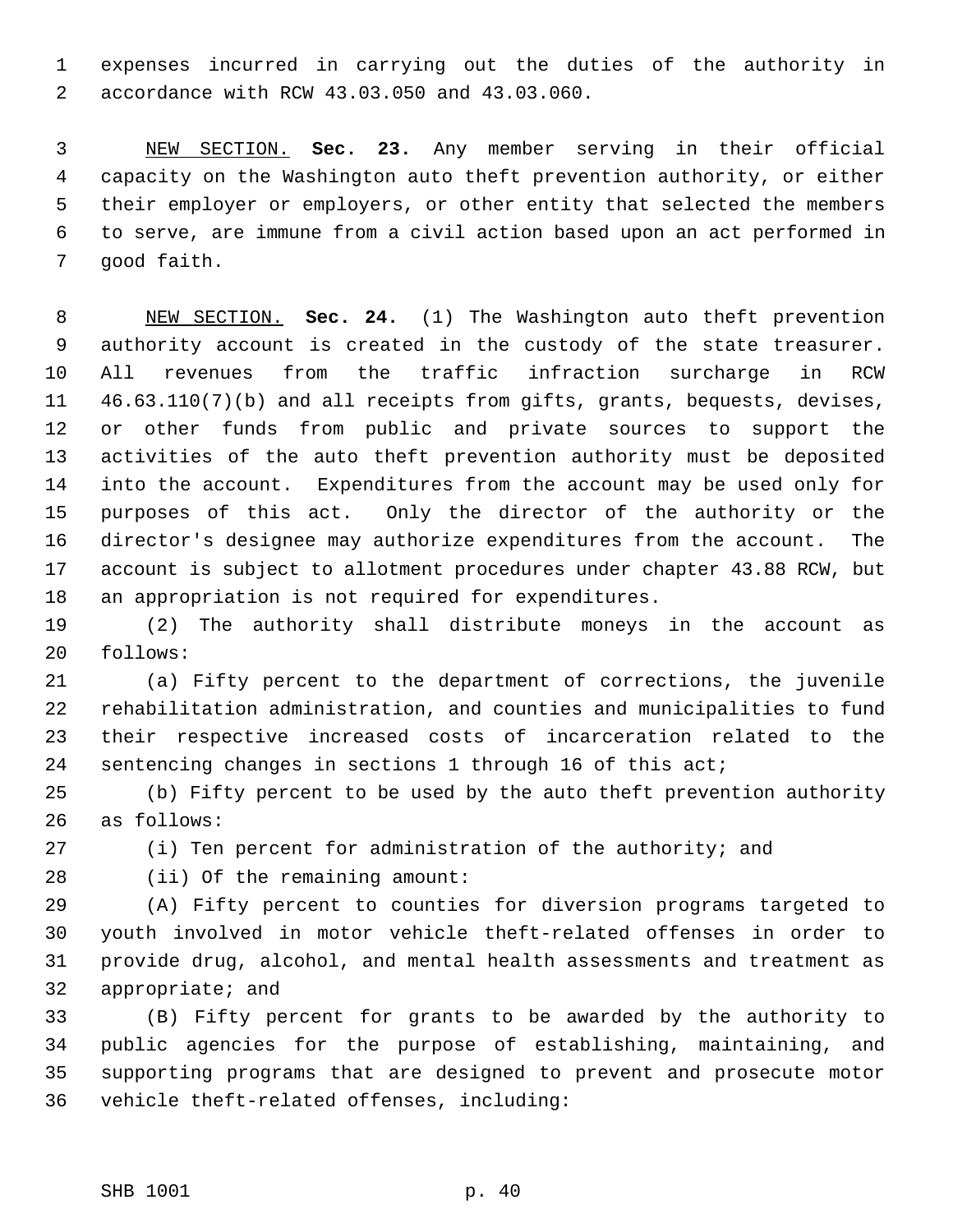(I) Grants to counties and municipalities to increase the effectiveness of motor vehicle theft prosecution;

 (II) Grants to local governments or teams of local governments to increase the effectiveness of motor vehicle theft enforcement;

 (III) Grants to law enforcement agencies for the procurement of equipment and technologies for use by law enforcement agencies for the purpose of enforcing motor vehicle theft laws; and

 (IV) Grants to local governments for programs that are designed to educate and assist the public in the prevention of motor vehicle theft.

 (3) Moneys expended from the Washington auto theft prevention authority account under subsection (2)(b)(ii) of this section shall be used to supplement, not supplant, other moneys that are available for motor vehicle theft prevention.

 (4) Grants provided under subsection (2)(b)(ii) of this section constitute reimbursement for purposes of RCW 43.135.060(1).

 **Sec. 25.** RCW 46.63.110 and 2005 c 413 s 2, 2005 c 320 s 2, and 2005 c 288 s 8 are each reenacted and amended to read as follows:

 (1) A person found to have committed a traffic infraction shall be assessed a monetary penalty. No penalty may exceed two hundred and fifty dollars for each offense unless authorized by this chapter or title.

 (2) The monetary penalty for a violation of (a) RCW 46.55.105(2) is two hundred fifty dollars for each offense; (b) RCW 46.61.210(1) is five hundred dollars for each offense. No penalty assessed under this subsection (2) may be reduced.

 (3) The supreme court shall prescribe by rule a schedule of monetary penalties for designated traffic infractions. This rule shall also specify the conditions under which local courts may exercise discretion in assessing fines and penalties for traffic infractions. The legislature respectfully requests the supreme court to adjust this schedule every two years for inflation.

 (4) There shall be a penalty of twenty-five dollars for failure to respond to a notice of traffic infraction except where the infraction relates to parking as defined by local law, ordinance, regulation, or resolution or failure to pay a monetary penalty imposed pursuant to this chapter. A local legislative body may set a monetary penalty not to exceed twenty-five dollars for failure to respond to a notice of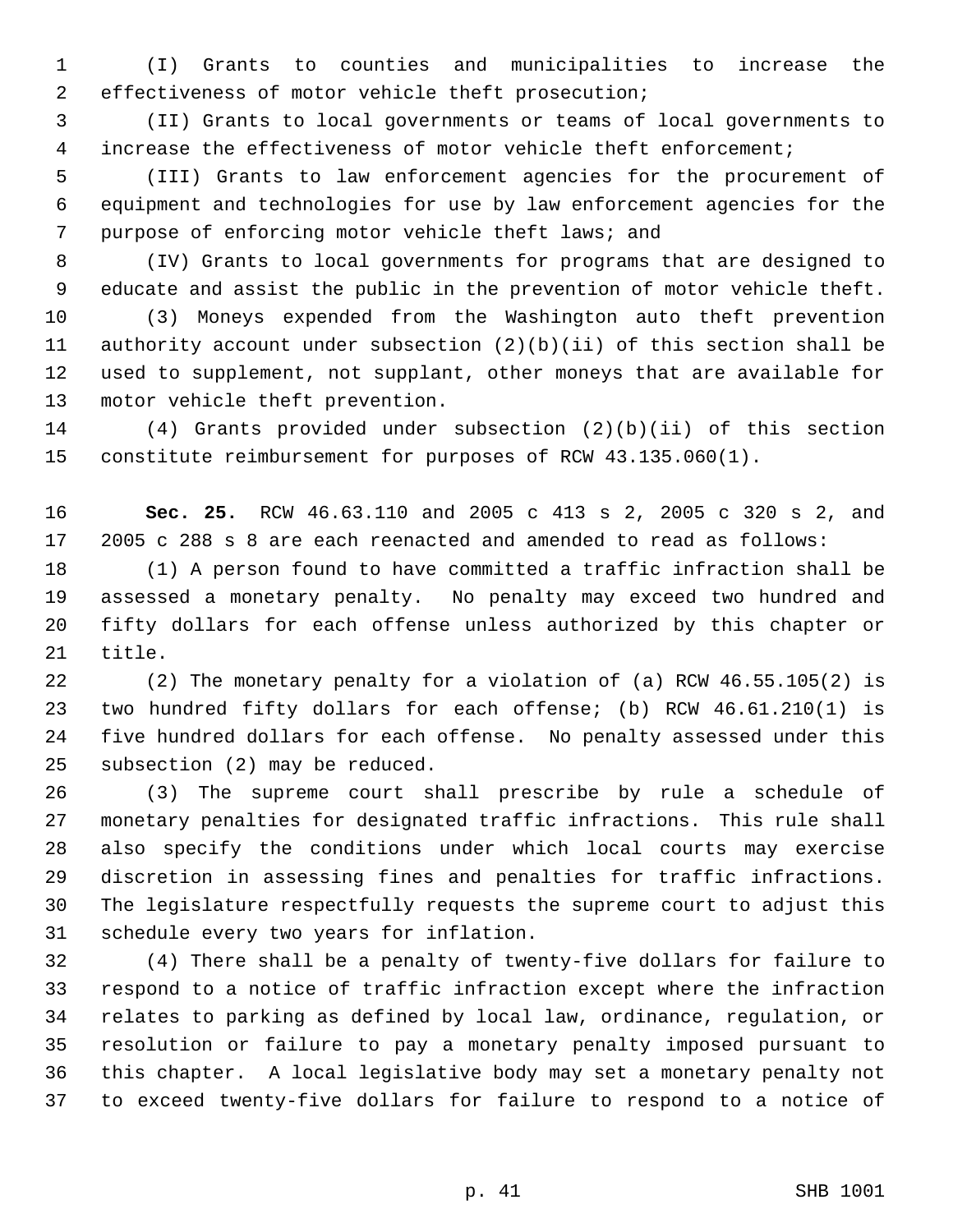traffic infraction relating to parking as defined by local law, ordinance, regulation, or resolution. The local court, whether a municipal, police, or district court, shall impose the monetary penalty set by the local legislative body.

 (5) Monetary penalties provided for in chapter 46.70 RCW which are civil in nature and penalties which may be assessed for violations of chapter 46.44 RCW relating to size, weight, and load of motor vehicles are not subject to the limitation on the amount of monetary penalties which may be imposed pursuant to this chapter.

 (6) Whenever a monetary penalty, fee, cost, assessment, or other monetary obligation is imposed by a court under this chapter it is immediately payable. If the court determines, in its discretion, that a person is not able to pay a monetary obligation in full, and not more than one year has passed since the later of July 1, 2005, or the date the monetary obligation initially became due and payable, the court shall enter into a payment plan with the person, unless the person has previously been granted a payment plan with respect to the same monetary obligation, or unless the person is in noncompliance of any existing or prior payment plan, in which case the court may, at its discretion, implement a payment plan. If the court has notified the department that the person has failed to pay or comply and the person has subsequently entered into a payment plan and made an initial payment, the court shall notify the department that the infraction has been adjudicated, and the department shall rescind any suspension of the person's driver's license or driver's privilege based on failure to respond to that infraction. "Payment plan," as used in this section, means a plan that requires reasonable payments based on the financial ability of the person to pay. The person may voluntarily pay an amount at any time in addition to the payments required under the payment plan.

 (a) If a payment required to be made under the payment plan is delinquent or the person fails to complete a community restitution program on or before the time established under the payment plan, unless the court determines good cause therefor and adjusts the payment plan or the community restitution plan accordingly, the court shall notify the department of the person's failure to meet the conditions of the plan, and the department shall suspend the person's driver's license or driving privilege until all monetary obligations, including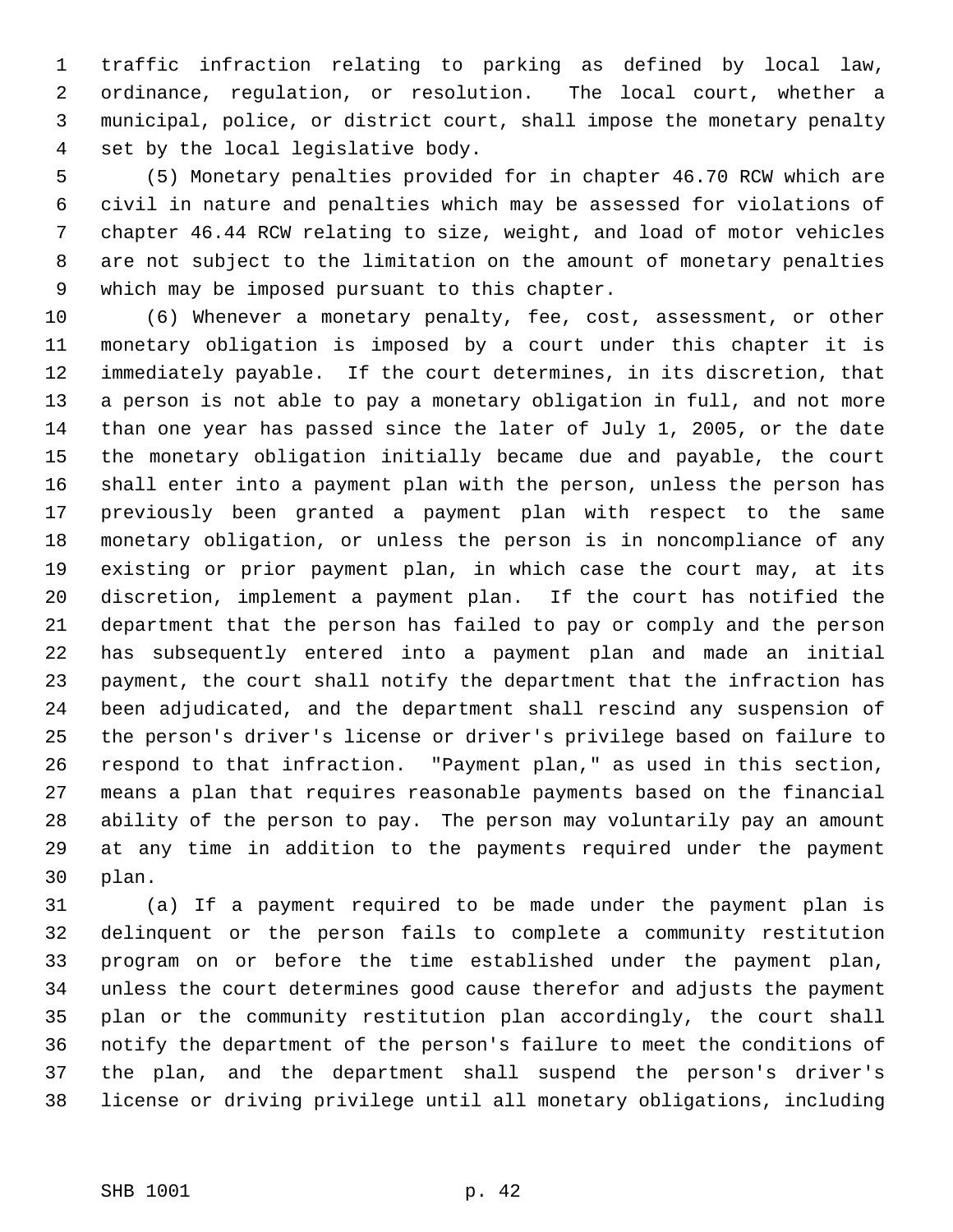those imposed under subsections (3) and (4) of this section, have been paid, and court authorized community restitution has been completed, or until the department has been notified that the court has entered into a new time payment or community restitution agreement with the person. (b) If a person has not entered into a payment plan with the court and has not paid the monetary obligation in full on or before the time established for payment, the court shall notify the department of the

 delinquency. The department shall suspend the person's driver's license or driving privilege until all monetary obligations have been paid, including those imposed under subsections (3) and (4) of this section, or until the person has entered into a payment plan under this section.

 (c) If the payment plan is to be administered by the court, the court may assess the person a reasonable administrative fee to be wholly retained by the city or county with jurisdiction. The administrative fee shall not exceed ten dollars per infraction or twenty-five dollars per payment plan, whichever is less.

 (d) Nothing in this section precludes a court from contracting with outside entities to administer its payment plan system. When outside entities are used for the administration of a payment plan, the court may assess the person a reasonable fee for such administrative services, which fee may be calculated on a periodic, percentage, or other basis.

 (e) If a court authorized community restitution program for offenders is available in the jurisdiction, the court may allow conversion of all or part of the monetary obligations due under this section to court authorized community restitution in lieu of time payments if the person is unable to make reasonable time payments.

 (7) In addition to any other penalties imposed under this section and not subject to the limitation of subsection (1) of this section, a 31 person found to have committed a traffic infraction shall be assessed:

 (a) A fee of five dollars per infraction. Under no circumstances shall this fee be reduced or waived. Revenue from this fee shall be forwarded to the state treasurer for deposit in the emergency medical 35 services and trauma care system trust account under RCW 70.168.040; and (b) A fee of ten dollars per infraction. Under no circumstances shall this fee be reduced or waived. Revenue from this fee shall be